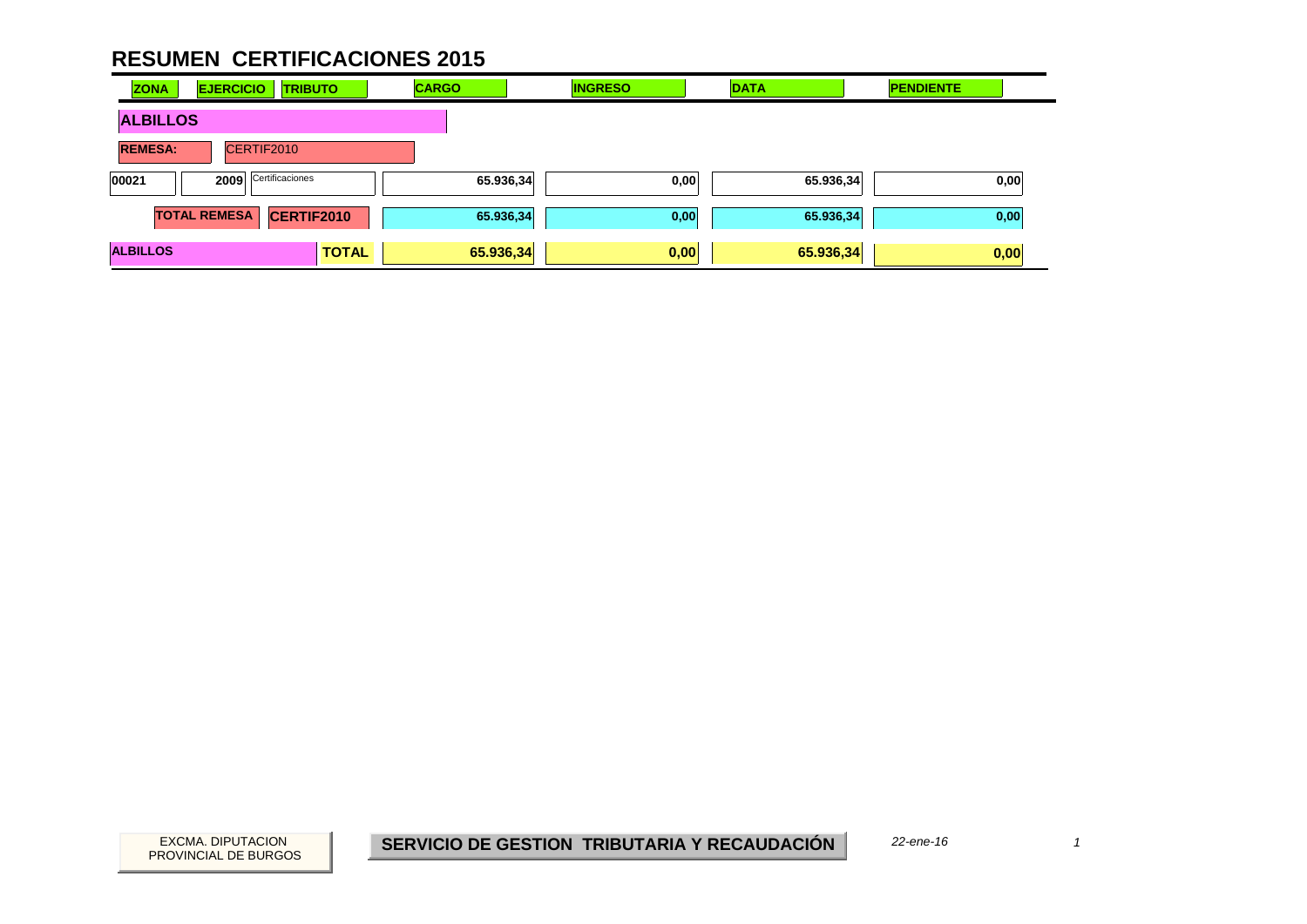| <b>ZONA</b>        | <b>EJERCICIO</b>    | <b>TRIBUTO</b>  | <b>CARGO</b> | <b>INGRESO</b> | <b>DATA</b> | <b>PENDIENTE</b> |
|--------------------|---------------------|-----------------|--------------|----------------|-------------|------------------|
| <b>CARDEÑADIJO</b> |                     |                 |              |                |             |                  |
| <b>REMESA:</b>     | CERTIF2012          |                 |              |                |             |                  |
| 00021              | 2008                | Certificaciones | 147.291,20   | 5.453,80       | 0,00        | 141.837,40       |
|                    | <b>TOTAL REMESA</b> | CERTIF2012      | 147.291,20   | 5.453,80       | 0,00        | 141.837,40       |
| <b>CARDEÑADIJO</b> |                     | <b>TOTAL</b>    | 147.291,20   | 5.453,80       | 0,00        | 141.837,40       |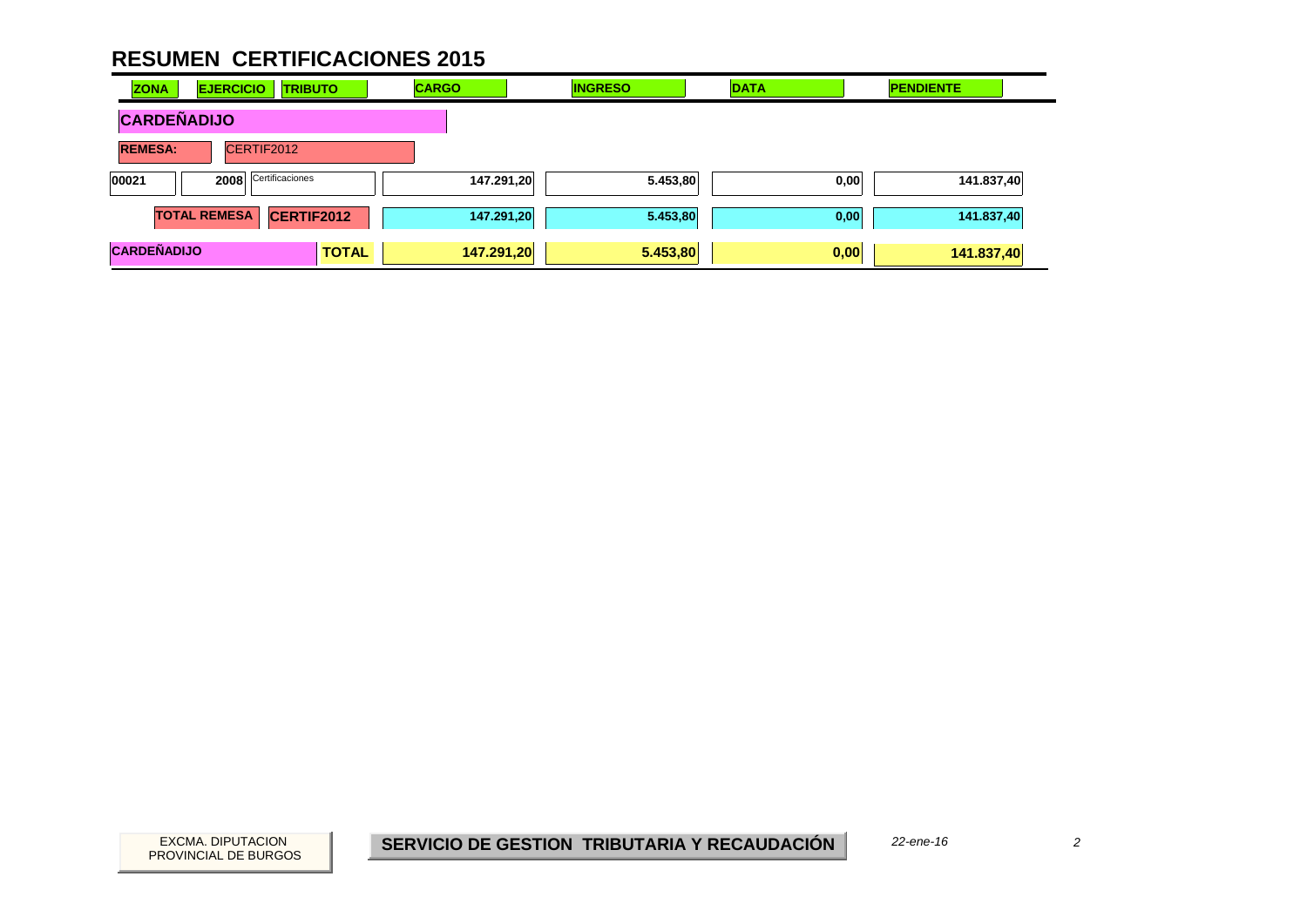| <b>ZONA</b>               | <b>EJERCICIO</b>          | <b>TRIBUTO</b>    | <b>CARGO</b> | <b>INGRESO</b> |      | <b>DATA</b> | <b>PENDIENTE</b> |  |
|---------------------------|---------------------------|-------------------|--------------|----------------|------|-------------|------------------|--|
|                           | <b>CARDEÑUELA RIOPICO</b> |                   |              |                |      |             |                  |  |
| <b>REMESA:</b>            | CERTIF2015                |                   |              |                |      |             |                  |  |
| 00021                     | 2014                      | Certificaciones   |              | 100,00         | 0,00 | 0,00        | 100,00           |  |
|                           | <b>TOTAL REMESA</b>       | <b>CERTIF2015</b> |              | 100,00         | 0,00 | 0,00        | 100,00           |  |
| <b>CARDEÑUELA RIOPICO</b> |                           | <b>TOTAL</b>      |              | 100,00         | 0,00 | 0,00        | 100,00           |  |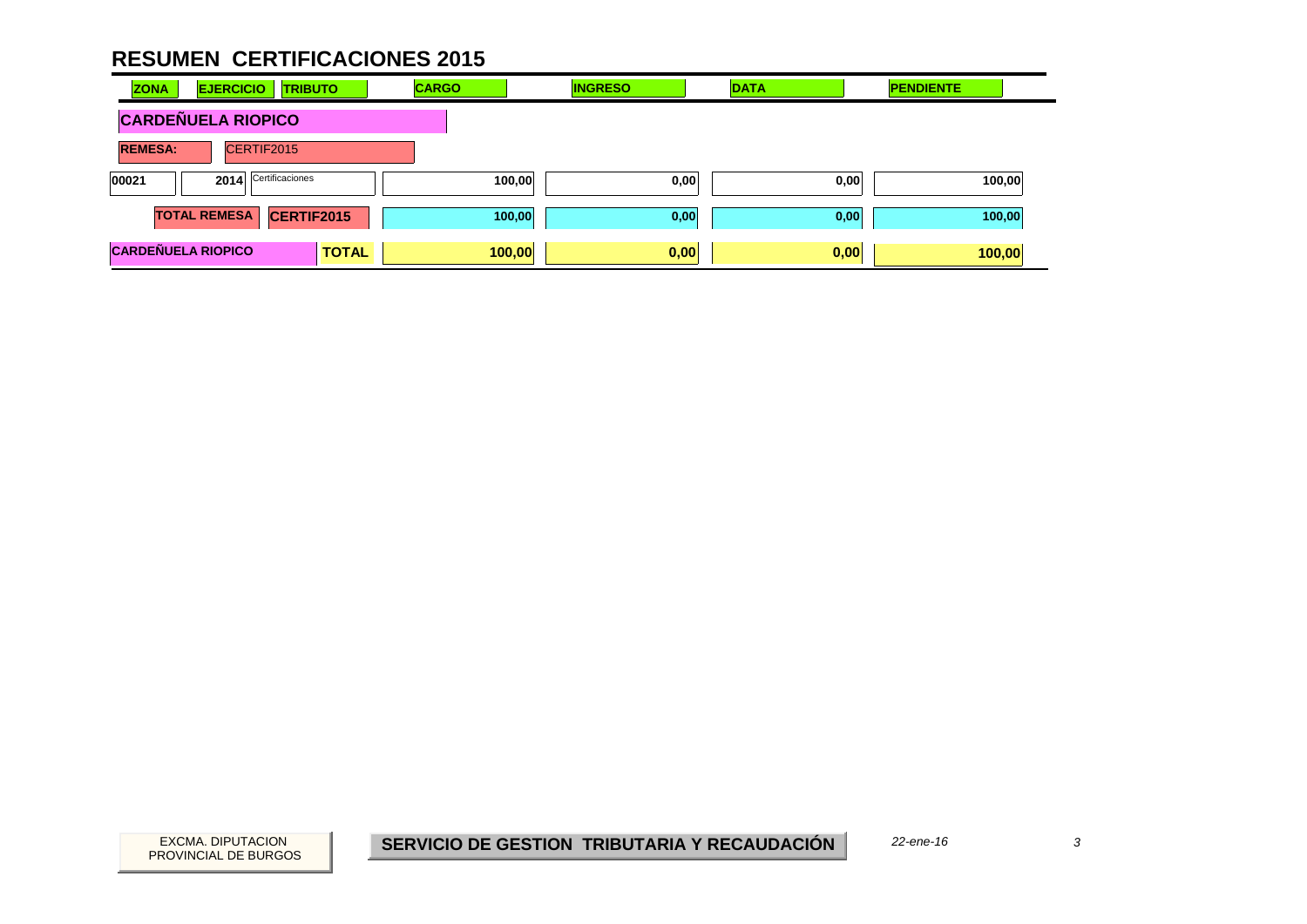| <b>ZONA</b>        | <b>EJERCICIO</b>        | <b>TRIBUTO</b> | <b>CARGO</b> | <b>INGRESO</b> | <b>DATA</b> | <b>PENDIENTE</b> |
|--------------------|-------------------------|----------------|--------------|----------------|-------------|------------------|
| <b>FRANDOVINEZ</b> |                         |                |              |                |             |                  |
| <b>REMESA:</b>     | CERTIF2013              |                |              |                |             |                  |
| 00021              | Certificaciones<br>2012 |                | 1.416,20     | 0,00           | 0,00        | 1.416,20         |
|                    | <b>TOTAL REMESA</b>     | CERTIF2013     | 1.416,20     | 0,00           | 0,00        | 1.416,20         |
| <b>FRANDOVINEZ</b> |                         | <b>TOTAL</b>   | 1.416,20     | 0,00           | 0,00        | 1.416,20         |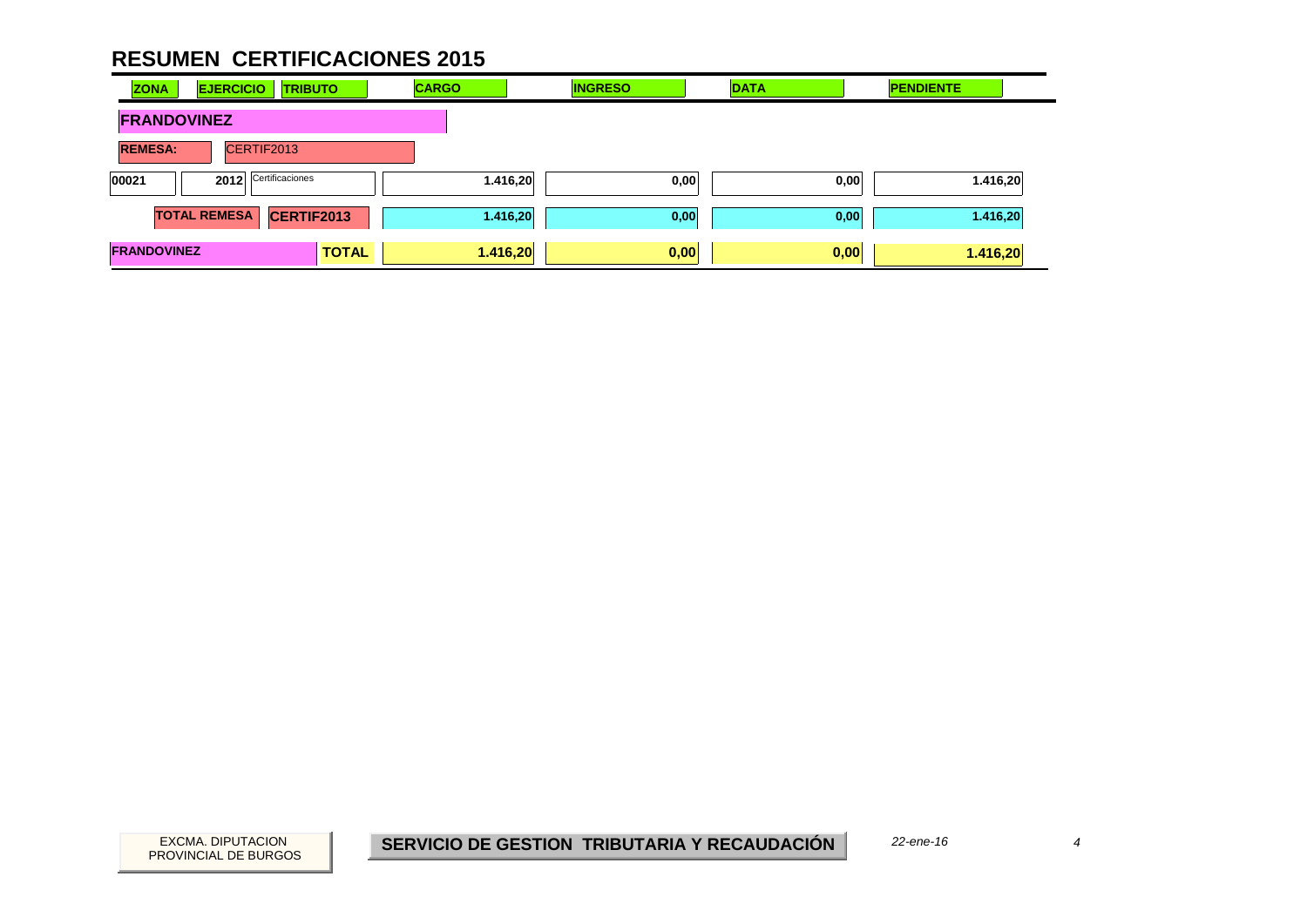| <b>ZONA</b>                   | <b>EJERCICIO</b>    | <b>TRIBUTO</b>  |              | <b>CARGO</b> |           | <b>INGRESO</b> |      | <b>DATA</b> | <b>PENDIENTE</b> |  |
|-------------------------------|---------------------|-----------------|--------------|--------------|-----------|----------------|------|-------------|------------------|--|
| <b>HONTORIA DE LA CANTERA</b> |                     |                 |              |              |           |                |      |             |                  |  |
| <b>REMESA:</b>                | CERTIF2013          |                 |              |              |           |                |      |             |                  |  |
| 00021                         | 2011                | Certificaciones |              |              | 36.000,00 |                | 0,00 | 0,00        | 36.000,00        |  |
|                               | <b>TOTAL REMESA</b> | CERTIF2013      |              |              | 36.000,00 |                | 0,00 | 0,00        | 36.000,00        |  |
| <b>HONTORIA DE LA CANTERA</b> |                     |                 | <b>TOTAL</b> |              | 36.000,00 |                | 0,00 | 0,00        | 36.000,00        |  |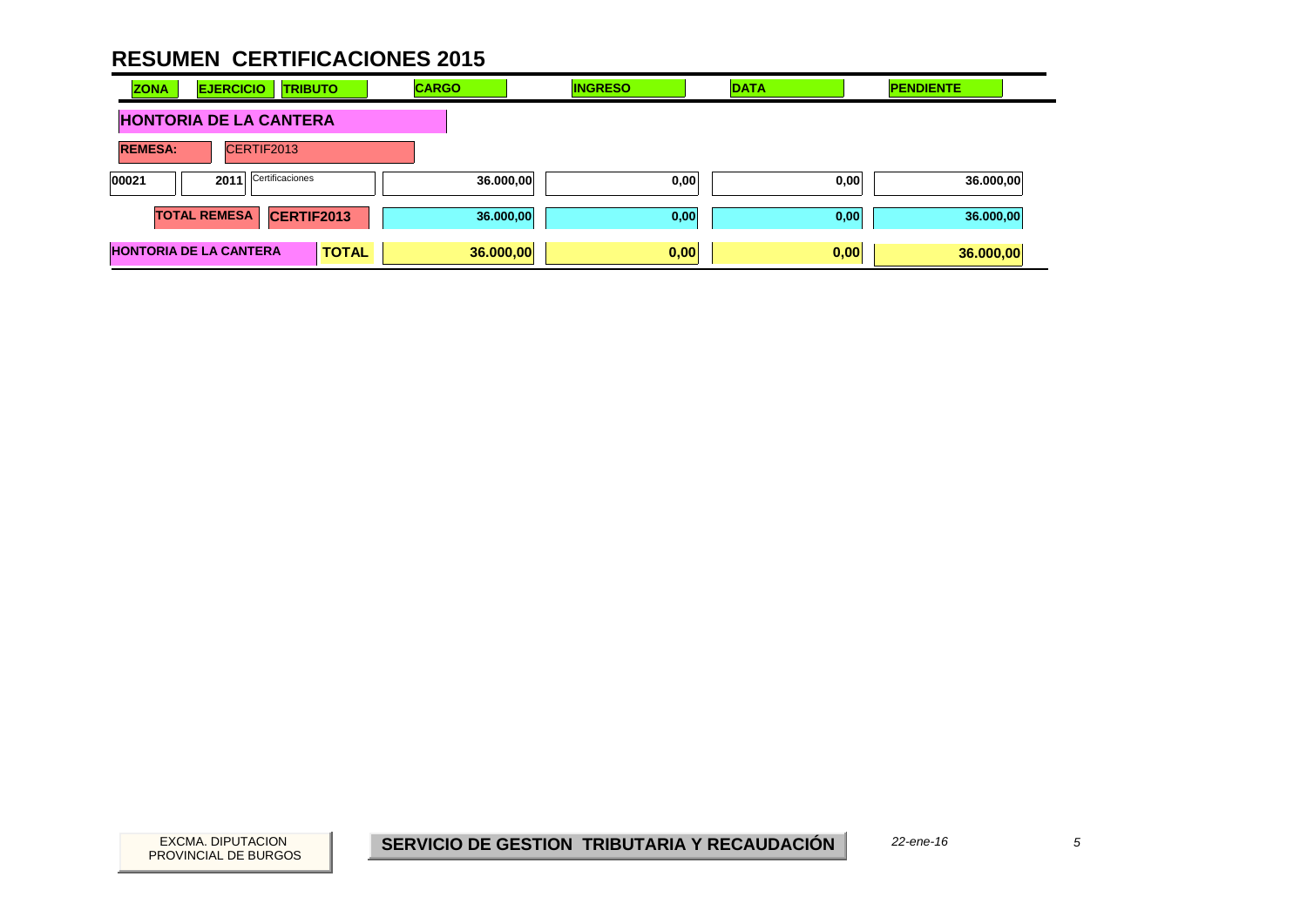| <b>ZONA</b>             | <b>EJERCICIO</b><br><b>TRIBUTO</b> | <b>CARGO</b>              | <b>INGRESO</b> | <b>DATA</b> | <b>PENDIENTE</b> |
|-------------------------|------------------------------------|---------------------------|----------------|-------------|------------------|
| <b>IBEAS DE JUARROS</b> |                                    |                           |                |             |                  |
| <b>REMESA:</b>          | CERTIF2012                         |                           |                |             |                  |
| 00021                   | Certificaciones<br>2011            | 14.230,10                 | 0,00           | 14.230,10   | 0,00             |
| <b>TOTAL REMESA</b>     | CERTIF2012                         | 14.230,10                 | 0,00           | 14.230,10   | 0,00             |
| <b>REMESA:</b>          | CERTIF2015                         |                           |                |             |                  |
| 00021                   | Certificaciones<br>2013            | 3.027,66                  | 0,00           | 0,00        | 3.027,66         |
| <b>TOTAL REMESA</b>     | CERTIF2015                         | 3.027,66                  | 0,00           | 0,00        | 3.027,66         |
| <b>IBEAS DE JUARROS</b> |                                    | <b>TOTAL</b><br>17.257,76 | 0,00           | 14.230,10   | 3.027,66         |

PROVINCIAL DE BURGOS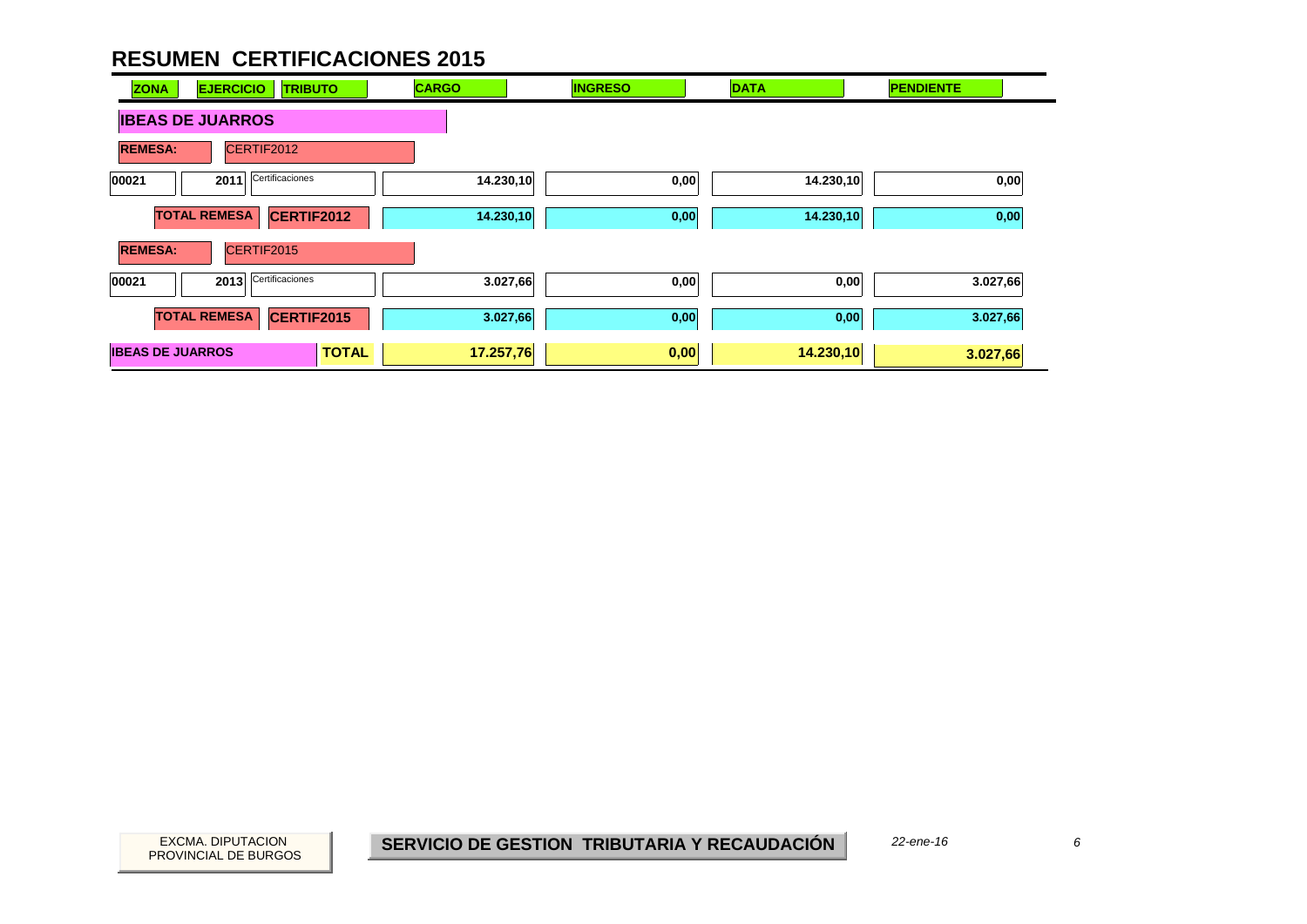| <b>ZONA</b>    | <b>EJERCICIO</b>    | <b>TRIBUTO</b>  | <b>CARGO</b> | <b>INGRESO</b> | <b>DATA</b> | <b>PENDIENTE</b> |        |
|----------------|---------------------|-----------------|--------------|----------------|-------------|------------------|--------|
| <b>ISAR</b>    |                     |                 |              |                |             |                  |        |
| <b>REMESA:</b> | CERTIF2013          |                 |              |                |             |                  |        |
| 00021          | 2012                | Certificaciones | 1.036,00     | 225,78         | 0,00        |                  | 810,22 |
|                | <b>TOTAL REMESA</b> | CERTIF2013      | 1.036,00     | 225,78         | 0,00        |                  | 810,22 |
| <b>ISAR</b>    |                     | <b>TOTAL</b>    | 1.036,00     | 225,78         | 0,00        | 810,22           |        |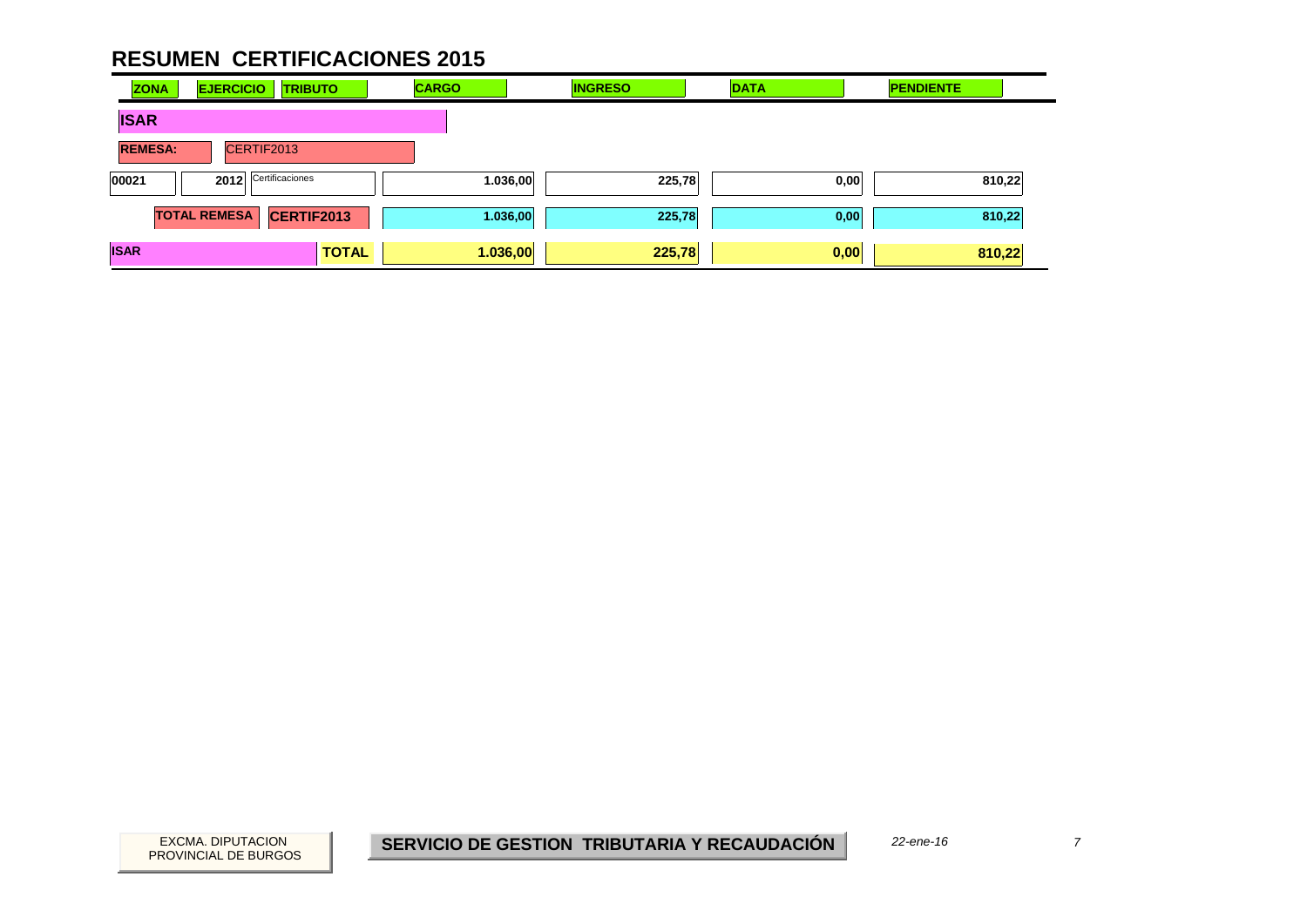| <b>ZONA</b>                  | <b>EJERCICIO</b>    | <b>TRIBUTO</b>  |              | <b>CARGO</b> |        | <b>INGRESO</b> | <b>DATA</b> |      | <b>PENDIENTE</b> |  |
|------------------------------|---------------------|-----------------|--------------|--------------|--------|----------------|-------------|------|------------------|--|
| <b>QUINTANILLAS, LAS</b>     |                     |                 |              |              |        |                |             |      |                  |  |
| CERTIF2013<br><b>REMESA:</b> |                     |                 |              |              |        |                |             |      |                  |  |
| 00021                        | 2013                | Certificaciones |              |              | 276,45 | 0,00           |             | 0,00 | 276,45           |  |
|                              | <b>TOTAL REMESA</b> | CERTIF2013      |              |              | 276,45 | 0,00           |             | 0,00 | 276,45           |  |
| <b>QUINTANILLAS, LAS</b>     |                     |                 | <b>TOTAL</b> |              | 276,45 | 0,00           |             | 0,00 | 276,45           |  |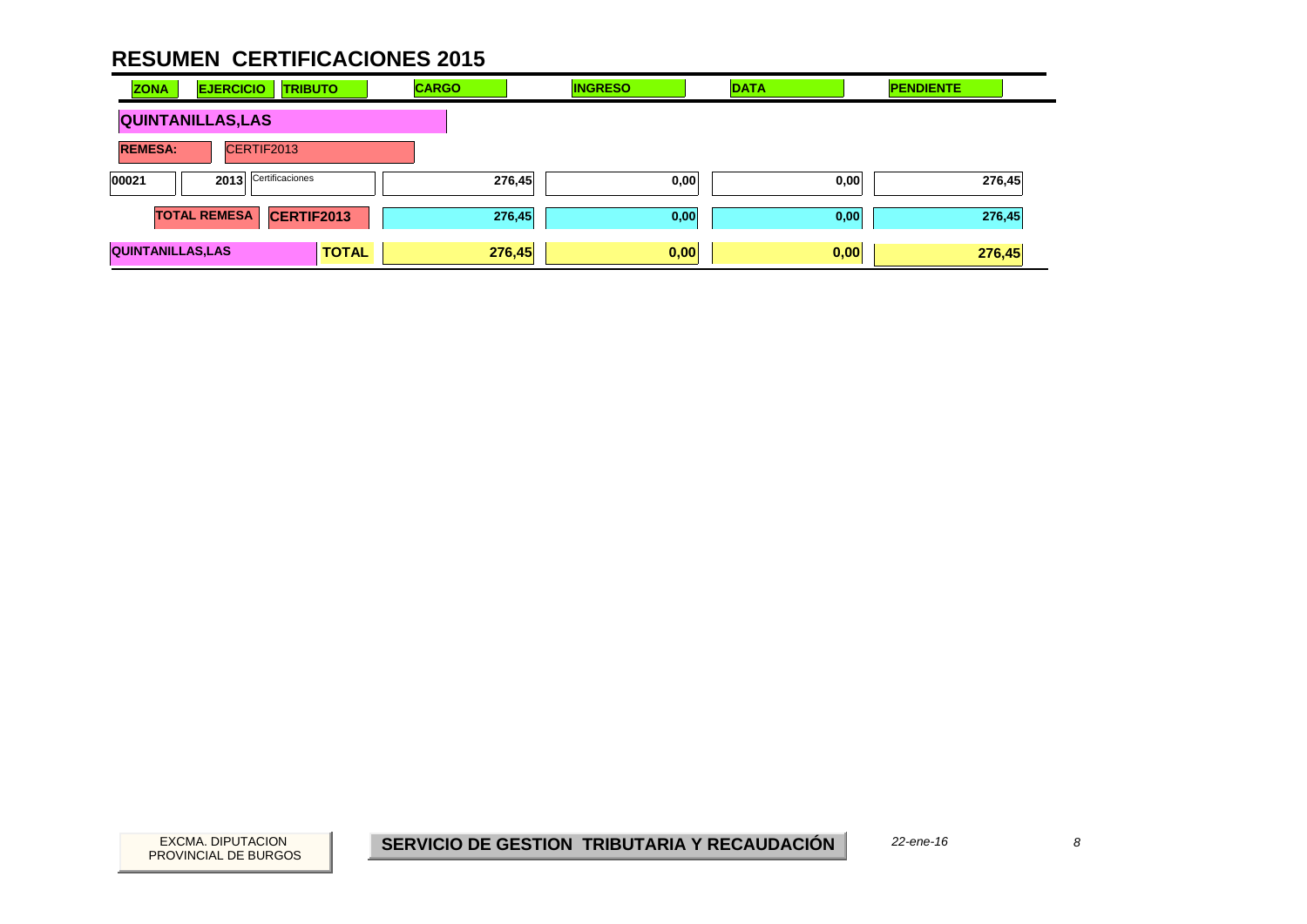| <b>ZONA</b>        | <b>EJERCICIO</b><br><b>TRIBUTO</b>       | <b>CARGO</b> | <b>INGRESO</b> | <b>DATA</b> | <b>PENDIENTE</b> |
|--------------------|------------------------------------------|--------------|----------------|-------------|------------------|
| <b>REVILLARRUZ</b> |                                          |              |                |             |                  |
| <b>REMESA:</b>     | CERTIF2009                               |              |                |             |                  |
| 00021              | Certificaciones<br>2008                  | 325,81       | 0,00           | 0,00        | 325,81           |
|                    | <b>TOTAL REMESA</b><br><b>CERTIF2009</b> | 325,81       | 0,00           | 0,00        | 325,81           |
| <b>REVILLARRUZ</b> | <b>TOTAL</b>                             | 325,81       | 0,00           | 0,00        | 325,81           |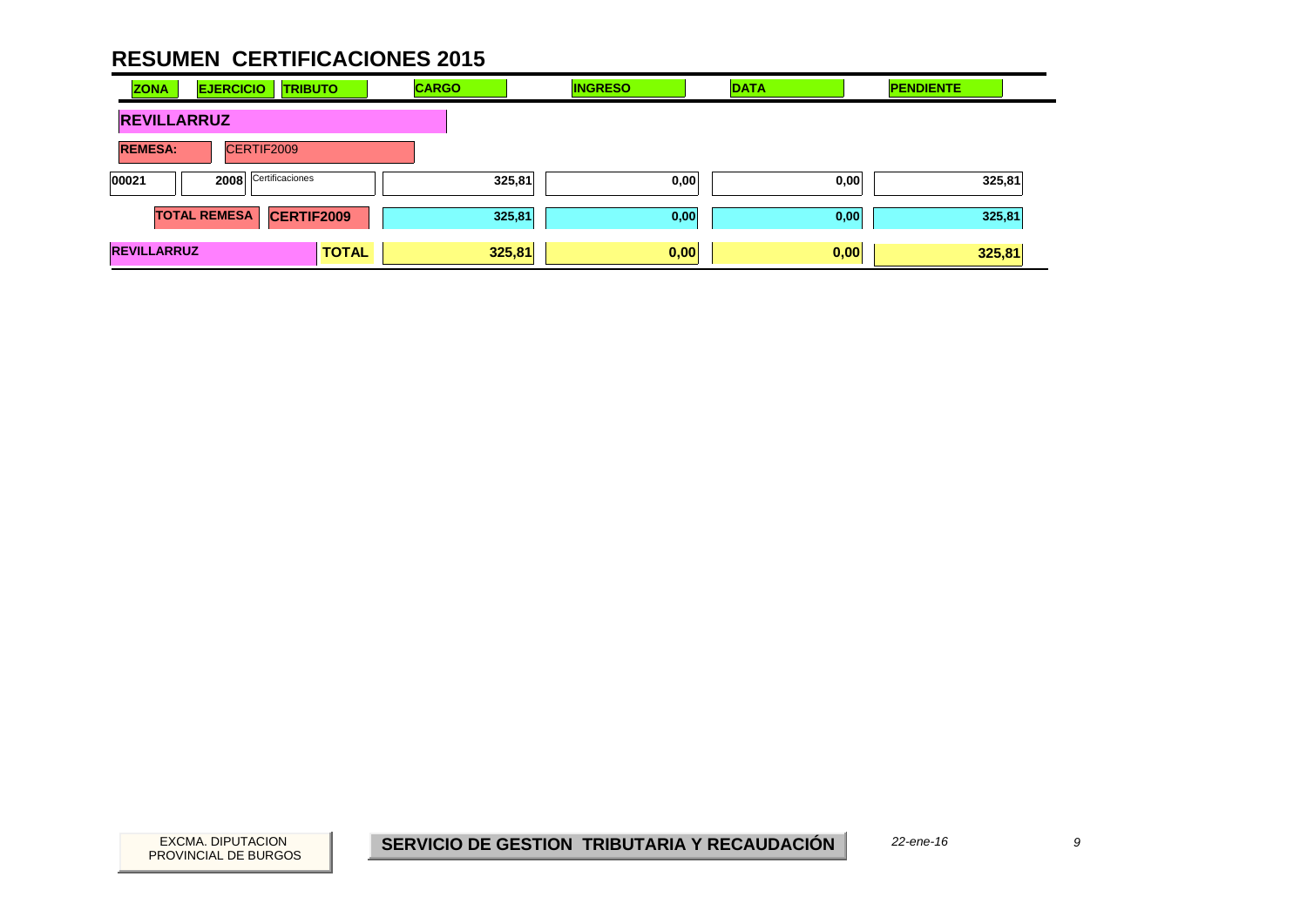| <b>ZONA</b>    | <b>EJERCICIO</b><br><b>TRIBUTO</b> | <b>CARGO</b> | <b>INGRESO</b> | <b>DATA</b> | <b>PENDIENTE</b> |
|----------------|------------------------------------|--------------|----------------|-------------|------------------|
| <b>RUBENA</b>  |                                    |              |                |             |                  |
| <b>REMESA:</b> | CERTIF2015                         |              |                |             |                  |
| 00021          | Certificaciones<br>2015            | 50,00        | 0,00           | 0,00        | 50,00            |
|                | <b>TOTAL REMESA</b><br>CERTIF2015  | 50,00        | 0,00           | 0,00        | 50,00            |
| <b>RUBENA</b>  | <b>TOTAL</b>                       | 50,00        | 0,00           | 0,00        | 50,00            |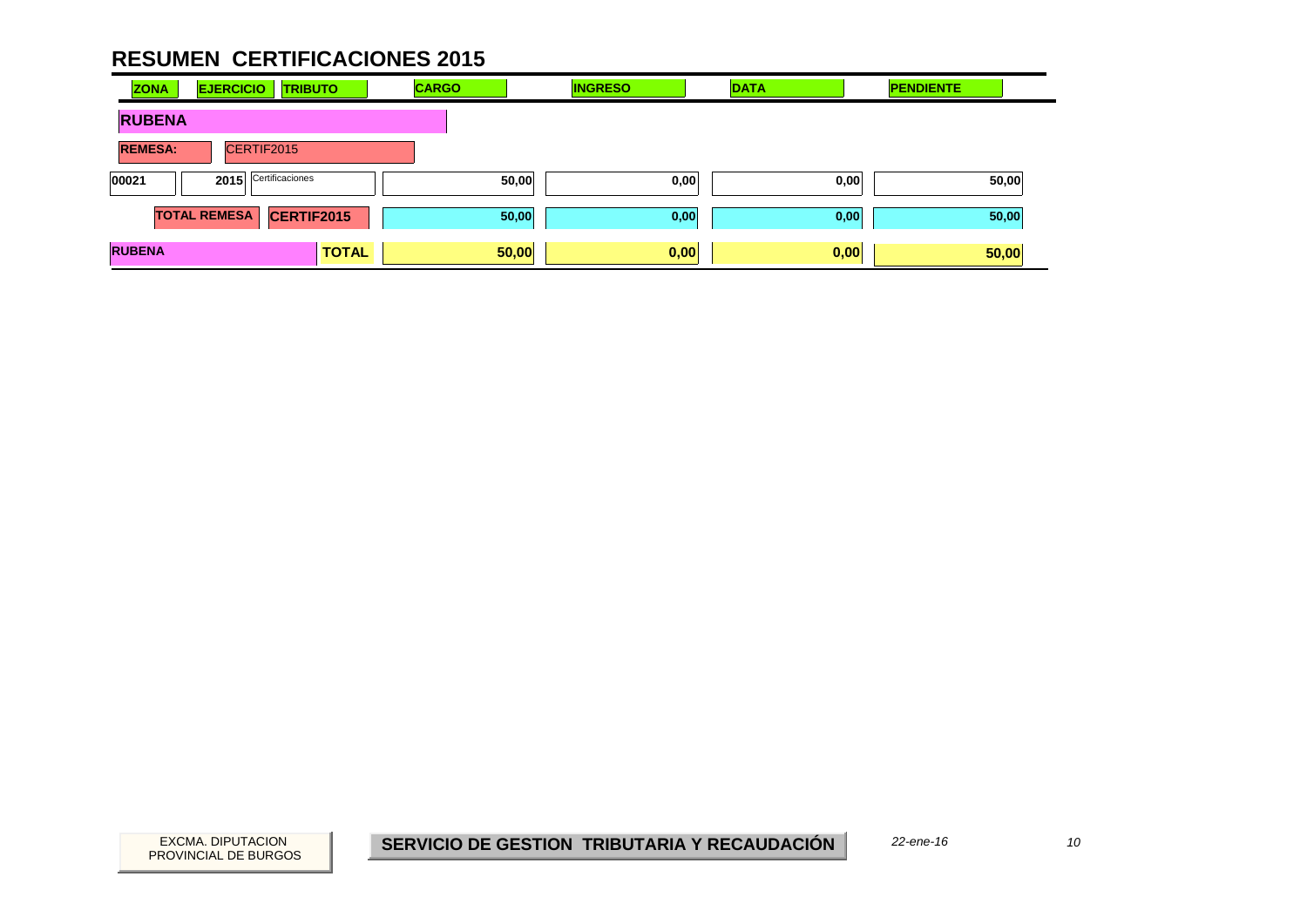| <b>ZONA</b>      | <b>EJERCICIO</b><br><b>TRIBUTO</b>       | <b>CARGO</b> | <b>INGRESO</b> | <b>DATA</b> | <b>PENDIENTE</b> |  |  |  |  |  |
|------------------|------------------------------------------|--------------|----------------|-------------|------------------|--|--|--|--|--|
|                  | <b>SAN MAMES</b>                         |              |                |             |                  |  |  |  |  |  |
| <b>REMESA:</b>   | CERTIF2013                               |              |                |             |                  |  |  |  |  |  |
| 00021            | Certificaciones<br>2012                  | 273,54       | 0,00           | 0,00        | 273,54           |  |  |  |  |  |
|                  | <b>TOTAL REMESA</b><br><b>CERTIF2013</b> | 273,54       | 0,00           | 0,00        | 273,54           |  |  |  |  |  |
| <b>REMESA:</b>   | CERTIF2014                               |              |                |             |                  |  |  |  |  |  |
| 00021            | Certificaciones<br>2013                  | 4.523,70     | 4.025,44       | 0,00        | 498,26           |  |  |  |  |  |
|                  | <b>TOTAL REMESA</b><br>CERTIF2014        | 4.523,70     | 4.025,44       | 0,00        | 498,26           |  |  |  |  |  |
| <b>SAN MAMES</b> | <b>TOTAL</b>                             | 4.797,24     | 4.025,44       | 0,00        | 771,80           |  |  |  |  |  |

PROVINCIAL DE BURGOS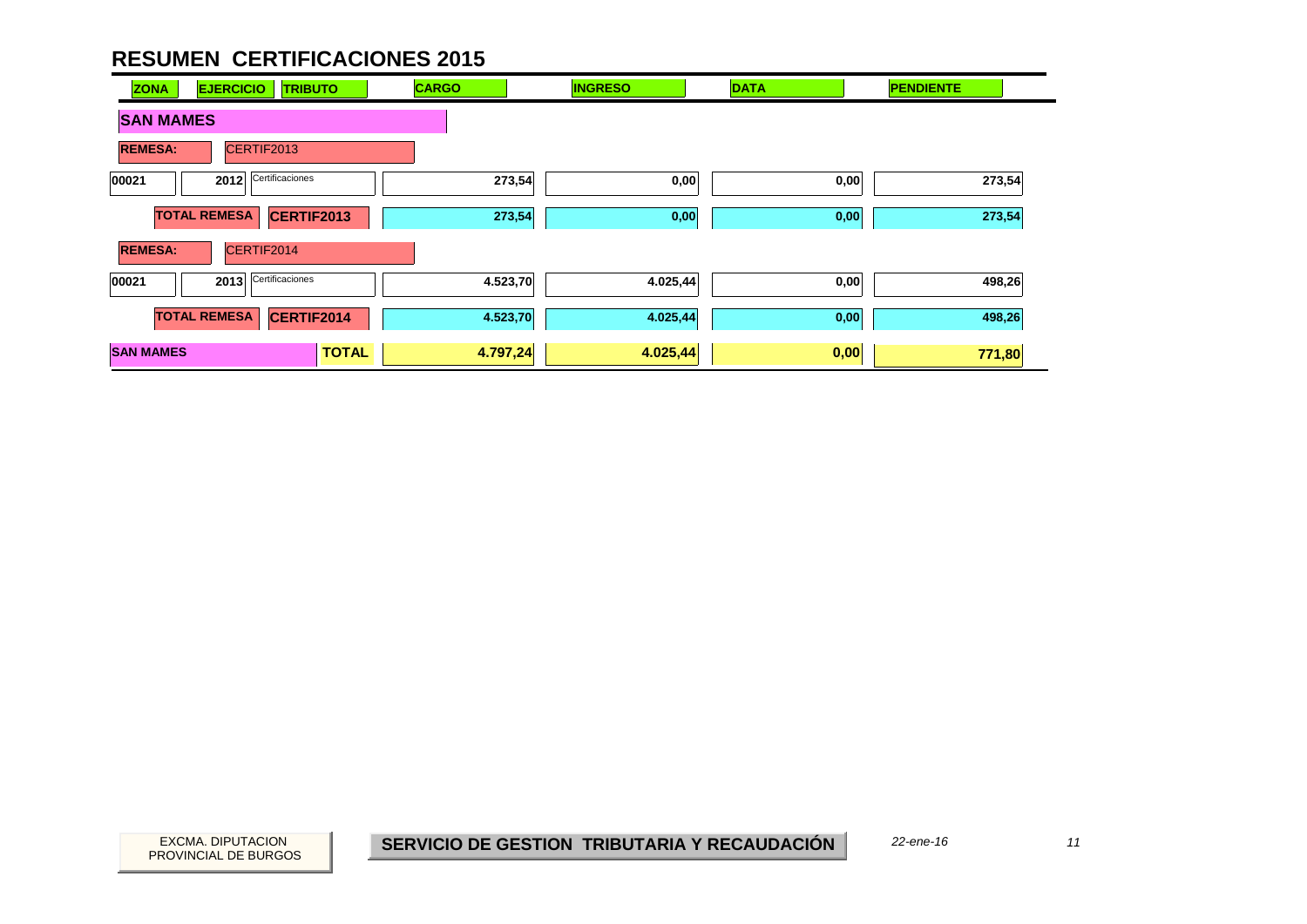| <b>ZONA</b>      | <b>EJERCICIO</b>    | <b>TRIBUTO</b>  | <b>CARGO</b> | <b>INGRESO</b>    | <b>DATA</b> | <b>PENDIENTE</b> |
|------------------|---------------------|-----------------|--------------|-------------------|-------------|------------------|
| <b>SOTRAGERO</b> |                     |                 |              |                   |             |                  |
| <b>REMESA:</b>   |                     | CERTIF2007      |              |                   |             |                  |
| 00021            | 2005                | Certificaciones |              | 28.800,00<br>0,00 | 0,00        | 28.800,00        |
|                  | <b>TOTAL REMESA</b> | CERTIF2007      |              | 28.800,00<br>0,00 | 0,00        | 28.800,00        |
| <b>SOTRAGERO</b> |                     | <b>TOTAL</b>    | 28.800,00    | 0,00              | 0,00        | 28.800,00        |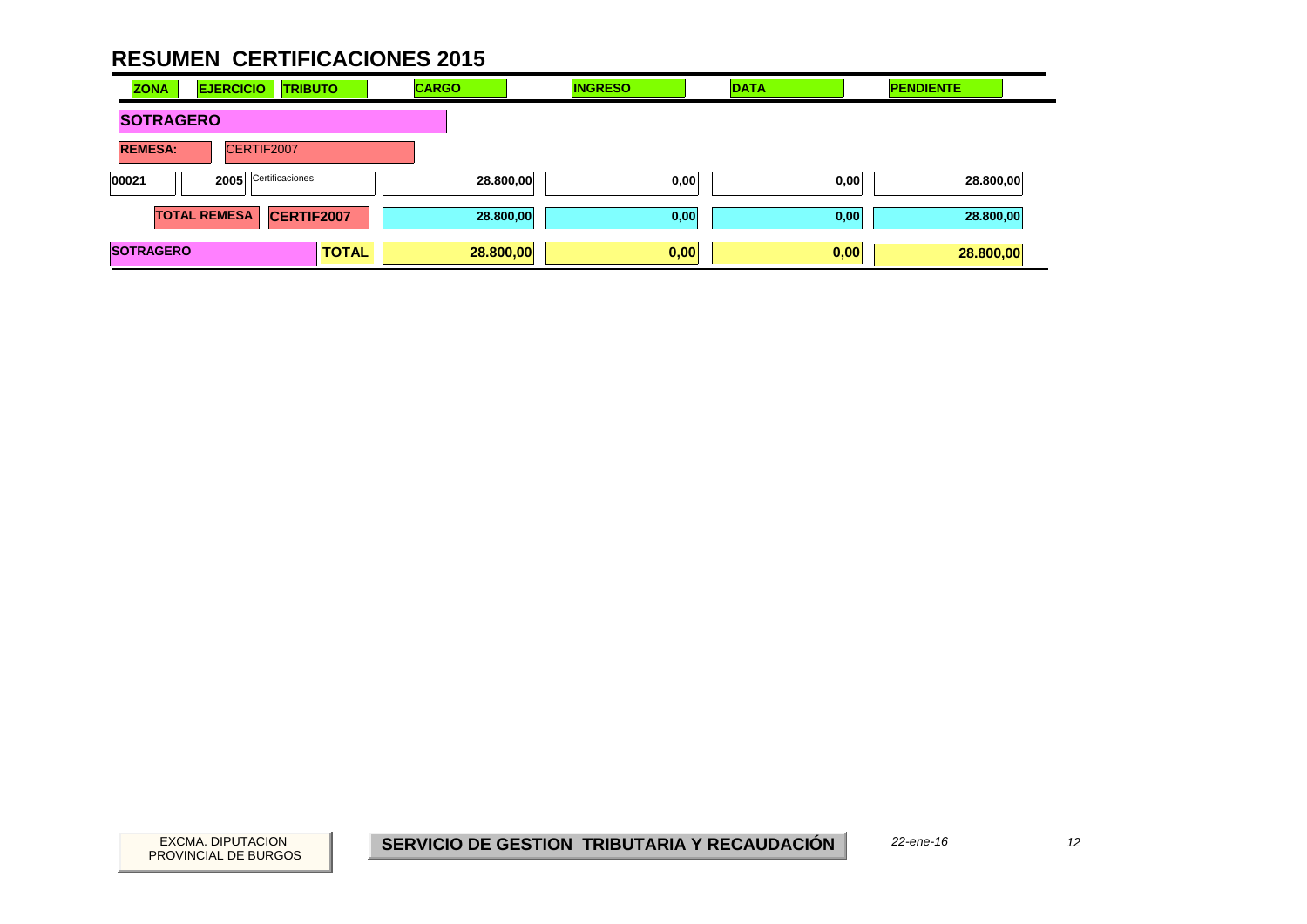| <b>ZONA</b>               | <b>EJERCICIO</b><br><b>TRIBUTO</b> |              | <b>CARGO</b> | <b>INGRESO</b> | <b>DATA</b> | <b>PENDIENTE</b> |
|---------------------------|------------------------------------|--------------|--------------|----------------|-------------|------------------|
| <b>VALLE DE LAS NAVAS</b> |                                    |              |              |                |             |                  |
| <b>REMESA:</b>            | CERTIF2015                         |              |              |                |             |                  |
| 00021                     | Certificaciones<br>2015            |              | 349,69       | 0,00           | 349,69      | 0,00             |
|                           | <b>TOTAL REMESA</b><br>CERTIF2015  |              | 349,69       | 0,00           | 349,69      | 0,00             |
| <b>VALLE DE LAS NAVAS</b> |                                    | <b>TOTAL</b> | 349,69       | 0,00           | 349,69      | 0,00             |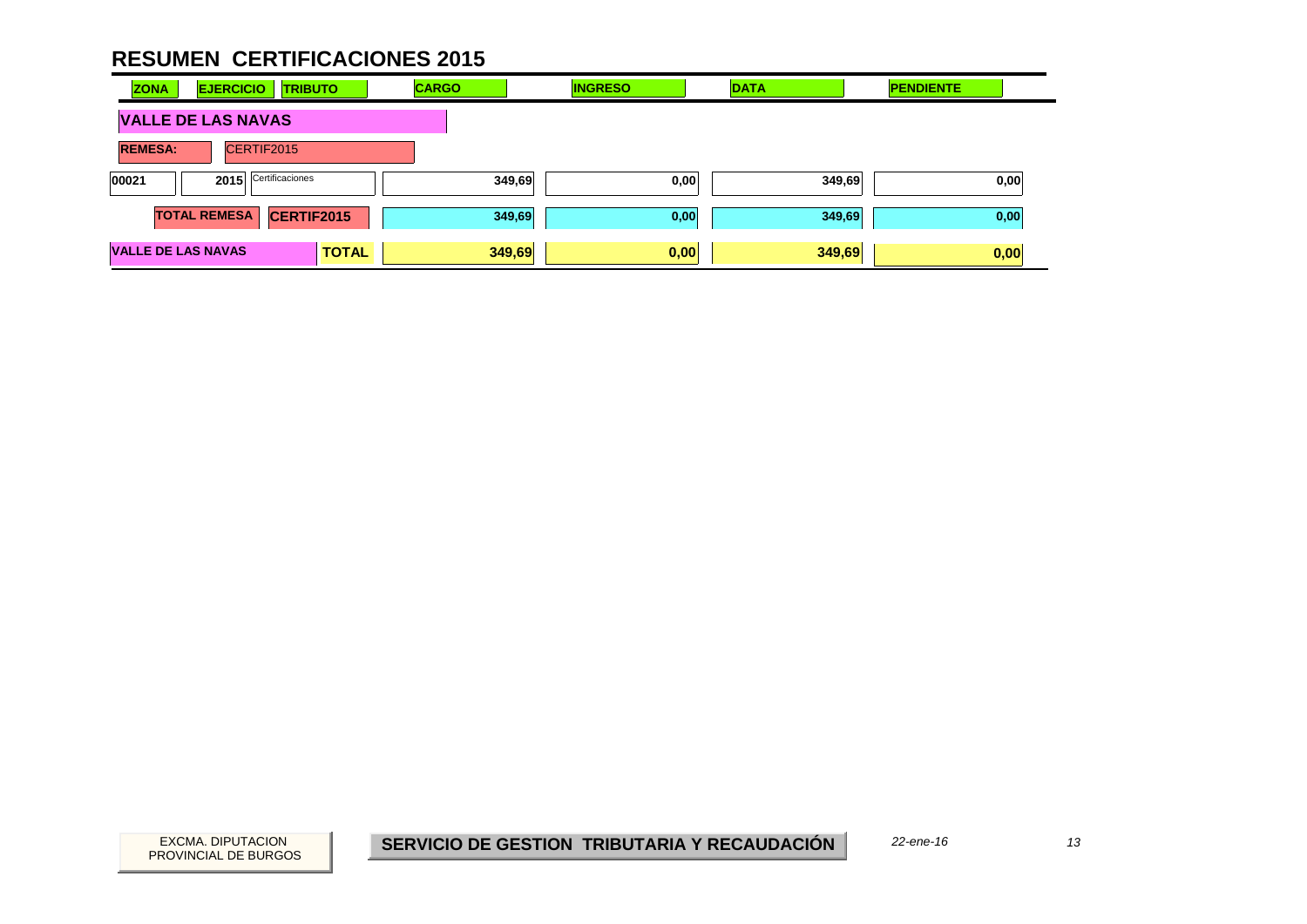

 $14$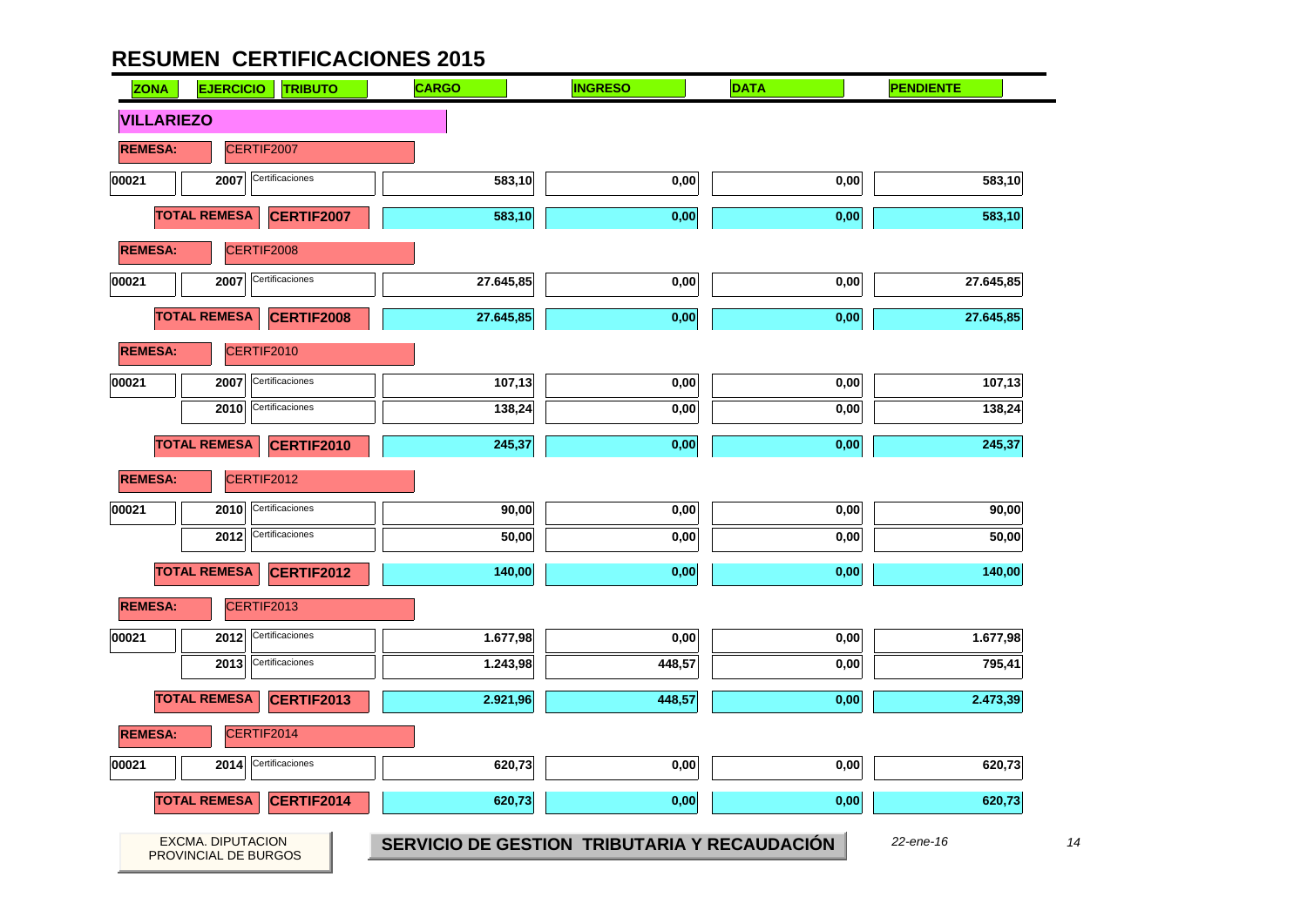| <b>ZONA</b><br><b>EJERCICIO</b><br><b>TRIBUTO</b> |              | <b>CARGO</b> | <b>INGRESO</b> | <b>DATA</b> | <b>PENDIENTE</b> |
|---------------------------------------------------|--------------|--------------|----------------|-------------|------------------|
| CERTIF2015<br><b>REMESA:</b>                      |              |              |                |             |                  |
| 2014 Certificaciones<br>00021                     |              | 8.650,11     | 0,00           | 0,00        | 8.650,11         |
| <b>TOTAL REMESA</b><br><b>CERTIF2015</b>          |              | 8.650,11     | 0,00           | 0,00        | 8.650,11         |
| <b>VILLARIEZO</b>                                 | <b>TOTAL</b> | 40.807,12    | 448,57         | 0,00        | 40.358,55        |

 $15$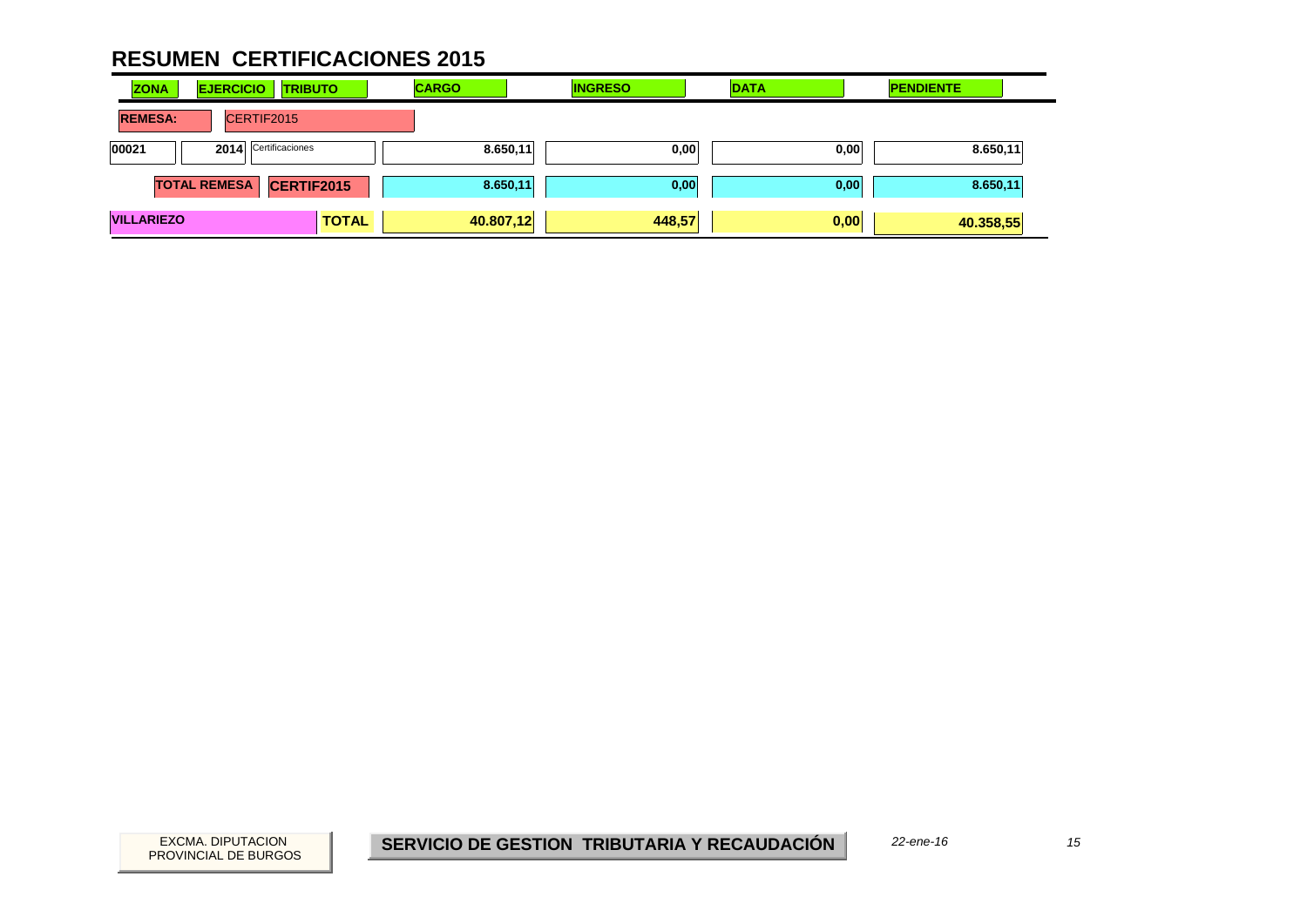| <b>ZONA</b>                 | <b>EJERCICIO</b><br><b>TRIBUTO</b> |              | <b>CARGO</b> | <b>INGRESO</b> | <b>DATA</b> | <b>PENDIENTE</b> |
|-----------------------------|------------------------------------|--------------|--------------|----------------|-------------|------------------|
|                             | <b>VILLASUR DE HERREROS</b>        |              |              |                |             |                  |
| <b>REMESA:</b>              | CERTIF2015                         |              |              |                |             |                  |
| 00021                       | Certificaciones<br>2015            |              | 148,41       | 148,41         | 0,00        | 0,00             |
|                             | <b>TOTAL REMESA</b><br>CERTIF2015  |              | 148,41       | 148,41         | 0,00        | 0,00             |
| <b>VILLASUR DE HERREROS</b> |                                    | <b>TOTAL</b> | 148,41       | 148,41         | 0,00        | 0,00             |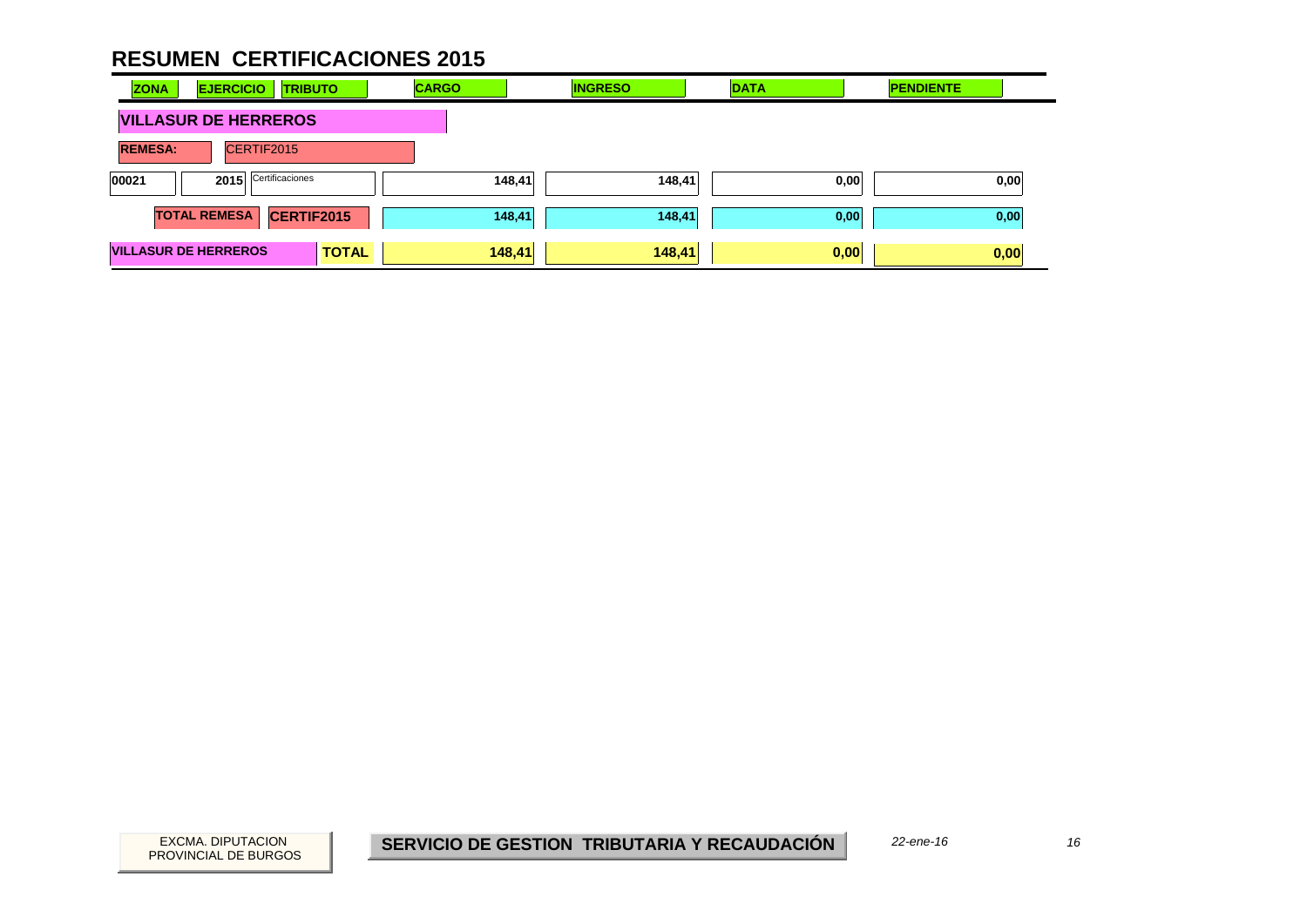| <b>ALLA</b><br><b>ZONA</b> | CICK | .     |            |           | $\sim$    | <b>JDIENTE</b> |
|----------------------------|------|-------|------------|-----------|-----------|----------------|
| <b>TOTAL ZONA</b>          |      | 00021 | 344.592.22 | 10.302.00 | 80.516,13 | 253.774,09     |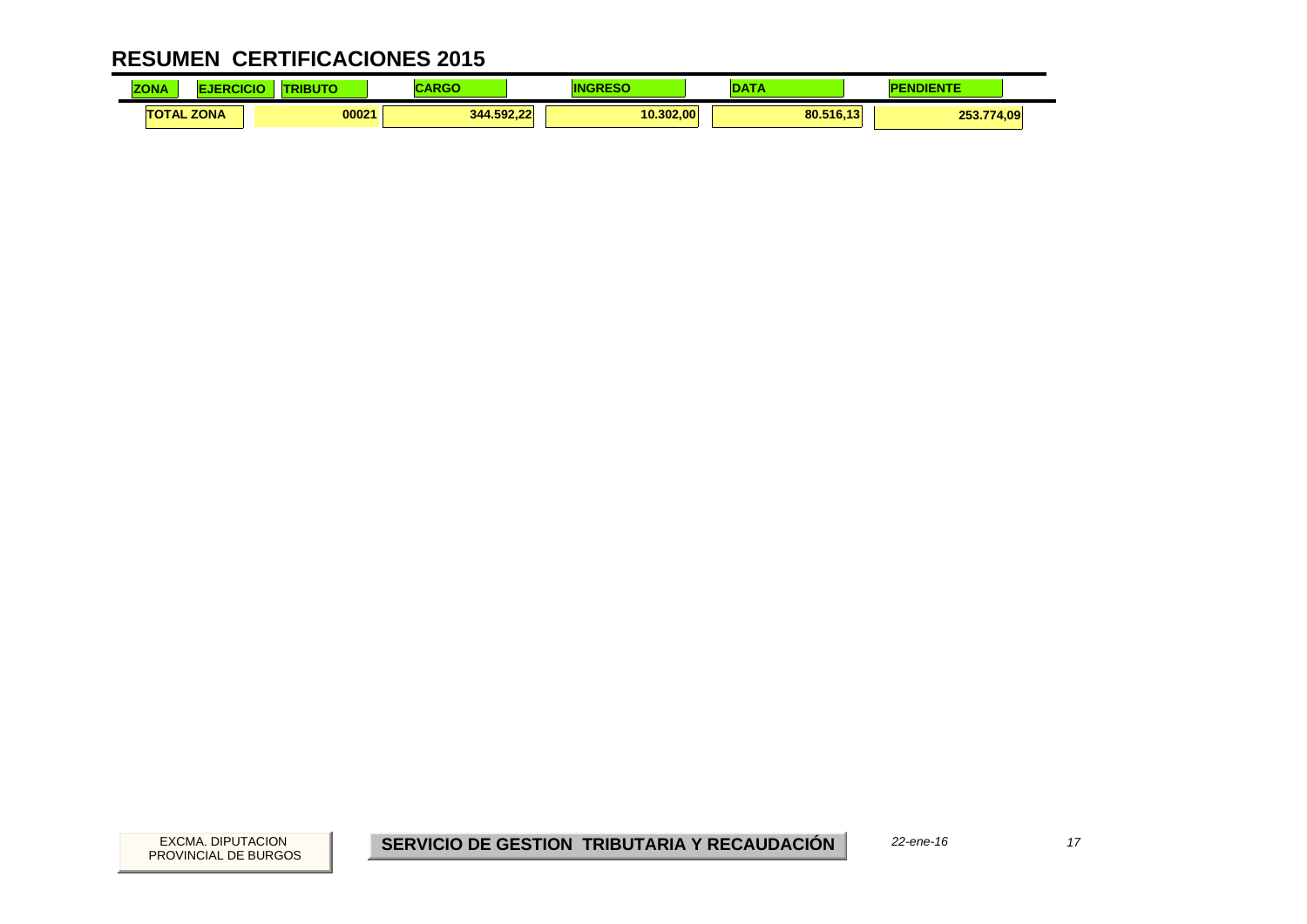| <b>ZONA</b>                  | <b>EJERCICIO</b><br><b>TRIBUTO</b> |              | <b>CARGO</b> | <b>INGRESO</b> | <b>DATA</b> | <b>PENDIENTE</b> |
|------------------------------|------------------------------------|--------------|--------------|----------------|-------------|------------------|
| <b>CASTROJERIZ</b>           |                                    |              |              |                |             |                  |
| <b>REMESA:</b><br>CERTIF2014 |                                    |              |              |                |             |                  |
| 00031                        | Certificaciones<br>2007            |              | 26.036,54    | 26.036,54      | 0,00        | 0,00             |
|                              | <b>TOTAL REMESA</b><br>CERTIF2014  |              | 26.036,54    | 26.036,54      | 0,00        | 0,00             |
| <b>CASTROJERIZ</b>           |                                    | <b>TOTAL</b> | 26.036,54    | 26.036,54      | 0,00        | 0,00             |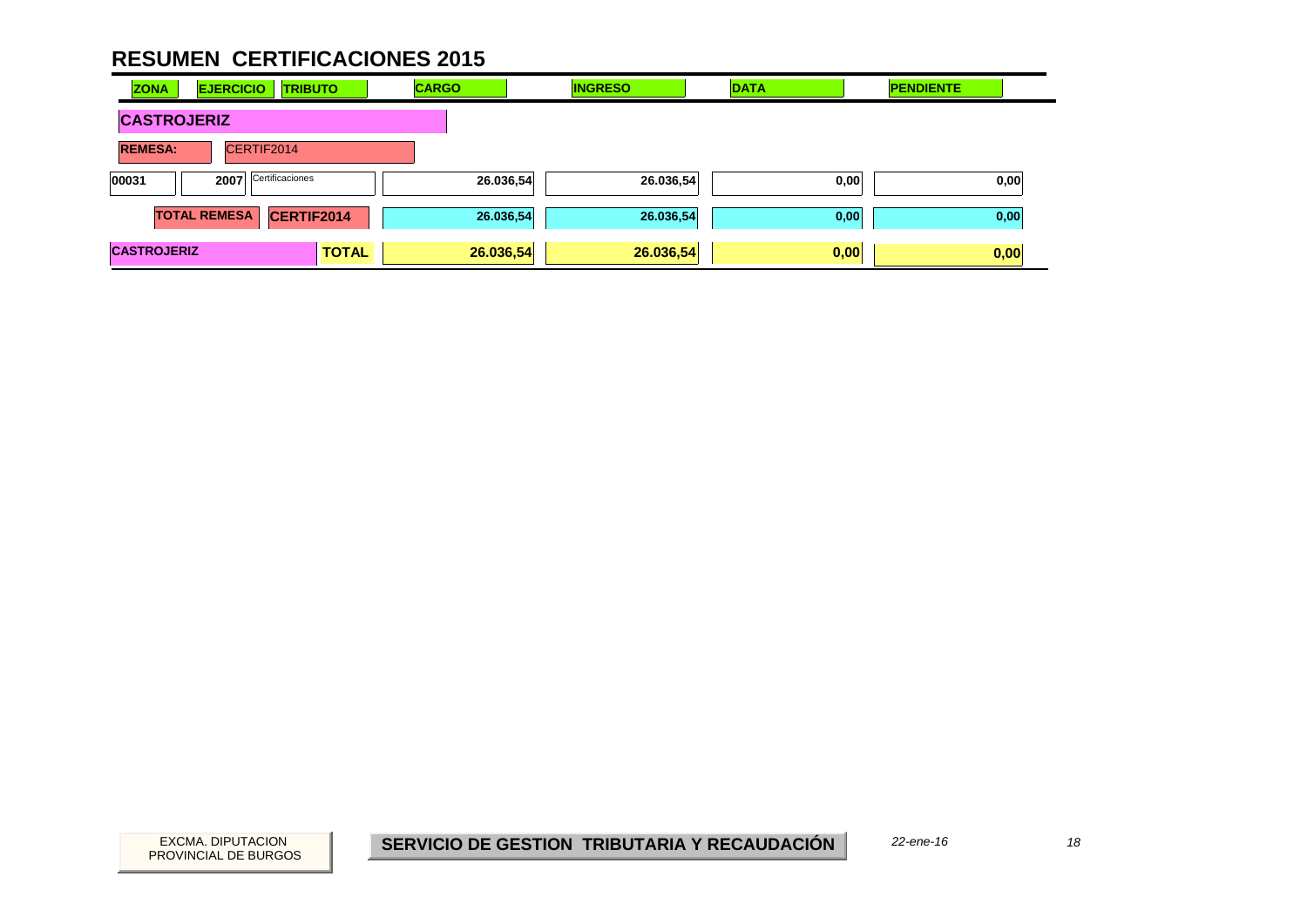| <b>ZONA</b>    | <b>EJERCICIO</b>    | <b>TRIBUTO</b>    | <b>CARGO</b> | <b>INGRESO</b> | <b>DATA</b> | <b>PENDIENTE</b> |
|----------------|---------------------|-------------------|--------------|----------------|-------------|------------------|
| <b>HUMADA</b>  |                     |                   |              |                |             |                  |
| <b>REMESA:</b> | CERTIF2009          |                   |              |                |             |                  |
| 00031          | 2002                | Certificaciones   | 2.088,76     | 0,00           | 0,00        | 2.088,76         |
|                | <b>TOTAL REMESA</b> | <b>CERTIF2009</b> | 2.088,76     | 0,00           | 0,00        | 2.088,76         |
| <b>HUMADA</b>  |                     | <b>TOTAL</b>      | 2.088,76     | 0,00           | 0,00        | 2.088,76         |

19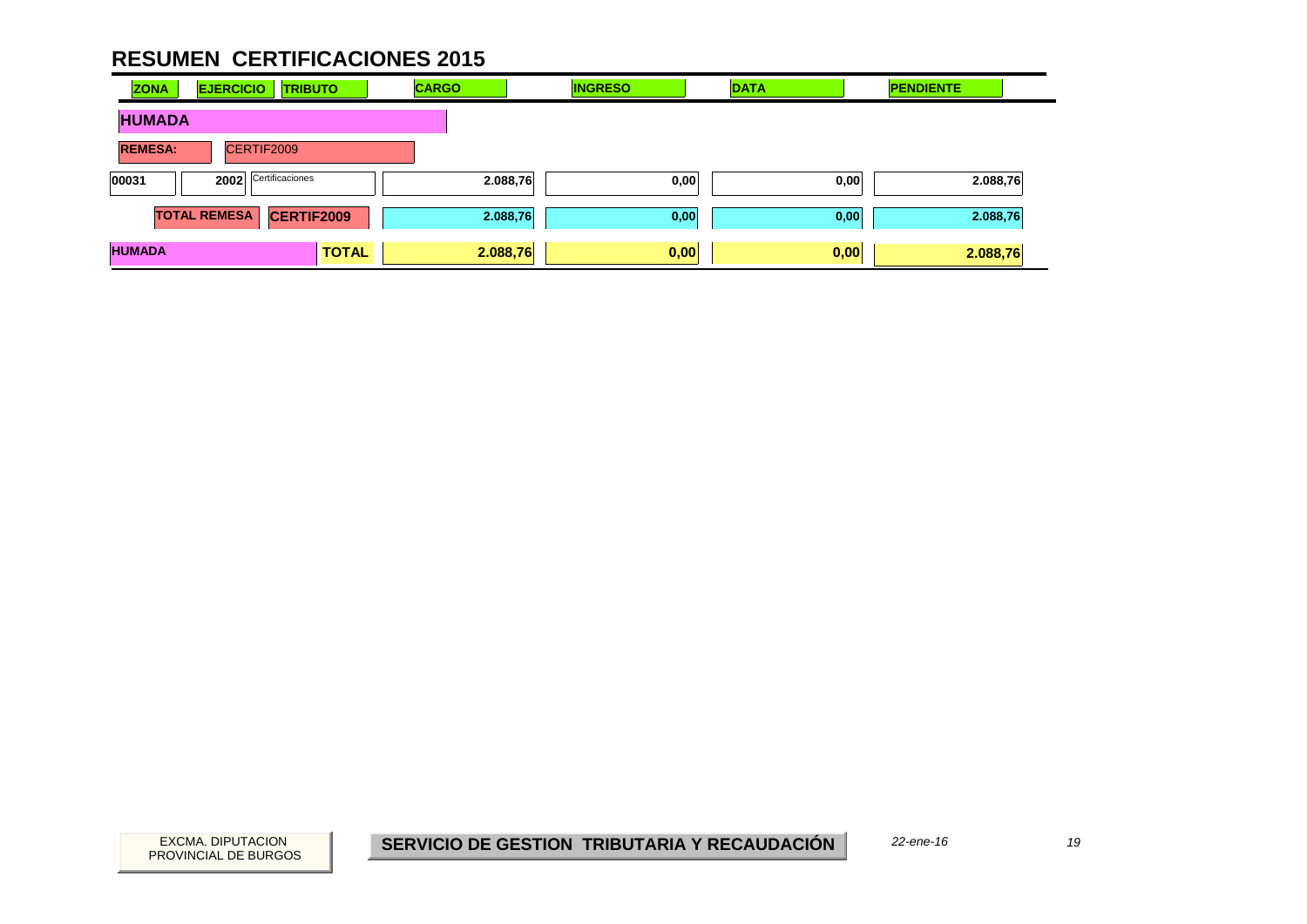| <b>EJERCICIO</b><br><b>ZONA</b><br><b>TRIBUTO</b> | <b>CARGO</b> | <b>INGRESO</b> | <b>DATA</b> | <b>PENDIENTE</b> |
|---------------------------------------------------|--------------|----------------|-------------|------------------|
| <b>MELGAR DE FERNAMENTAL</b>                      |              |                |             |                  |
| <b>REMESA:</b><br>CERTIF2014                      |              |                |             |                  |
| 2014 Certificaciones<br>00031                     | 254,28       | 254,28         | 0,00        | 0,00             |
| <b>TOTAL REMESA</b><br>CERTIF2014                 | 254,28       | 254,28         | 0,00        | 0,00             |
| <b>MELGAR DE FERNAMENTAL</b><br><b>TOTAL</b>      | 254,28       | 254,28         | 0,00        | 0,00             |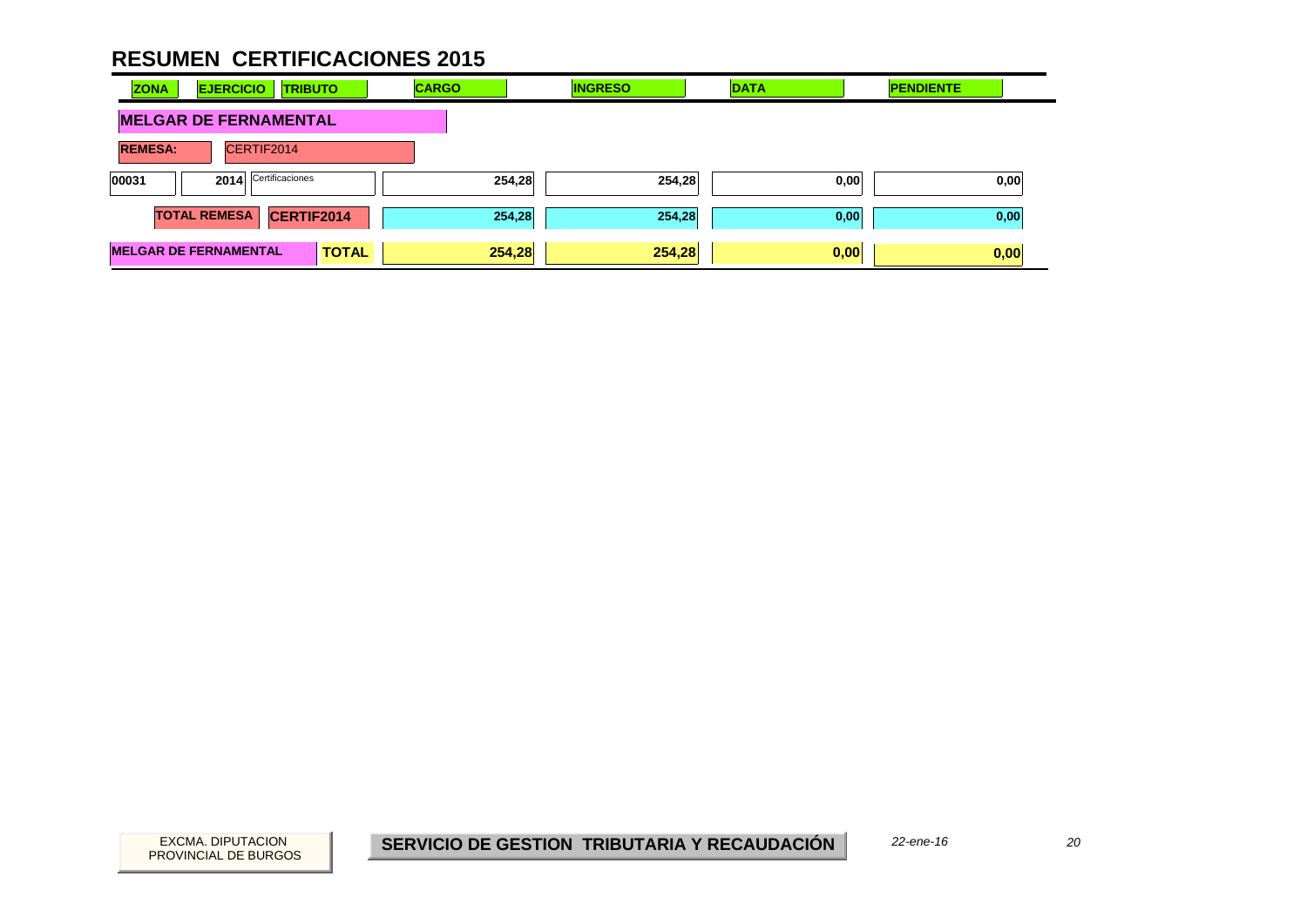| <b>ZONA</b>    | <b>EJERCICIO</b><br><b>TRIBUTO</b> |              | <b>CARGO</b> | <b>INGRESO</b> | <b>DATA</b> | <b>PENDIENTE</b> |  |
|----------------|------------------------------------|--------------|--------------|----------------|-------------|------------------|--|
|                | <b>SARGENTES DE LA LORA</b>        |              |              |                |             |                  |  |
| <b>REMESA:</b> | CERTIF2015                         |              |              |                |             |                  |  |
| 00031          | Certificaciones<br>2015            |              | 69,30        | 69,30          | 0,00        | 0,00             |  |
|                | <b>TOTAL REMESA</b><br>CERTIF2015  |              | 69,30        | 69,30          | 0,00        | 0,00             |  |
|                | <b>SARGENTES DE LA LORA</b>        | <b>TOTAL</b> | 69,30        | 69,30          | 0,00        | 0,00             |  |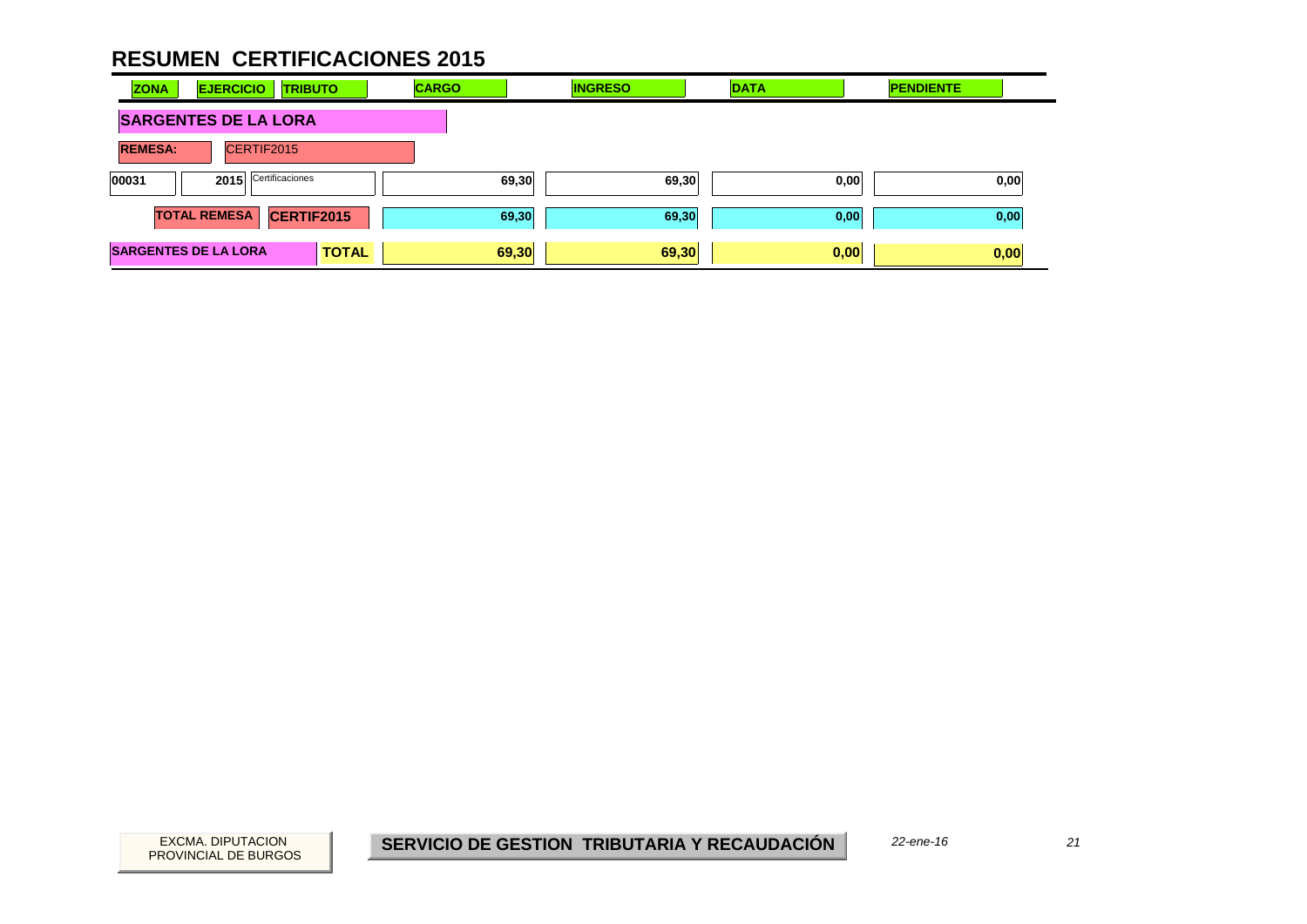| <b>ZONA</b>    | <b>EJERCICIO</b><br><b>TRIBUTO</b> | <b>CARGO</b> | <b>INGRESO</b> | <b>DATA</b> | <b>PENDIENTE</b> |
|----------------|------------------------------------|--------------|----------------|-------------|------------------|
| <b>SASAMON</b> |                                    |              |                |             |                  |
| <b>REMESA:</b> | CERTIF2015                         |              |                |             |                  |
| 00031          | 2015 Certificaciones               | 6,87         | 6,87           | 0,00        | 0,00             |
|                | CERTIF2015<br><b>TOTAL REMESA</b>  | 6,87         | 6,87           | 0,00        | 0,00             |
| <b>SASAMON</b> | <b>TOTAL</b>                       | 6,87         | 6,87           | 0,00        | 0,00             |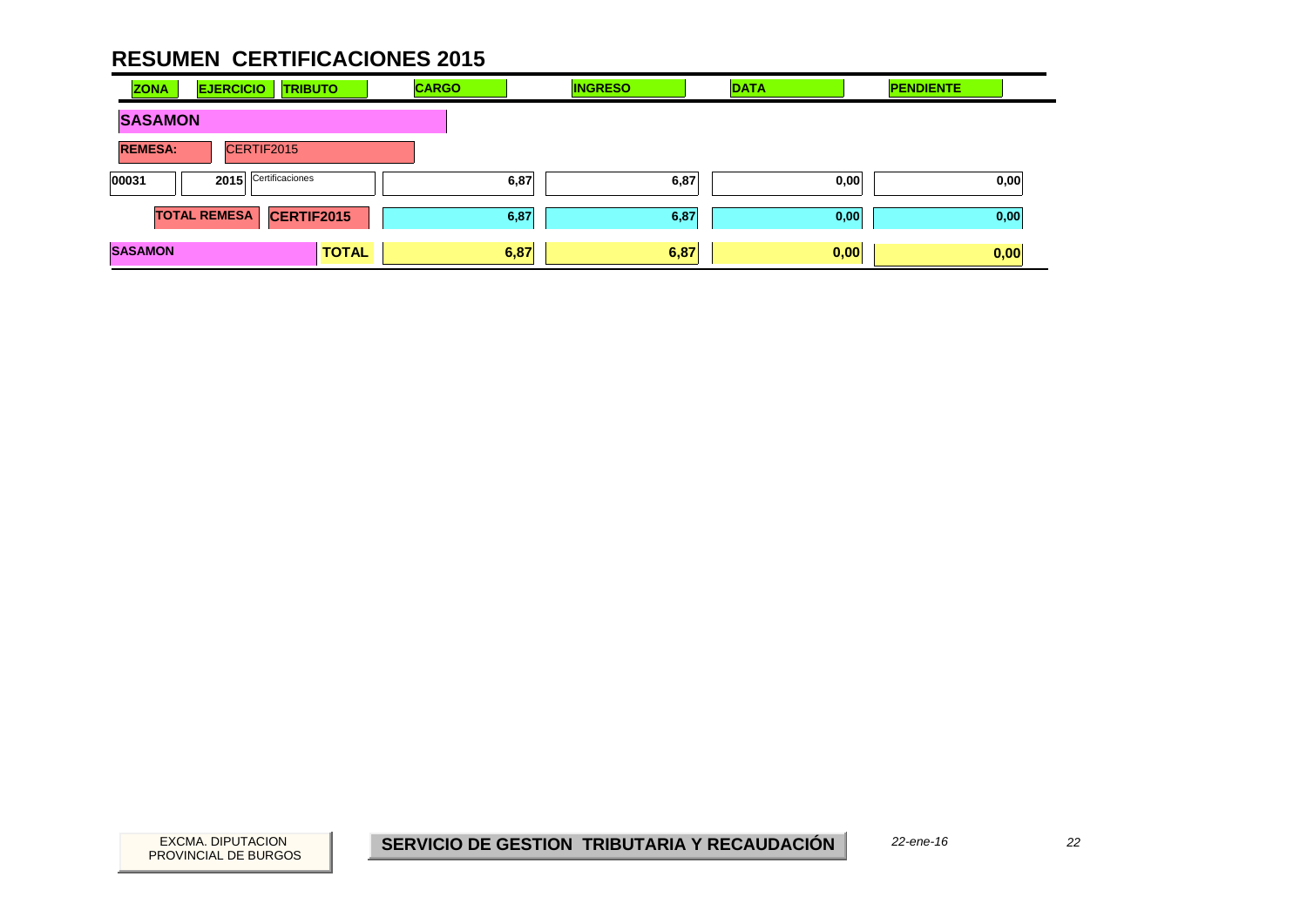| <b>ZONA</b>    | <b>EJERCICIO</b><br><b>TRIBUTO</b>           | <b>CARGO</b> | <b>INGRESO</b> | <b>DATA</b> | <b>PENDIENTE</b> |
|----------------|----------------------------------------------|--------------|----------------|-------------|------------------|
|                | <b>VILLAMAYOR DE TREVIÑO</b>                 |              |                |             |                  |
| <b>REMESA:</b> | CERTIF2013                                   |              |                |             |                  |
| 00031          | Certificaciones<br>2012                      | 360,00       | 0,00           | 0,00        | 360,00           |
|                | CERTIF2013<br><b>TOTAL REMESA</b>            | 360,00       | 0,00           | 0,00        | 360,00           |
|                | <b>VILLAMAYOR DE TREVIÑO</b><br><b>TOTAL</b> | 360,00       | 0,00           | 0,00        | 360,00           |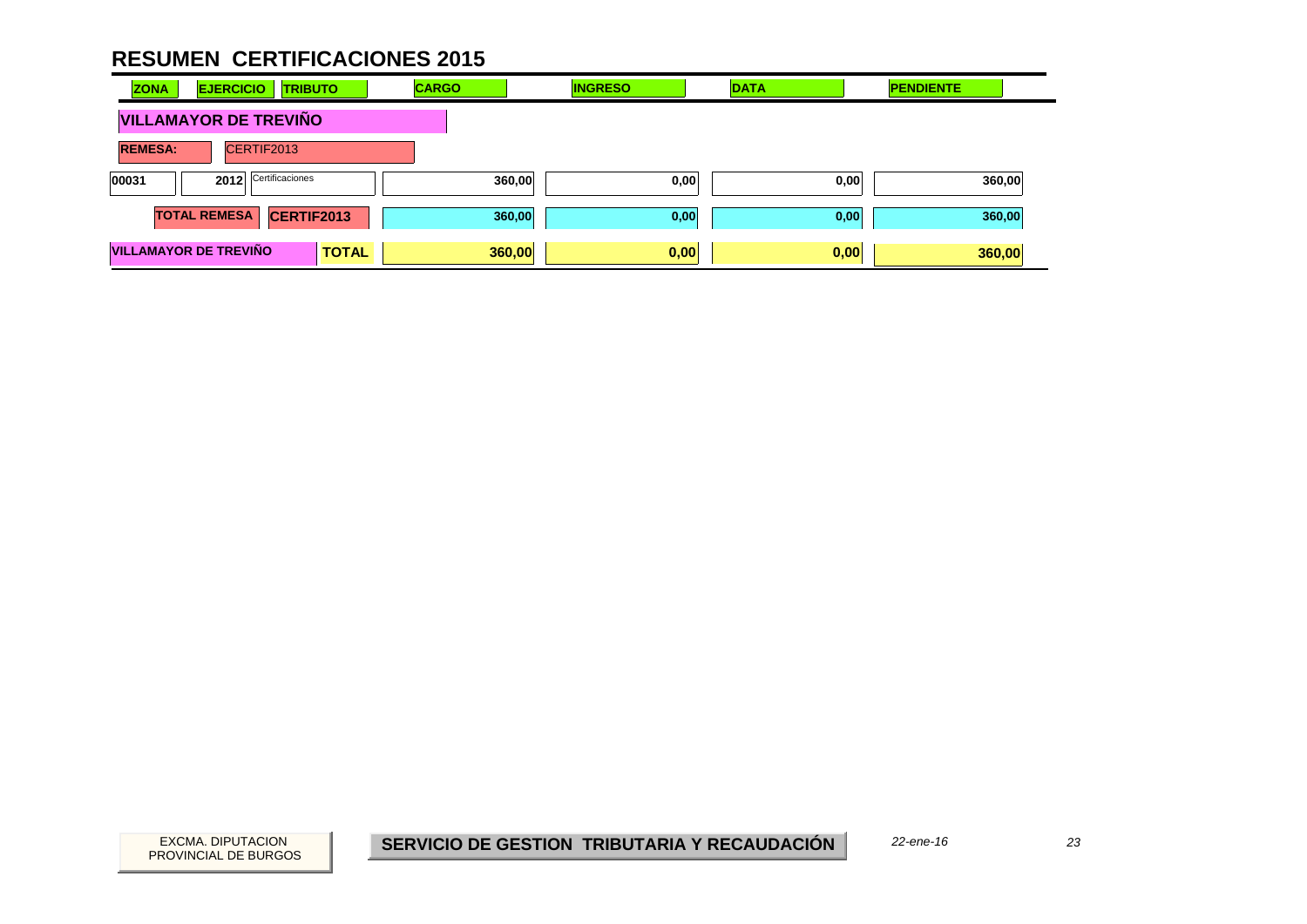| <b>ZONA</b>         | <b>EJERCICIO</b>    | <b>TRIBUTO</b>       |              | <b>CARGO</b> | <b>INGRESO</b> |       | <b>DATA</b> | <b>PENDIENTE</b> |      |
|---------------------|---------------------|----------------------|--------------|--------------|----------------|-------|-------------|------------------|------|
| <b>VILLASANDINO</b> |                     |                      |              |              |                |       |             |                  |      |
| <b>REMESA:</b>      |                     | CERTIF2014           |              |              |                |       |             |                  |      |
| 00031               | 2011                | Certificaciones      |              |              | 4.834,59       | 0,00  | 0,00        | 4.834,59         |      |
|                     |                     | 2013 Certificaciones |              |              | 23,80          | 23,80 | 0,00        |                  | 0,00 |
|                     | <b>TOTAL REMESA</b> | CERTIF2014           |              |              | 4.858,39       | 23,80 | 0,00        | 4.834,59         |      |
| <b>VILLASANDINO</b> |                     |                      | <b>TOTAL</b> | 4.858,39     |                | 23,80 | 0,00        | 4.834,59         |      |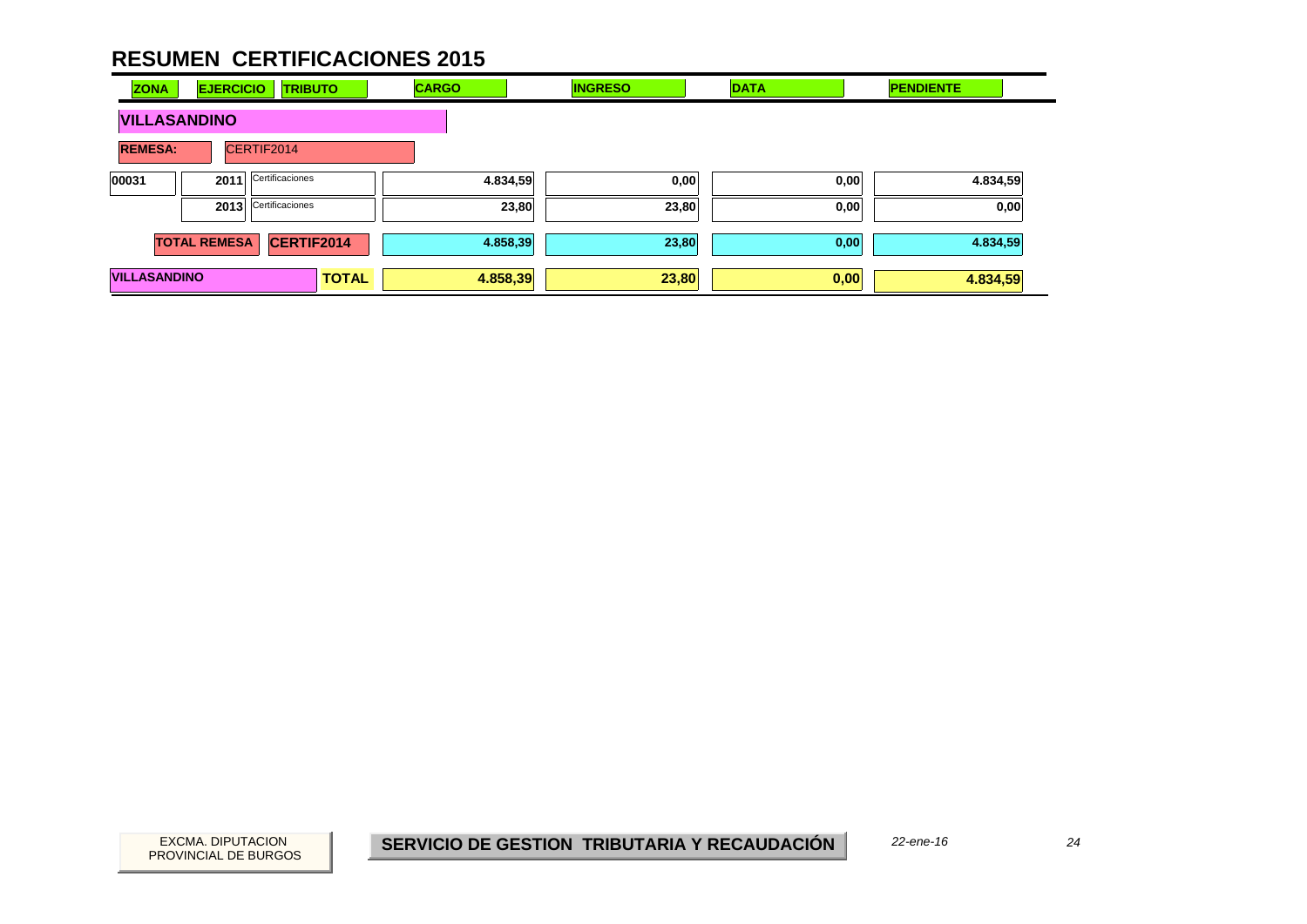| <b>ZONA</b>         | <b>EJERCICIO</b><br><b>TRIBUTO</b> |              | <b>CARGO</b> | <b>INGRESO</b> | <b>DATA</b> | <b>PENDIENTE</b> |
|---------------------|------------------------------------|--------------|--------------|----------------|-------------|------------------|
| <b>VILLAZOPEQUE</b> |                                    |              |              |                |             |                  |
| <b>REMESA:</b>      | CERTIF2012                         |              |              |                |             |                  |
| 00031               | Certificaciones<br>2009            |              | 4.696,45     | 0,00           | 0,00        | 4.696,45         |
|                     | <b>TOTAL REMESA</b><br>CERTIF2012  |              | 4.696,45     | 0,00           | 0,00        | 4.696,45         |
| <b>VILLAZOPEQUE</b> |                                    | <b>TOTAL</b> | 4.696,45     | 0,00           | 0,00        | 4.696,45         |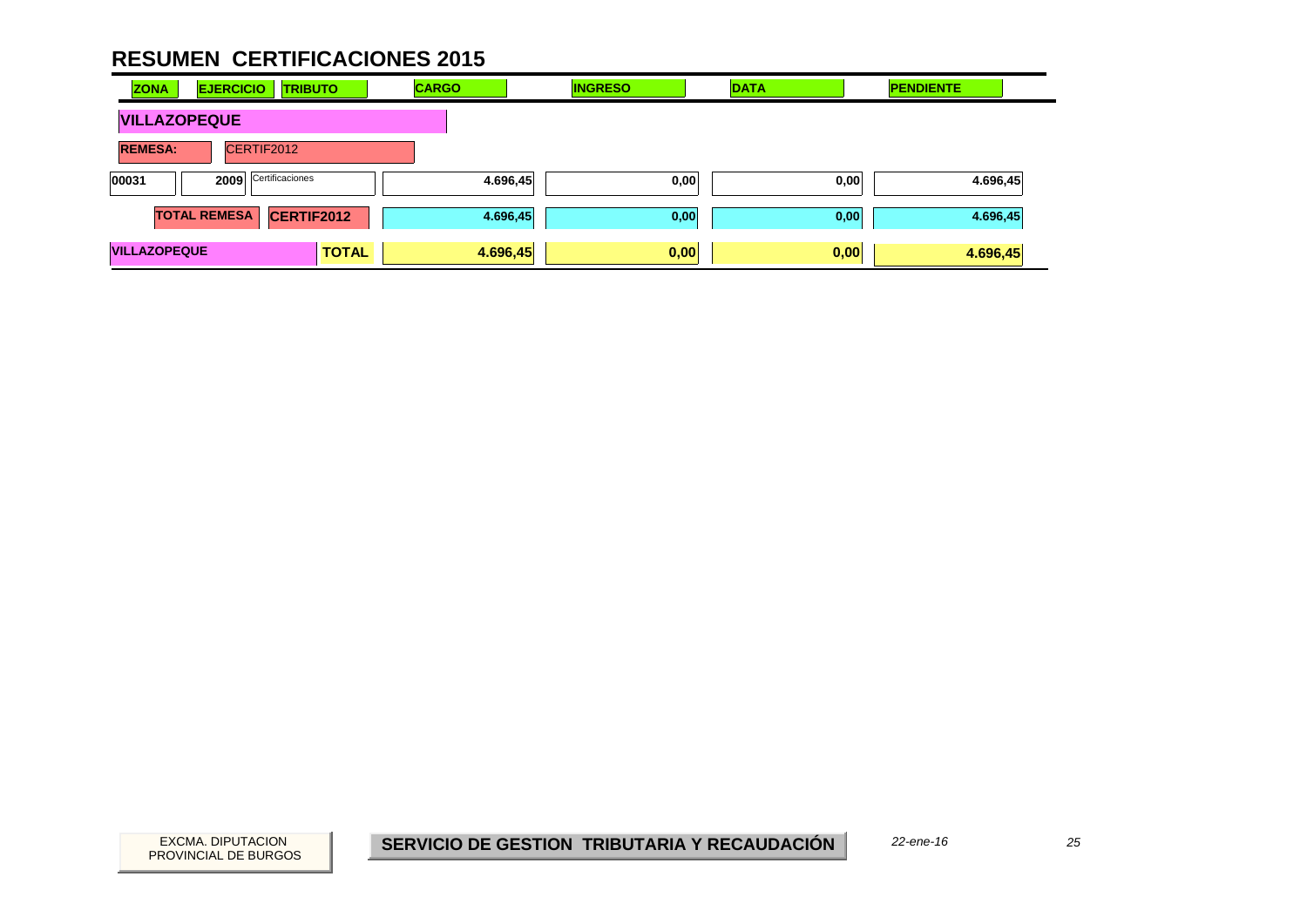| <b>ZONA</b> |                   | .     | ADAC<br>arvov | IN        | ---  | <b>IENTE</b> |  |
|-------------|-------------------|-------|---------------|-----------|------|--------------|--|
|             | <b>TOTAL ZONA</b> | 00031 | 38.370,59     | 26.390.79 | 0,00 | 11.979,80    |  |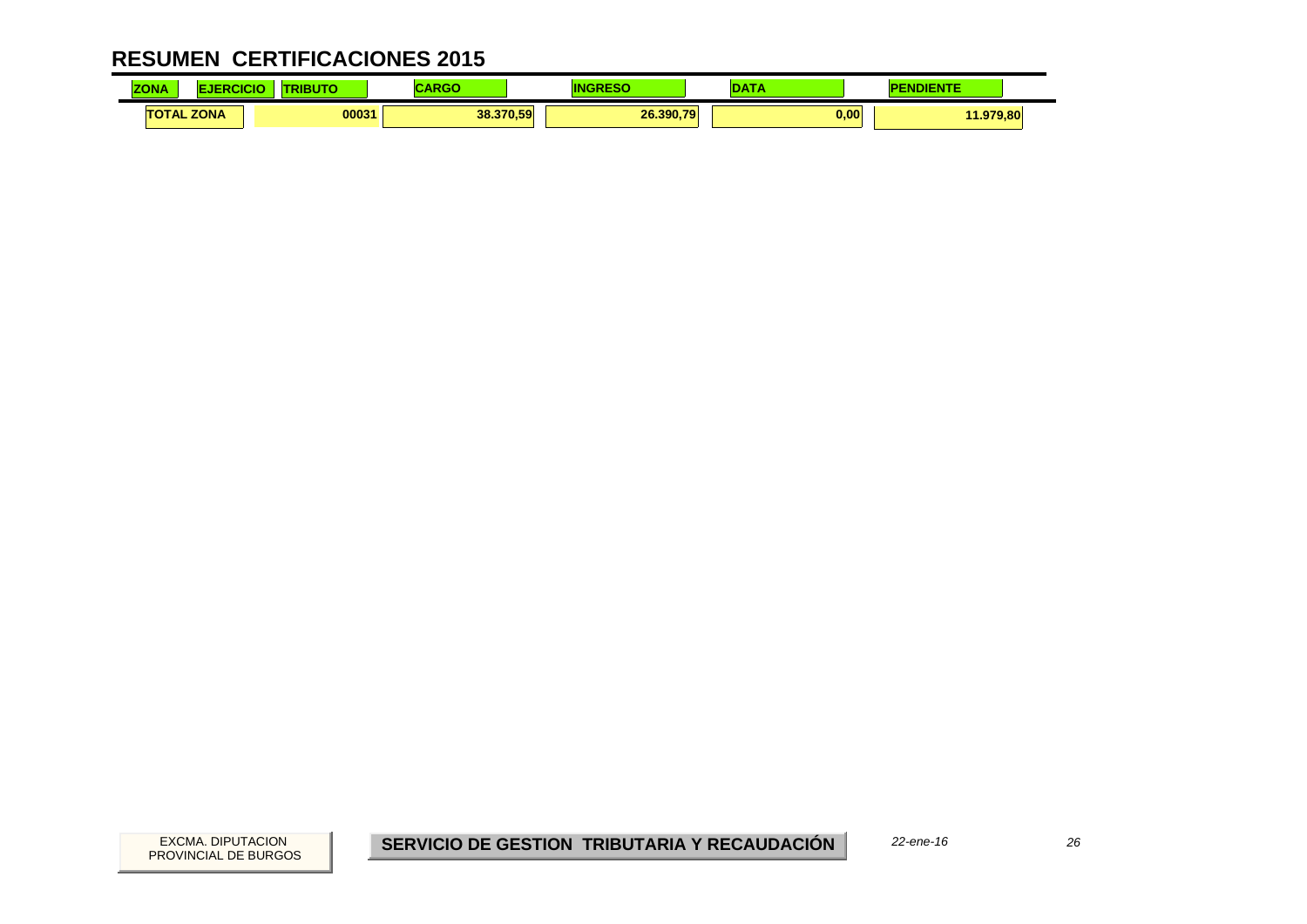| <b>ZONA</b>                 | <b>EJERCICIO</b>        | <b>TRIBUTO</b> | <b>CARGO</b> | <b>INGRESO</b> | <b>DATA</b> | <b>PENDIENTE</b> |
|-----------------------------|-------------------------|----------------|--------------|----------------|-------------|------------------|
| <b>CASTRILLO DE LA VEGA</b> |                         |                |              |                |             |                  |
| <b>REMESA:</b>              | CERTIF2012              |                |              |                |             |                  |
| 00041                       | Certificaciones<br>2011 |                | 2.081,72     | 154,01         | 0,00        | 1.927,71         |
|                             | <b>TOTAL REMESA</b>     | CERTIF2012     | 2.081,72     | 154,01         | 0,00        | 1.927,71         |
| <b>CASTRILLO DE LA VEGA</b> |                         | <b>TOTAL</b>   | 2.081,72     | 154,01         | 0,00        | 1.927,71         |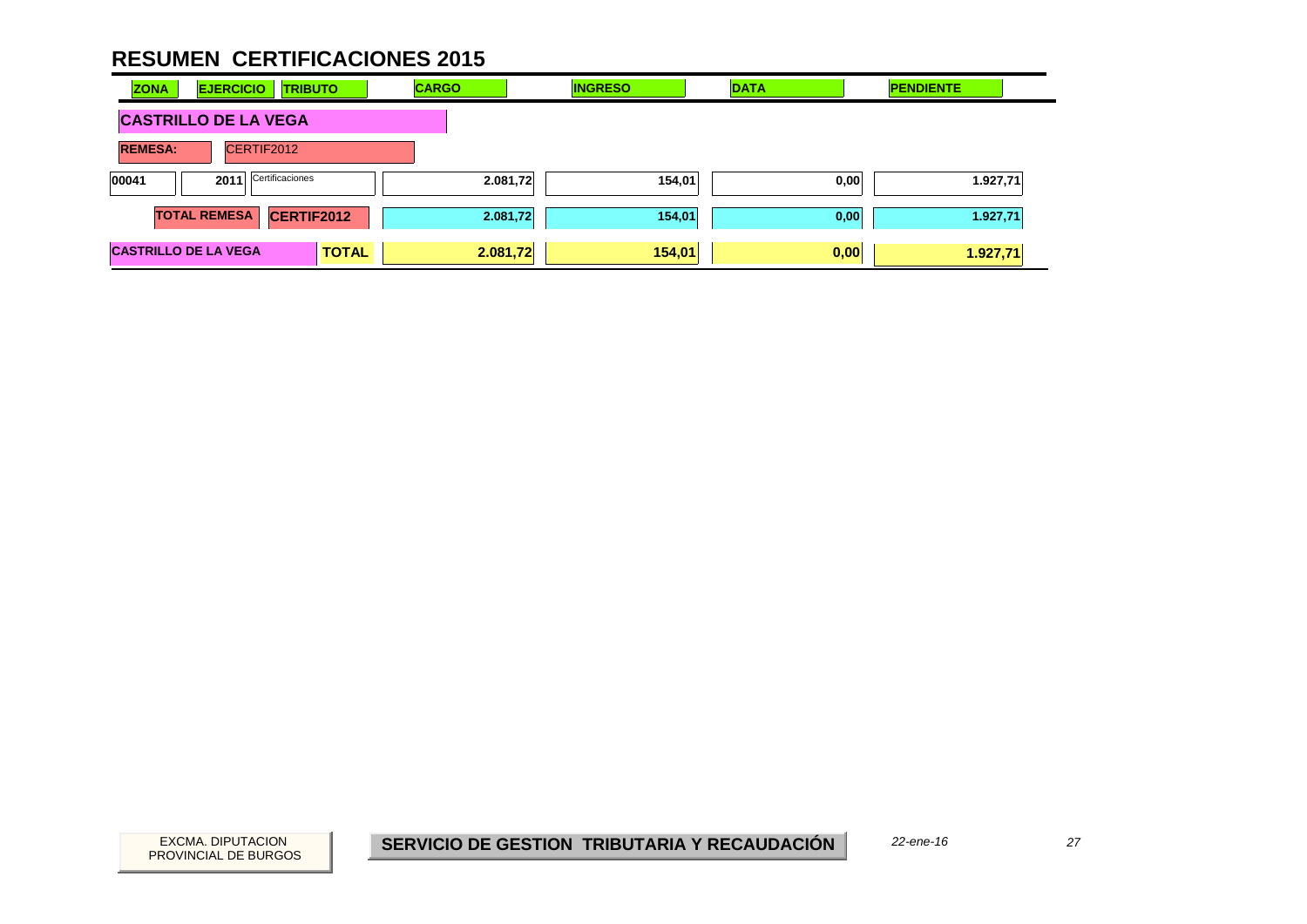| <b>EJERCICIO</b><br><b>TRIBUTO</b><br><b>ZONA</b> | <b>CARGO</b> | <b>INGRESO</b> | <b>DATA</b> | <b>PENDIENTE</b> |
|---------------------------------------------------|--------------|----------------|-------------|------------------|
| <b>ROA DE DUERO</b>                               |              |                |             |                  |
| <b>REMESA:</b><br>CERROA2012                      |              |                |             |                  |
| Certificaciones<br>00041<br>2012                  | 1.168,44     | 0,00           | 0,00        | 1.168,44         |
| <b>TOTAL REMESA</b><br><b>CERROA2012</b>          | 1.168,44     | 0,00           | 0,00        | 1.168,44         |
| CERROA2013<br><b>REMESA:</b>                      |              |                |             |                  |
| Certificaciones<br>00041<br>2013                  | 41.966,13    | 17.743,22      | 1.123,19    | 23.099,72        |
| <b>TOTAL REMESA</b><br>CERROA2013                 | 41.966,13    | 17.743,22      | 1.123, 19   | 23.099,72        |
| <b>REMESA:</b><br>CERROA2014                      |              |                |             |                  |
| Certificaciones<br>00041<br>2010                  | 1.282,67     | 1.282,67       | 0,00        | 0,00             |
| Certificaciones<br>2014                           | 15.685,91    | 10.628,68      | 117,32      | 4.939,91         |
| <b>TOTAL REMESA</b><br>CERROA2014                 | 16.968,58    | 11.911,35      | 117,32      | 4.939,91         |
| <b>REMESA:</b><br>CERROA2015                      |              |                |             |                  |
| Certificaciones<br>2015<br>00041                  | 48.257,96    | 45.375,43      | 138,91      | 2.743,62         |
| <b>TOTAL REMESA</b><br>CERROA2015                 | 48.257,96    | 45.375,43      | 138,91      | 2.743,62         |
| <b>ROA DE DUERO</b><br><b>TOTAL</b>               | 108.361,11   | 75.030,00      | 1.379,42    | 31.951,69        |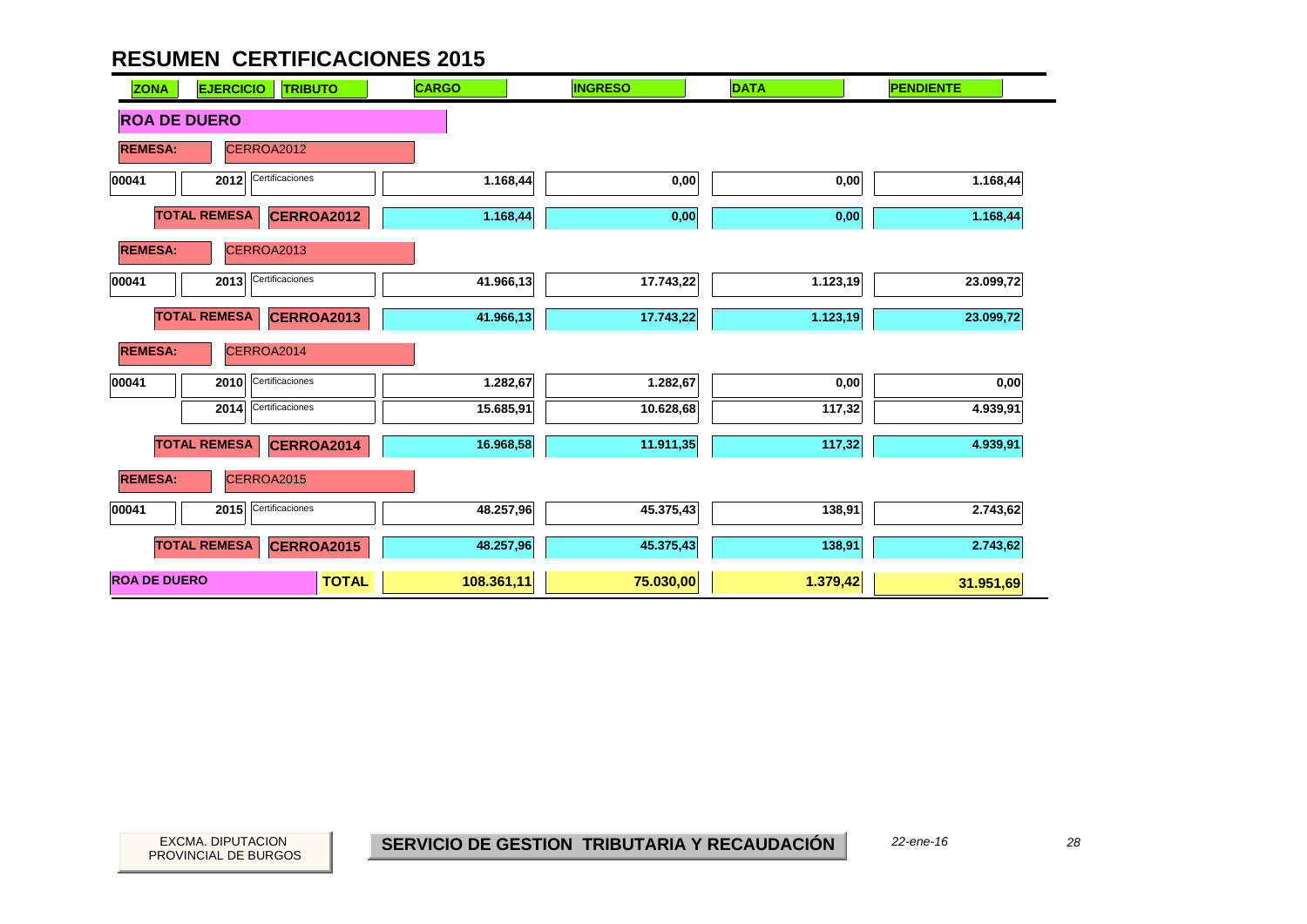| <b>COLOR</b><br><b>ZONA</b> |      | ---<br>юю<br>3 U | ---<br>سم  |                  |              | <b>IENTE</b> |  |
|-----------------------------|------|------------------|------------|------------------|--------------|--------------|--|
| <b>TOTAL</b>                | ZONA | 00041            | 110.442.83 | 75.184.01<br>. . | .379<br>9.42 | 33.879,40    |  |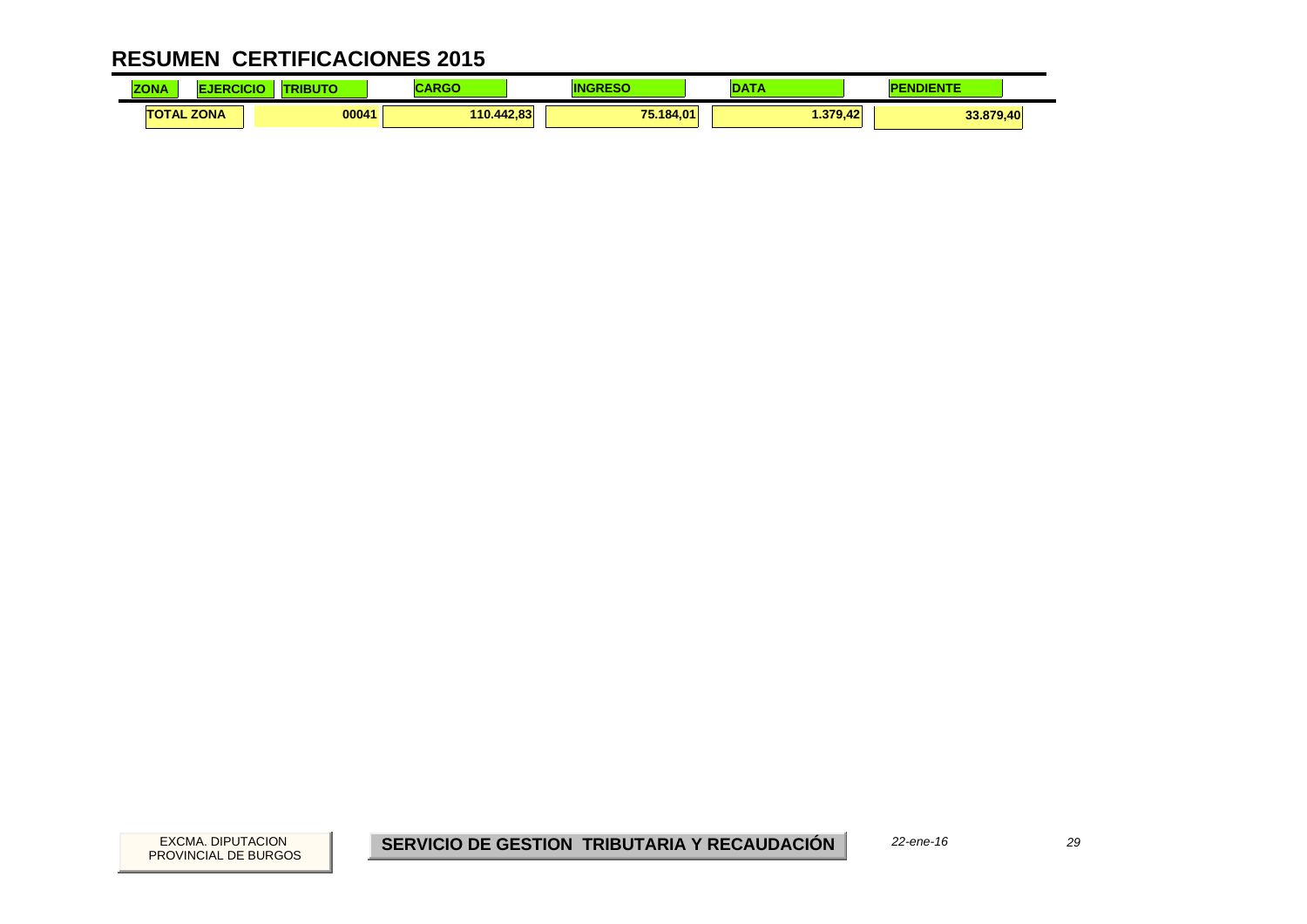| <b>ZONA</b>      | <b>EJERCICIO</b>    | <b>TRIBUTO</b>  | <b>CARGO</b> | <b>INGRESO</b> | <b>DATA</b> |      | <b>PENDIENTE</b> |      |
|------------------|---------------------|-----------------|--------------|----------------|-------------|------|------------------|------|
| <b>BRIVIESCA</b> |                     |                 |              |                |             |      |                  |      |
| <b>REMESA:</b>   | CERTIF2015          |                 |              |                |             |      |                  |      |
| 00061            | 2015                | Certificaciones |              | 15,78          | 15,78       | 0,00 |                  | 0,00 |
|                  | <b>TOTAL REMESA</b> | CERTIF2015      |              | 15,78          | 15,78       | 0,00 |                  | 0,00 |
| <b>BRIVIESCA</b> |                     | <b>TOTAL</b>    |              | 15,78          | 15,78       | 0,00 |                  | 0,00 |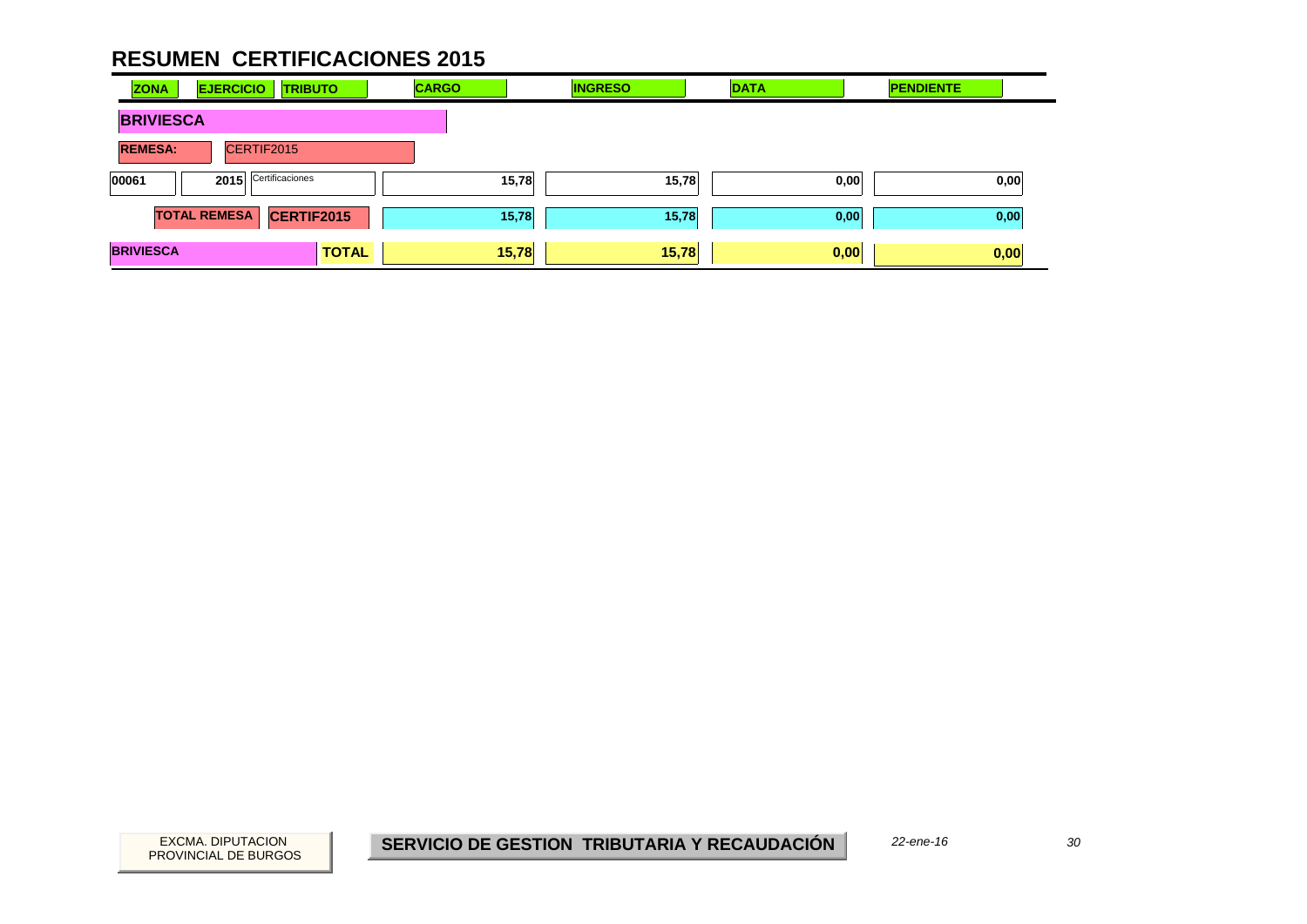| <b>ZONA</b>    | <b>EJERCICIO</b>          | <b>TRIBUTO</b>    | <b>CARGO</b> | <b>INGRESO</b> | <b>DATA</b> | <b>PENDIENTE</b> |
|----------------|---------------------------|-------------------|--------------|----------------|-------------|------------------|
|                | <b>CONDADO DE TREVIÑO</b> |                   |              |                |             |                  |
| <b>REMESA:</b> |                           | CERTIF2005        |              |                |             |                  |
| 00061          | 2002                      | Certificaciones   | 1.114,47     | 0,00           | 0,00        | 1.114,47         |
|                | 2004                      | Certificaciones   | 6.010,12     | 0,00           | 0,00        | 6.010,12         |
|                | 2005                      | Certificaciones   | 113,02       | 0,00           | 0,00        | 113,02           |
|                | <b>TOTAL REMESA</b>       | <b>CERTIF2005</b> | 7.237,61     | 0,00           | 0,00        | 7.237,61         |
| <b>REMESA:</b> |                           | CERTIF2008        |              |                |             |                  |
| 00061          | 2007                      | Certificaciones   | 601,00       | 0,00           | 0,00        | 601,00           |
|                | <b>TOTAL REMESA</b>       | CERTIF2008        | 601,00       | 0,00           | 0,00        | 601,00           |
| <b>REMESA:</b> |                           | CERTIF2009        |              |                |             |                  |
| 00061          | 2007                      | Certificaciones   | 120,00       | 0,00           | 0,00        | 120,00           |
|                | 2008                      | Certificaciones   | 7.362,38     | 0,00           | 0,00        | 7.362,38         |
|                | 2009                      | Certificaciones   | 601,00       | 0,00           | 0,00        | 601,00           |
|                | <b>TOTAL REMESA</b>       | CERTIF2009        | 8.083,38     | 0,00           | 0,00        | 8.083,38         |
| <b>REMESA:</b> |                           | CERTIF2011        |              |                |             |                  |
| 00061          | 2007                      | Certificaciones   | 1.103,88     | 0,00           | 0,00        | 1.103,88         |
|                | 2009                      | Certificaciones   | 601,00       | 0,00           | 0,00        | 601,00           |
|                | 2010                      | Certificaciones   | 1.601,00     | 0,00           | 0,00        | 1.601,00         |
|                | <b>TOTAL REMESA</b>       | <b>CERTIF2011</b> | 3.305,88     | 0,00           | 0,00        | 3.305,88         |
| <b>REMESA:</b> |                           | CERTIF2012        |              |                |             |                  |
| 00061          | 2009                      | Certificaciones   | 610,24       | 0,00           | 0,00        | 610,24           |
|                | 2010                      | Certificaciones   | 364,00       | 0,00           | 0,00        | 364,00           |
|                | 2011                      | Certificaciones   | 2.936,75     | 0,00           | 0,00        | 2.936,75         |

 $31$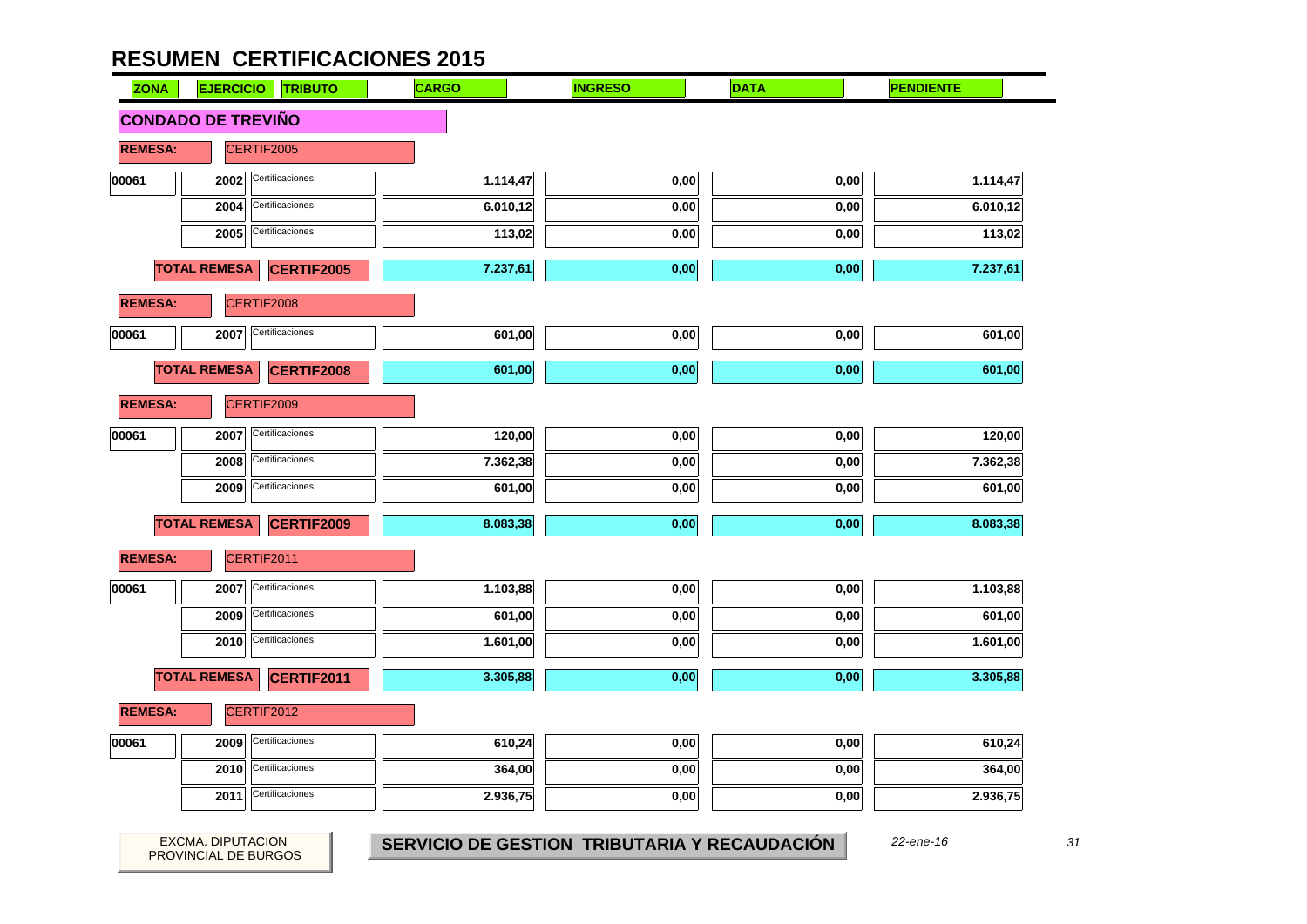| <b>ZONA</b>    | <b>EJERCICIO</b>          | <b>TRIBUTO</b>  | <b>CARGO</b> | <b>INGRESO</b> | <b>DATA</b> | <b>PENDIENTE</b> |
|----------------|---------------------------|-----------------|--------------|----------------|-------------|------------------|
|                | <b>TOTAL REMESA</b>       | CERTIF2012      | 3.910,99     | 0,00           | 0,00        | 3.910,99         |
| <b>REMESA:</b> |                           | CERTIF2013      |              |                |             |                  |
| 00061          | 2011                      | Certificaciones | 2.041,64     | 601,00         | 0,00        | 1.440,64         |
|                | 2012                      | Certificaciones | 19.114,75    | 0,00           | 0,00        | 19.114,75        |
|                | <b>TOTAL REMESA</b>       | CERTIF2013      | 21.156,39    | 601,00         | 0,00        | 20.555,39        |
| <b>REMESA:</b> |                           | CERTIF2015      |              |                |             |                  |
| 00061          | 2012                      | Certificaciones | 60.000,00    | 0,00           | 0,00        | 60.000,00        |
|                | 2015                      | Certificaciones | 207,08       | 0,00           | 0,00        | 207,08           |
|                | <b>TOTAL REMESA</b>       | CERTIF2015      | 60.207,08    | 0,00           | 0,00        | 60.207,08        |
|                | <b>CONDADO DE TREVIÑO</b> | <b>TOTAL</b>    | 104.502,33   | 601,00         | 0,00        | 103.901,33       |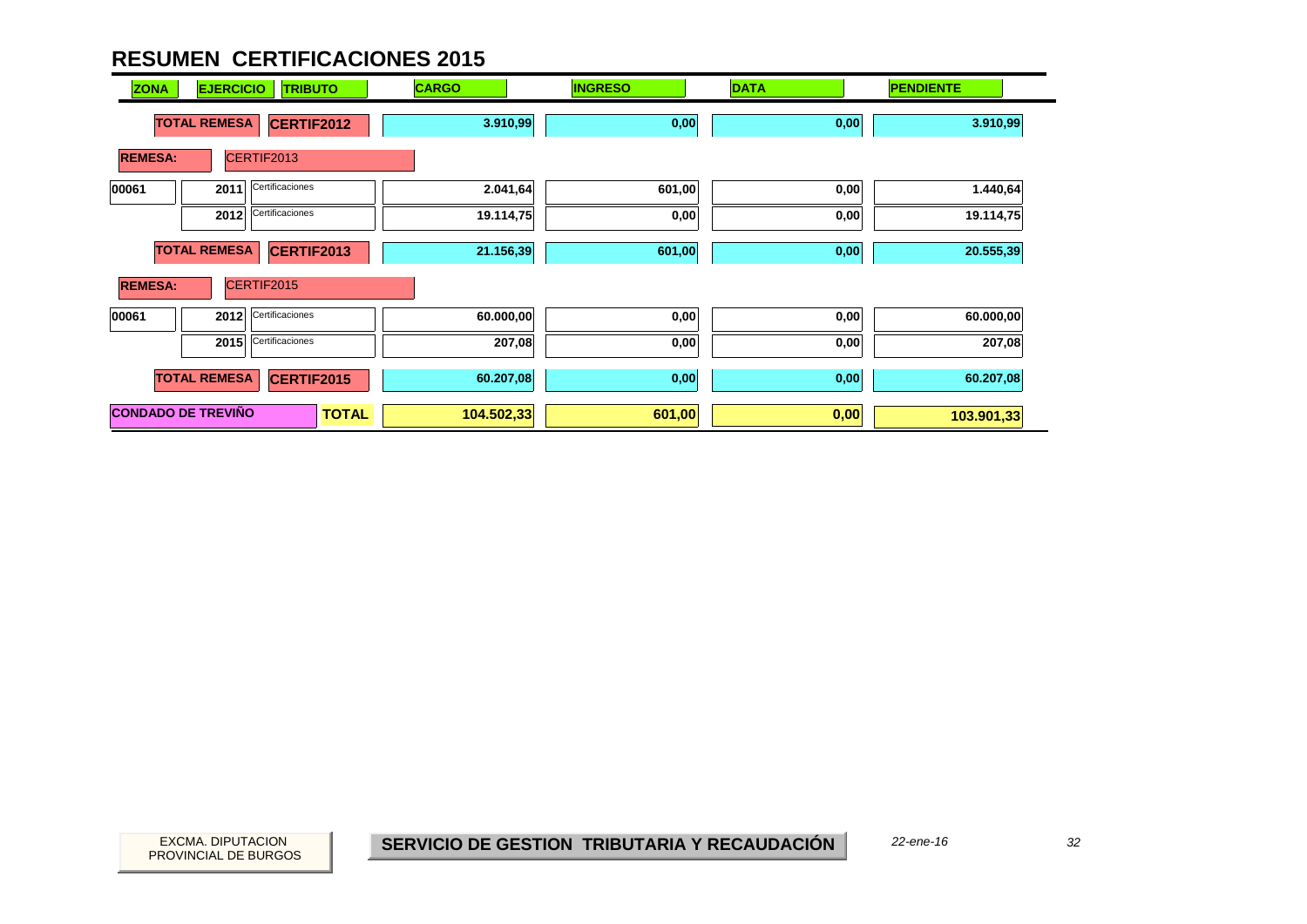| <b>ZONA</b>     | <b>EJERCICIO</b>    | <b>TRIBUTO</b>    | <b>CARGO</b> | <b>INGRESO</b> | <b>DATA</b>       | <b>PENDIENTE</b> |
|-----------------|---------------------|-------------------|--------------|----------------|-------------------|------------------|
|                 | <b>PANCORBO</b>     |                   |              |                |                   |                  |
| <b>REMESA:</b>  |                     | CERTIF2011        |              |                |                   |                  |
| 00061           | 2007                | Certificaciones   | 1.805,32     | 0,00           | 0,00              | 1.805,32         |
|                 | 2008                | Certificaciones   | 33,00        | 0,00           | 0,00              | 33,00            |
|                 | 2009                | Certificaciones   | 33,00        | 0,00           | 0,00              | 33,00            |
|                 | 2010                | Certificaciones   | 33,00        | 0,00           | 0,00              | 33,00            |
|                 | <b>TOTAL REMESA</b> | CERTIF2011        | 1.904,32     | 0,00           | 0,00              | 1.904,32         |
| <b>REMESA:</b>  |                     | CERTIF2012        |              |                |                   |                  |
| 00061           | 2011                | Certificaciones   | 33,00        | 0,00           | 0,00              | 33,00            |
|                 | <b>TOTAL REMESA</b> | <b>CERTIF2012</b> | 33,00        | $0,\!00$       | $\mathbf{0{,}00}$ | 33,00            |
| <b>REMESA:</b>  |                     | CERTIF2014        |              |                |                   |                  |
| 00061           | 2012                | Certificaciones   | 33,00        | 0,00           | 0,00              | 33,00            |
|                 | 2013                | Certificaciones   | 33,00        | 0,00           | 0,00              | 33,00            |
|                 | <b>TOTAL REMESA</b> | CERTIF2014        | 66,00        | 0,00           | 0,00              | 66,00            |
| <b>PANCORBO</b> |                     | <b>TOTAL</b>      | 2.003,32     | 0,00           | 0,00              | 2.003,32         |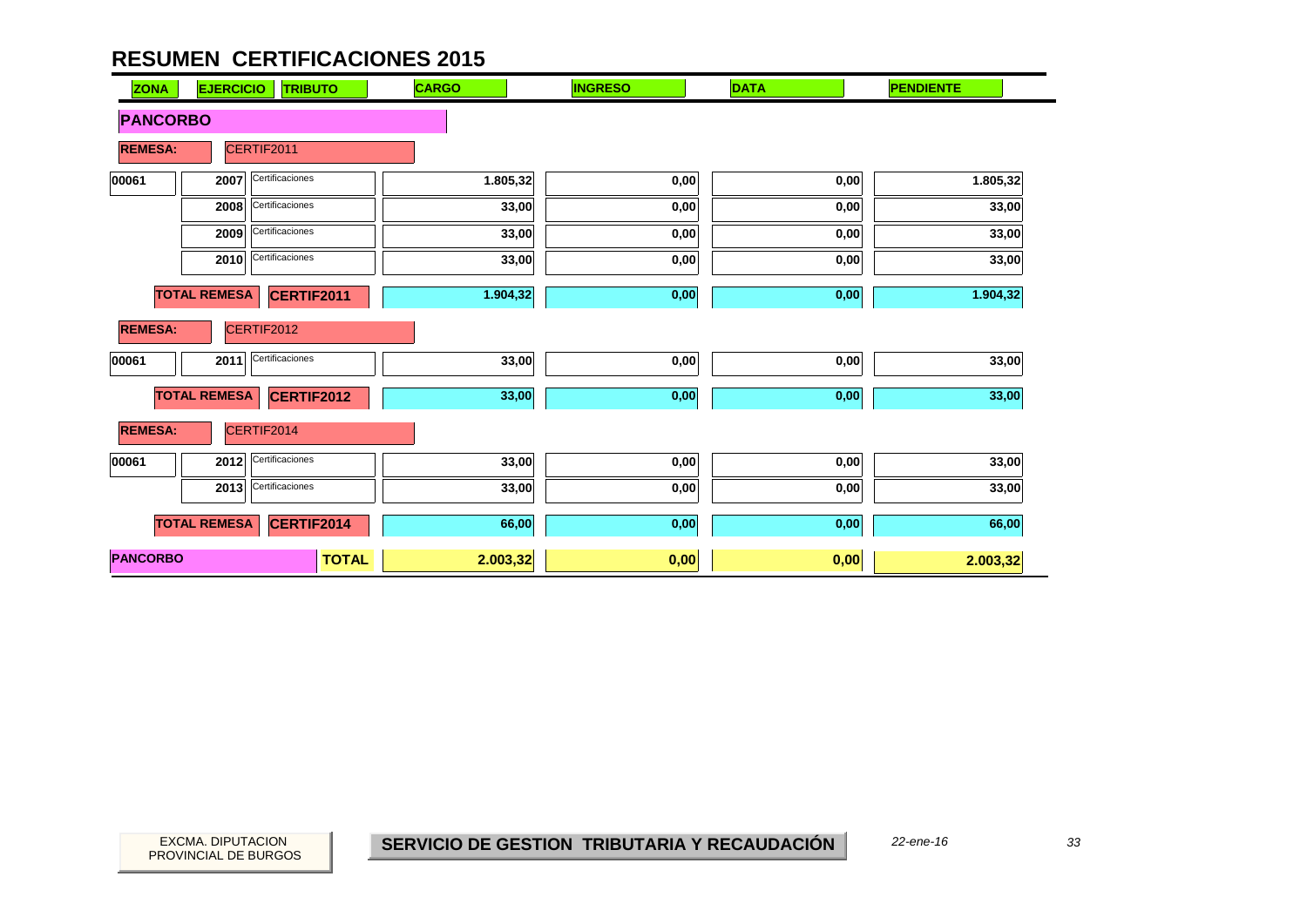| <b>ZONA</b>                      | <b>EJERCICIO</b><br><b>TRIBUTO</b> |              | <b>CARGO</b> | <b>INGRESO</b> | <b>DATA</b> | <b>PENDIENTE</b> |
|----------------------------------|------------------------------------|--------------|--------------|----------------|-------------|------------------|
| <b>POZA DE LA SAL</b>            |                                    |              |              |                |             |                  |
| <b>REMESA:</b><br>CERTIF2015     |                                    |              |              |                |             |                  |
| Certificaciones<br>00061<br>2012 |                                    | 40.898,00    | 0,00         | 0,00           | 40.898,00   |                  |
|                                  | <b>TOTAL REMESA</b>                | CERTIF2015   | 40.898,00    | 0,00           | 0,00        | 40.898,00        |
| <b>POZA DE LA SAL</b>            |                                    | <b>TOTAL</b> | 40.898,00    | 0,00           | 0,00        | 40.898,00        |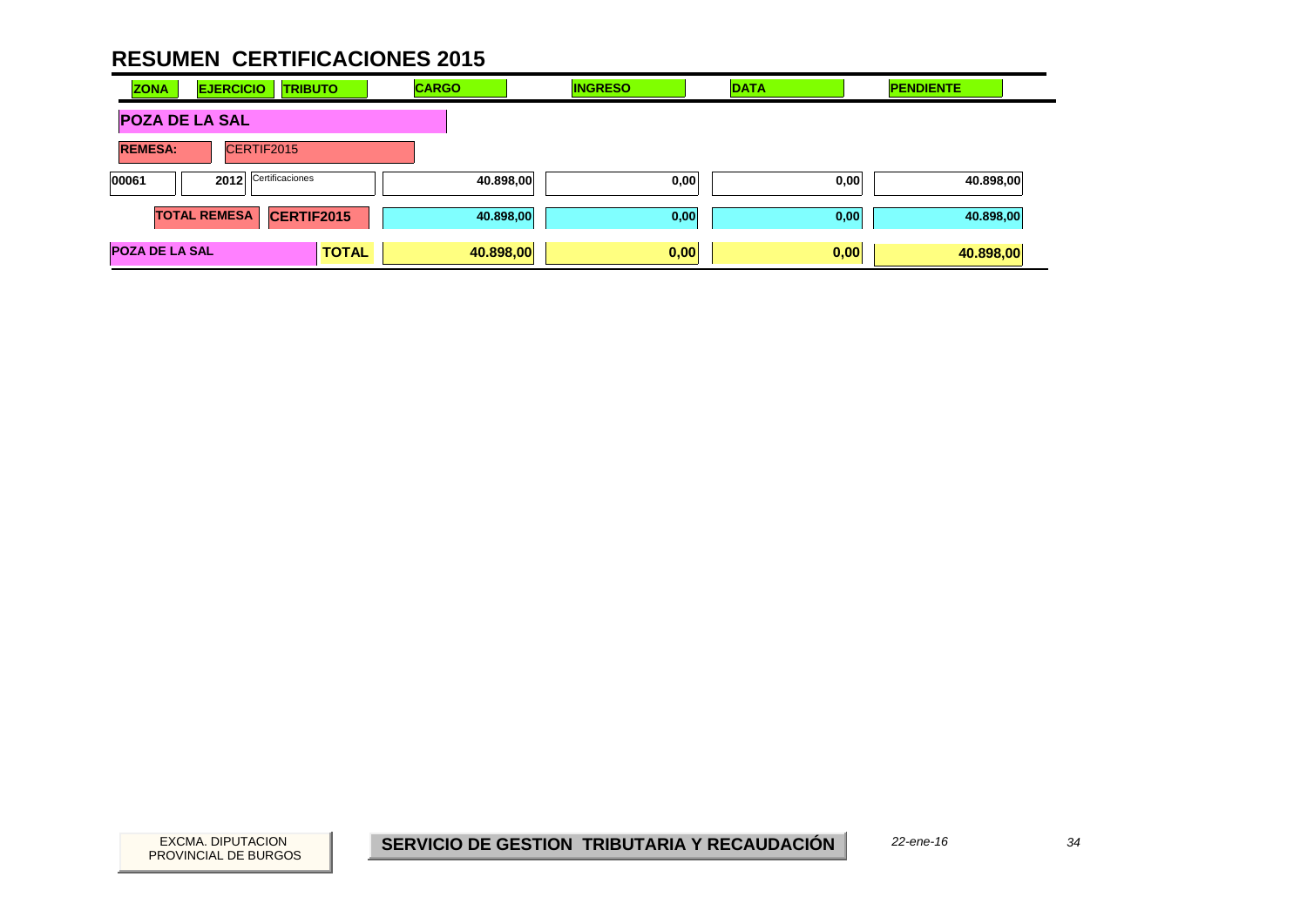| <b>ZONA</b>    | <b>EJERCICIO</b><br><b>TRIBUTO</b> | <b>CARGO</b>              | <b>INGRESO</b> | <b>DATA</b> | <b>PENDIENTE</b> |
|----------------|------------------------------------|---------------------------|----------------|-------------|------------------|
|                | <b>PUEBLA DE ARGANZON,LA</b>       |                           |                |             |                  |
| <b>REMESA:</b> | CERTIF2015                         |                           |                |             |                  |
| 00061          | Certificaciones<br>2014            | 40.898,00                 | 0,00           | 0,00        | 40.898,00        |
|                | CERTIF2015<br><b>TOTAL REMESA</b>  | 40.898,00                 | 0,00           | 0,00        | 40.898,00        |
|                | <b>PUEBLA DE ARGANZON,LA</b>       | <b>TOTAL</b><br>40.898,00 | 0,00           | 0,00        | 40.898,00        |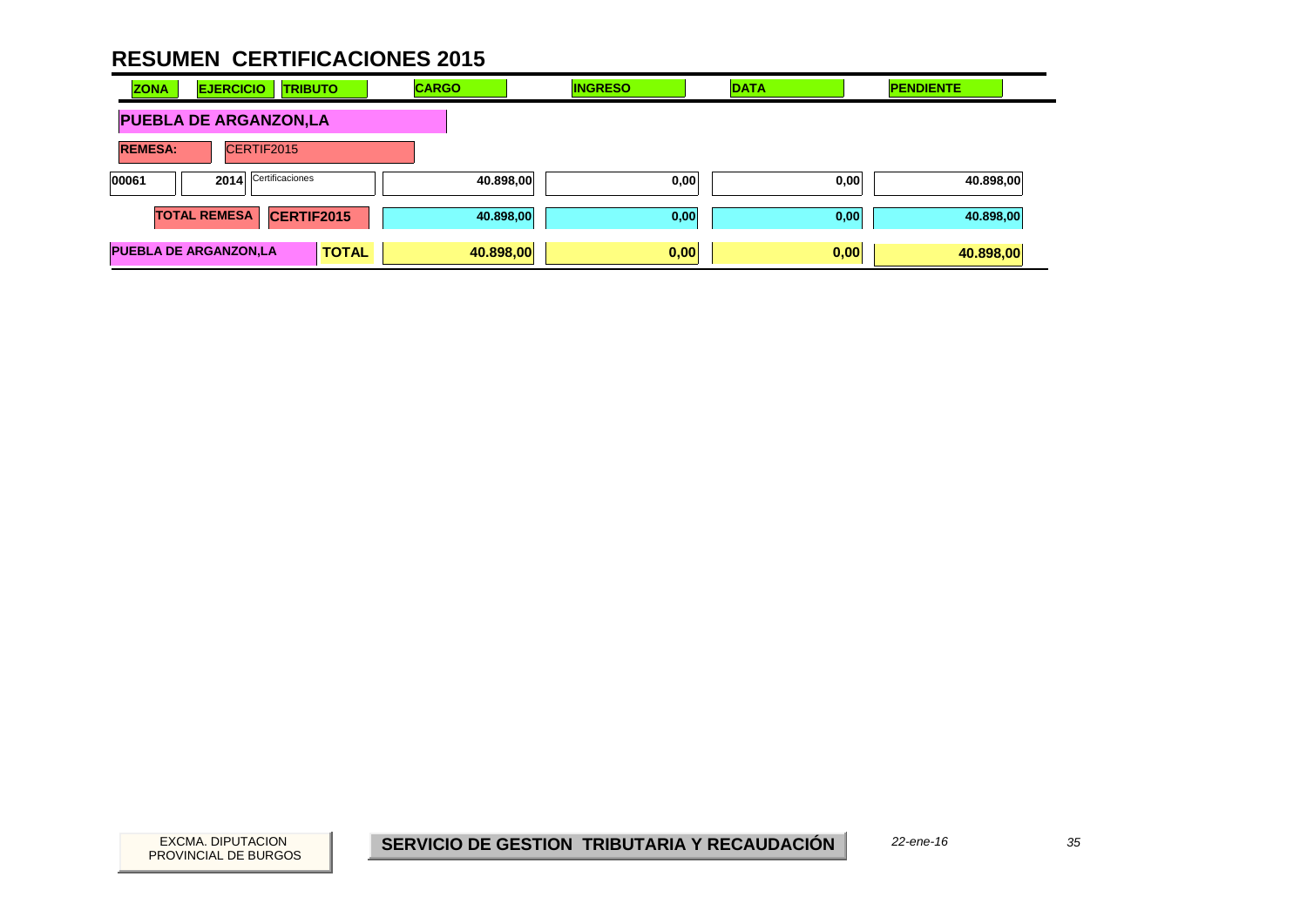| <b>ZONA</b> | cicic             | RIBUTO | $\mathbf{A}$<br>י שו | IN<br>- - - | ---  | NDIENTE    |  |
|-------------|-------------------|--------|----------------------|-------------|------|------------|--|
|             | <b>TOTAL ZONA</b> | 00061  | 188.317,43           | 616.78      | 0,00 | 187.700,65 |  |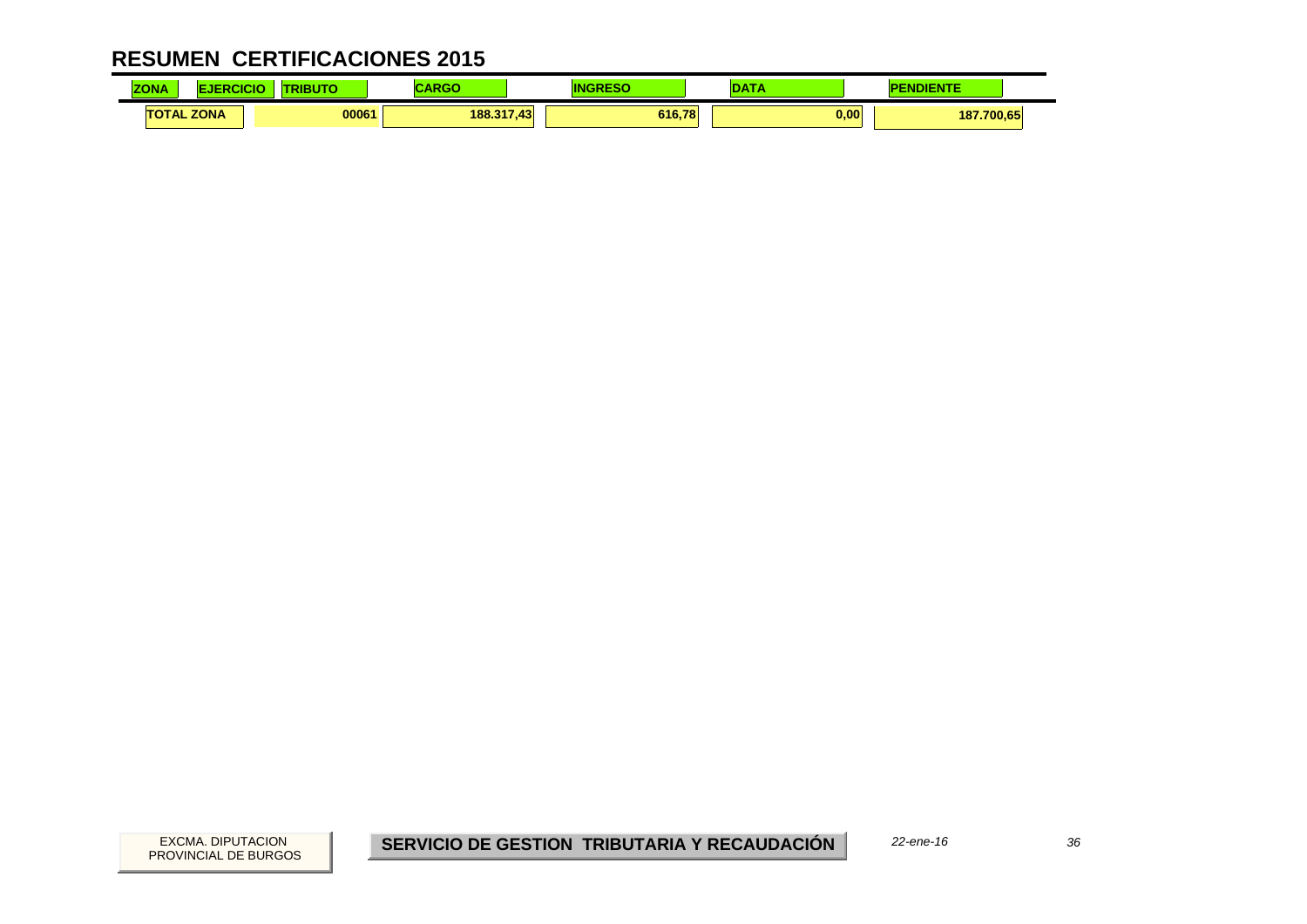| <b>ZONA</b>     | <b>EJERCICIO</b>    | <b>TRIBUTO</b>  |              | <b>CARGO</b> |          | <b>INGRESO</b> | <b>DATA</b> |      | <b>PENDIENTE</b> |  |
|-----------------|---------------------|-----------------|--------------|--------------|----------|----------------|-------------|------|------------------|--|
| <b>FONTIOSO</b> |                     |                 |              |              |          |                |             |      |                  |  |
| <b>REMESA:</b>  | CERTIF2013          |                 |              |              |          |                |             |      |                  |  |
| 00081           | 2013                | Certificaciones |              |              | 2.865,23 | 1.389,76       |             | 0,00 | 1.475,47         |  |
|                 | <b>TOTAL REMESA</b> | CERTIF2013      |              |              | 2.865,23 | 1.389,76       |             | 0,00 | 1.475,47         |  |
| <b>FONTIOSO</b> |                     |                 | <b>TOTAL</b> | 2.865,23     |          | 1.389,76       | 0,00        |      | 1.475,47         |  |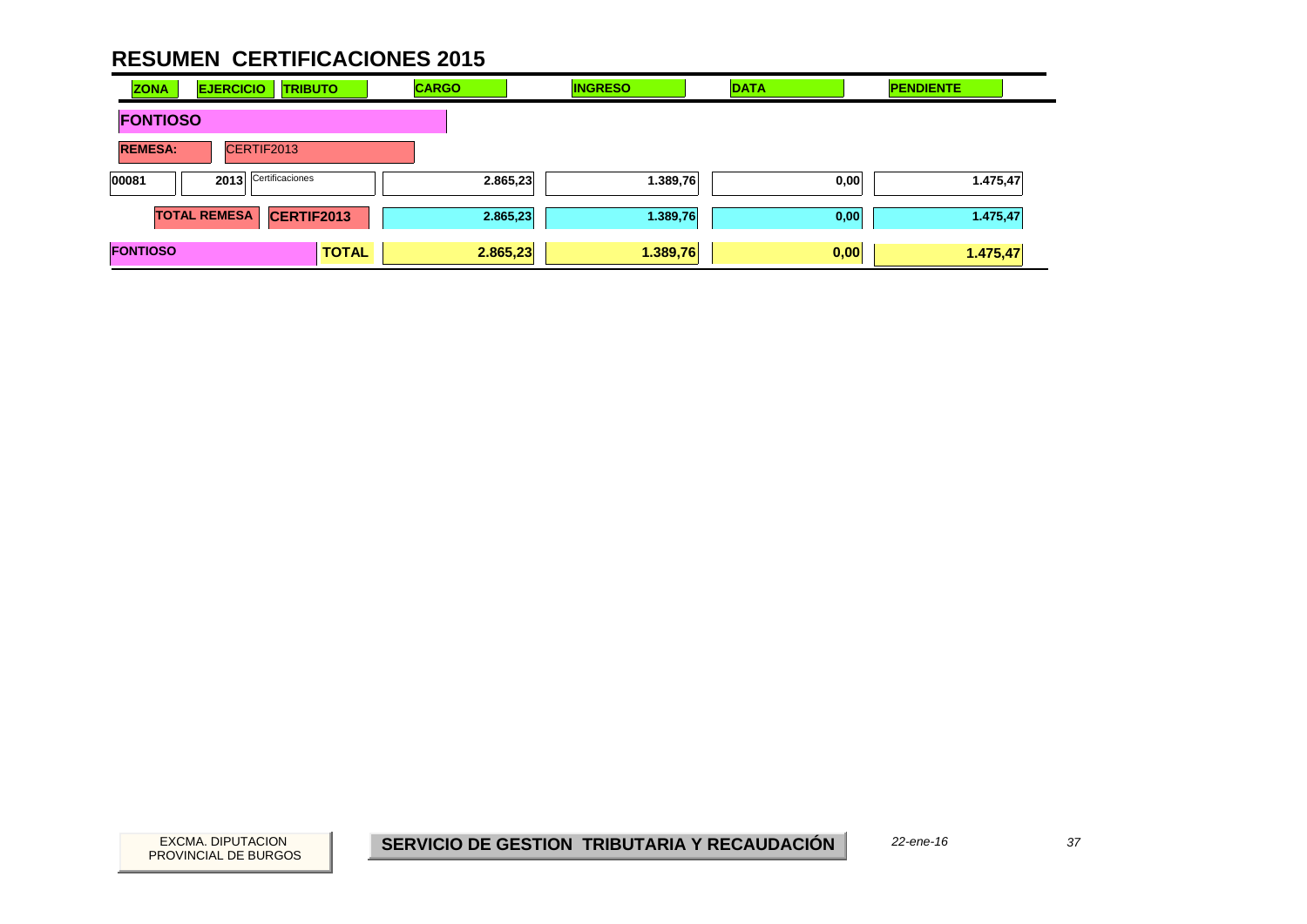| <b>ZONA</b>    | <b>EJERCICIO</b><br><b>TRIBUTO</b>       | <b>CARGO</b>              | <b>INGRESO</b> | <b>DATA</b> | <b>PENDIENTE</b> |
|----------------|------------------------------------------|---------------------------|----------------|-------------|------------------|
| <b>LERMA</b>   |                                          |                           |                |             |                  |
| <b>REMESA:</b> | CERTIF2009                               |                           |                |             |                  |
| 00081          | Certificaciones<br>2007                  | 14.504,88                 | 0,00           | 0,00        | 14.504,88        |
|                | <b>TOTAL REMESA</b><br><b>CERTIF2009</b> | 14.504,88                 | 0,00           | 0,00        | 14.504,88        |
| <b>REMESA:</b> | CERTIF2014                               |                           |                |             |                  |
| 00081          | Certificaciones<br>2010                  | 5.559,02                  | 915,21         | 0,00        | 4.643,81         |
|                | Certificaciones<br>2011                  | 1.598,35                  | 0,00           | 0,00        | 1.598,35         |
|                | Certificaciones<br>2012                  | 19.644,74                 | 780,27         | 0,00        | 18.864,47        |
|                | Certificaciones<br>2013                  | 3.566,83                  | 3.544,32       | 0,00        | 22,51            |
|                | <b>TOTAL REMESA</b><br>CERTIF2014        | 30.368,94                 | 5.239,80       | 0,00        | 25.129,14        |
| <b>REMESA:</b> | CERTIF2015                               |                           |                |             |                  |
| 00081          | Certificaciones<br>2012                  | 1.403,88                  | 34,33          | $0,\!00$    | 1.369,55         |
|                | Certificaciones<br>2014                  | 6.246,76                  | 1.727,03       | 0,00        | 4.519,73         |
|                | Certificaciones<br>2015                  | 110,23                    | 0,00           | 0,00        | 110,23           |
|                | <b>TOTAL REMESA</b><br><b>CERTIF2015</b> | 7.760,87                  | 1.761,36       | 0,00        | 5.999,51         |
| <b>LERMA</b>   |                                          | <b>TOTAL</b><br>52.634,69 | 7.001,16       | 0,00        | 45.633,53        |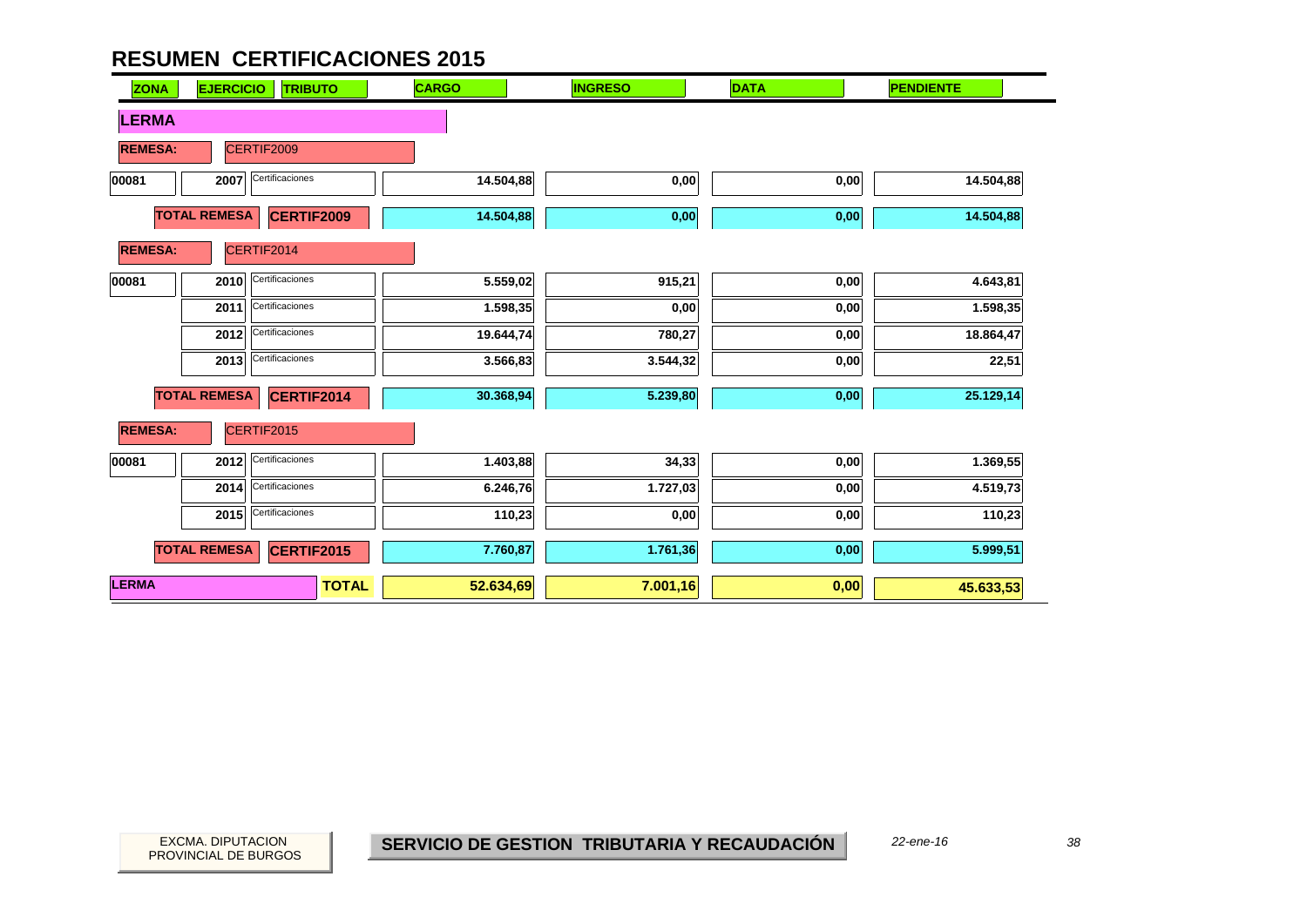| <b>ZONA</b>               | <b>EJERCICIO</b><br><b>TRIBUTO</b> |              | <b>CARGO</b> | <b>INGRESO</b> | <b>DATA</b> | <b>PENDIENTE</b> |
|---------------------------|------------------------------------|--------------|--------------|----------------|-------------|------------------|
|                           | <b>MADRIGAL DEL MONTE</b>          |              |              |                |             |                  |
| <b>REMESA:</b>            | CERTIF2012                         |              |              |                |             |                  |
| 00081                     | Certificaciones<br>2011            |              | 78.039,40    | 35.654,97      | 42.384,43   | 0,00             |
|                           | <b>TOTAL REMESA</b><br>CERTIF2012  |              | 78.039,40    | 35.654,97      | 42.384,43   | 0,00             |
| <b>REMESA:</b>            | CERTIF2014                         |              |              |                |             |                  |
| 00081                     | Certificaciones<br>2014            |              | 42.384,43    | 42.384,43      | 0,00        | 0,00             |
|                           | <b>TOTAL REMESA</b><br>CERTIF2014  |              | 42.384,43    | 42.384,43      | 0,00        | 0,00             |
| <b>MADRIGAL DEL MONTE</b> |                                    | <b>TOTAL</b> | 120.423,83   | 78.039,40      | 42.384,43   | 0,00             |

PROVINCIAL DE BURGOS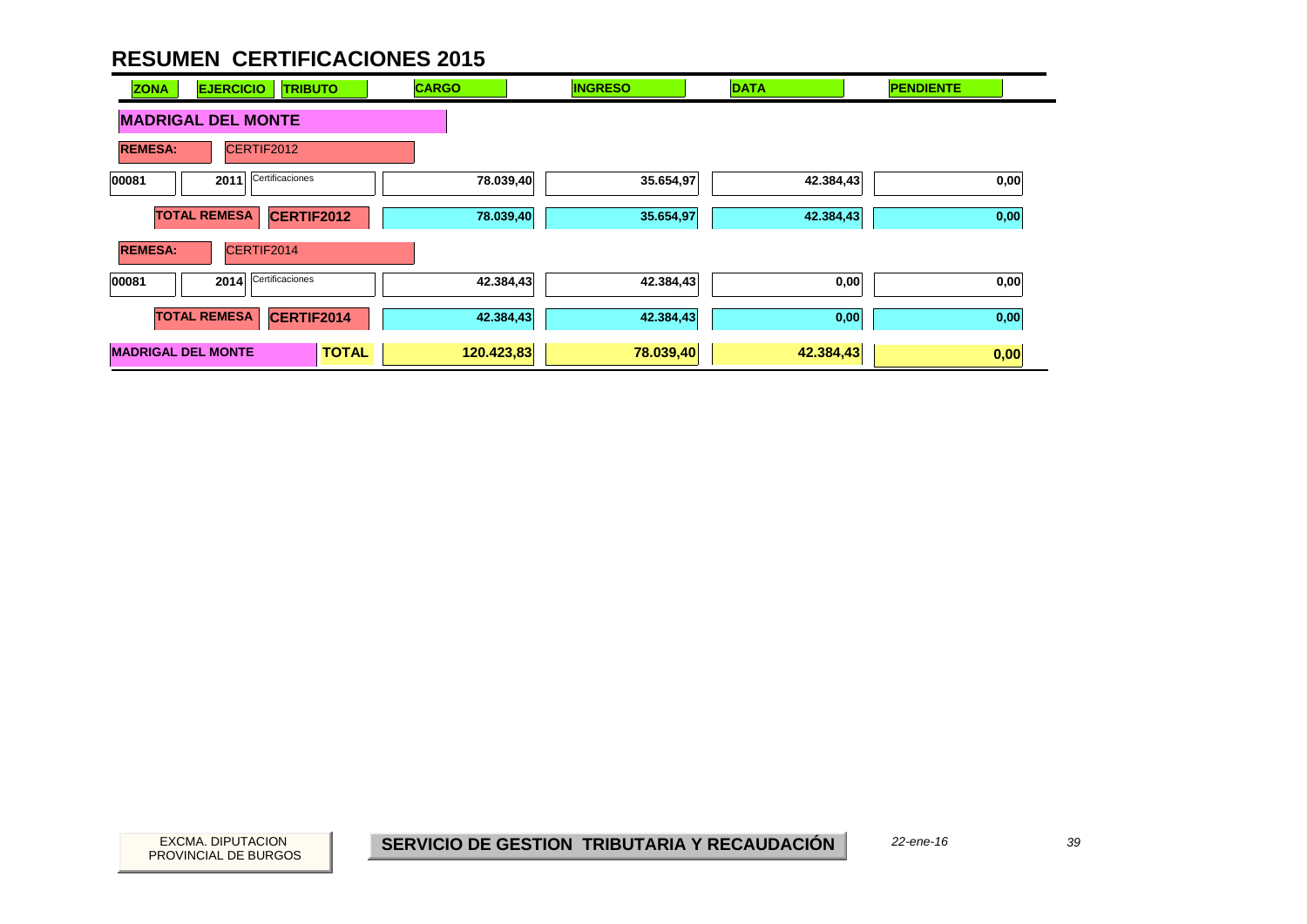| <b>ZONA</b>      | <b>EJERCICIO</b>    | <b>TRIBUTO</b>  | <b>CARGO</b> | <b>INGRESO</b> | <b>DATA</b> |      | <b>PENDIENTE</b> |      |
|------------------|---------------------|-----------------|--------------|----------------|-------------|------|------------------|------|
| <b>VALDORROS</b> |                     |                 |              |                |             |      |                  |      |
| <b>REMESA:</b>   |                     | CERTIF2015      |              |                |             |      |                  |      |
| 00081            | 2015                | Certificaciones |              | 37,56          | 37,56       | 0,00 |                  | 0,00 |
|                  | <b>TOTAL REMESA</b> | CERTIF2015      |              | 37,56          | 37,56       | 0,00 |                  | 0,00 |
| <b>VALDORROS</b> |                     | <b>TOTAL</b>    |              | 37,56          | 37,56       | 0,00 | 0,00             |      |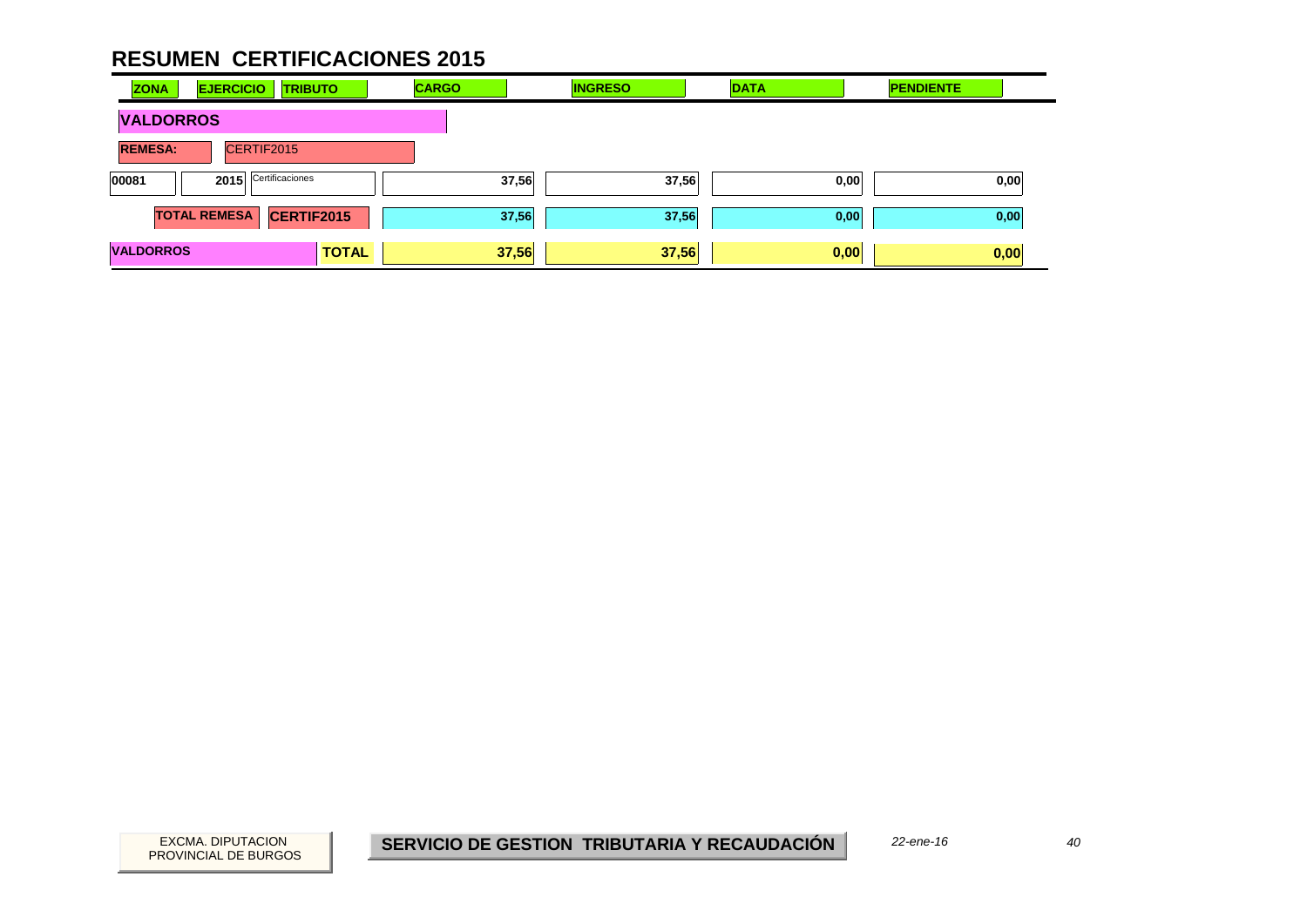| <b>ZONA</b> | NCK.              | BUTO  | .<br>an Ullia | ΙN        |           | <b>NDIENTE</b> |  |
|-------------|-------------------|-------|---------------|-----------|-----------|----------------|--|
|             | <b>TOTAL ZONA</b> | 00081 | 175.961.31    | 86.467.88 | 42.384.43 | 47.109.00      |  |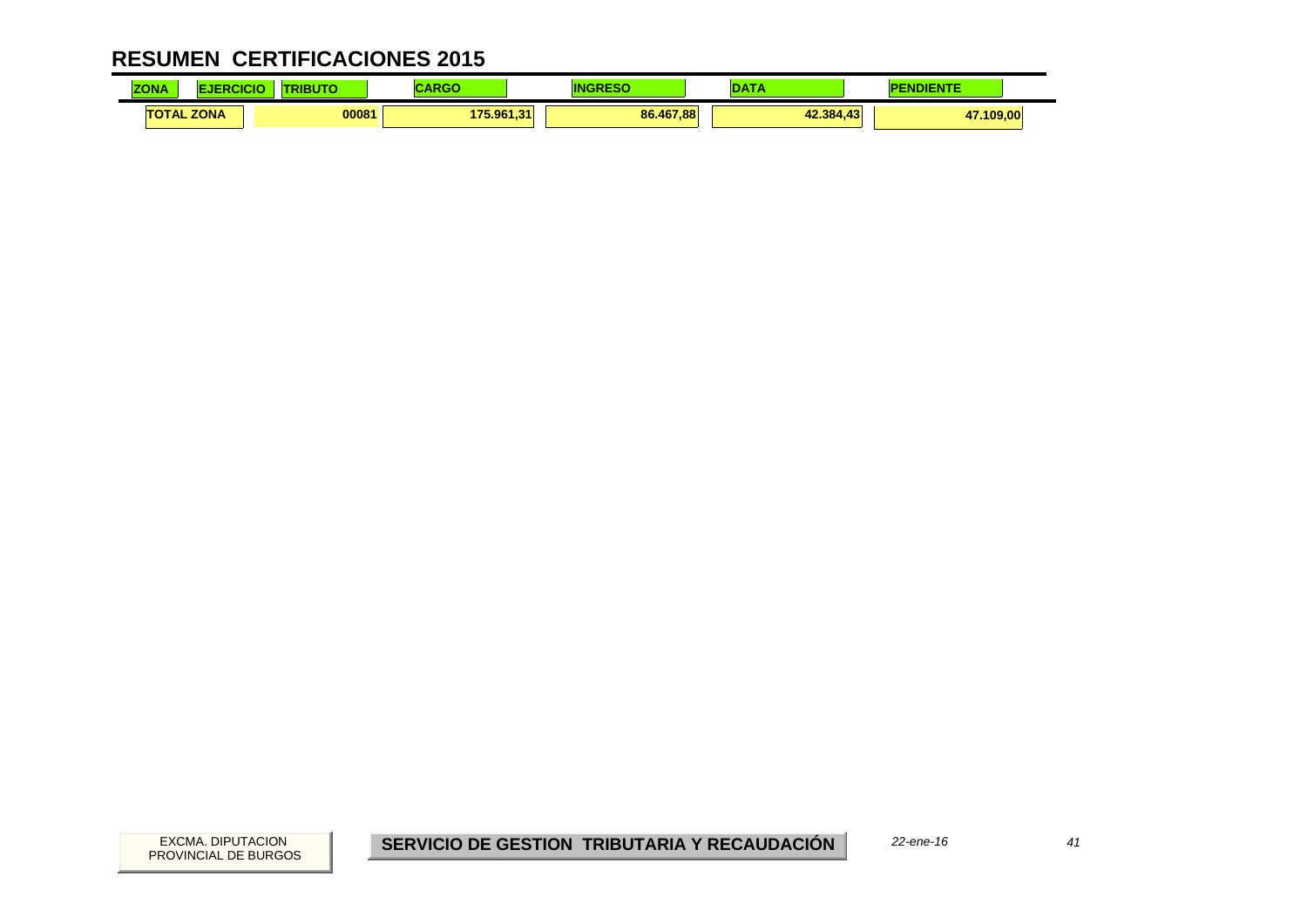| <b>ZONA</b>                   | <b>EJERCICIO</b><br><b>TRIBUTO</b> |              | <b>CARGO</b> | <b>INGRESO</b> | <b>DATA</b> | <b>PENDIENTE</b> |
|-------------------------------|------------------------------------|--------------|--------------|----------------|-------------|------------------|
| <b>BARBADILLO DEL MERCADO</b> |                                    |              |              |                |             |                  |
| <b>REMESA:</b>                | CERTIF2012                         |              |              |                |             |                  |
| 00111                         | Certificaciones<br>2012            |              | 2.575,00     | 2.575,00       | 0,00        | 0,00             |
|                               | <b>TOTAL REMESA</b><br>CERTIF2012  |              | 2.575,00     | 2.575,00       | 0,00        | 0,00             |
|                               | <b>BARBADILLO DEL MERCADO</b>      | <b>TOTAL</b> | 2.575,00     | 2.575,00       | 0,00        | 0,00             |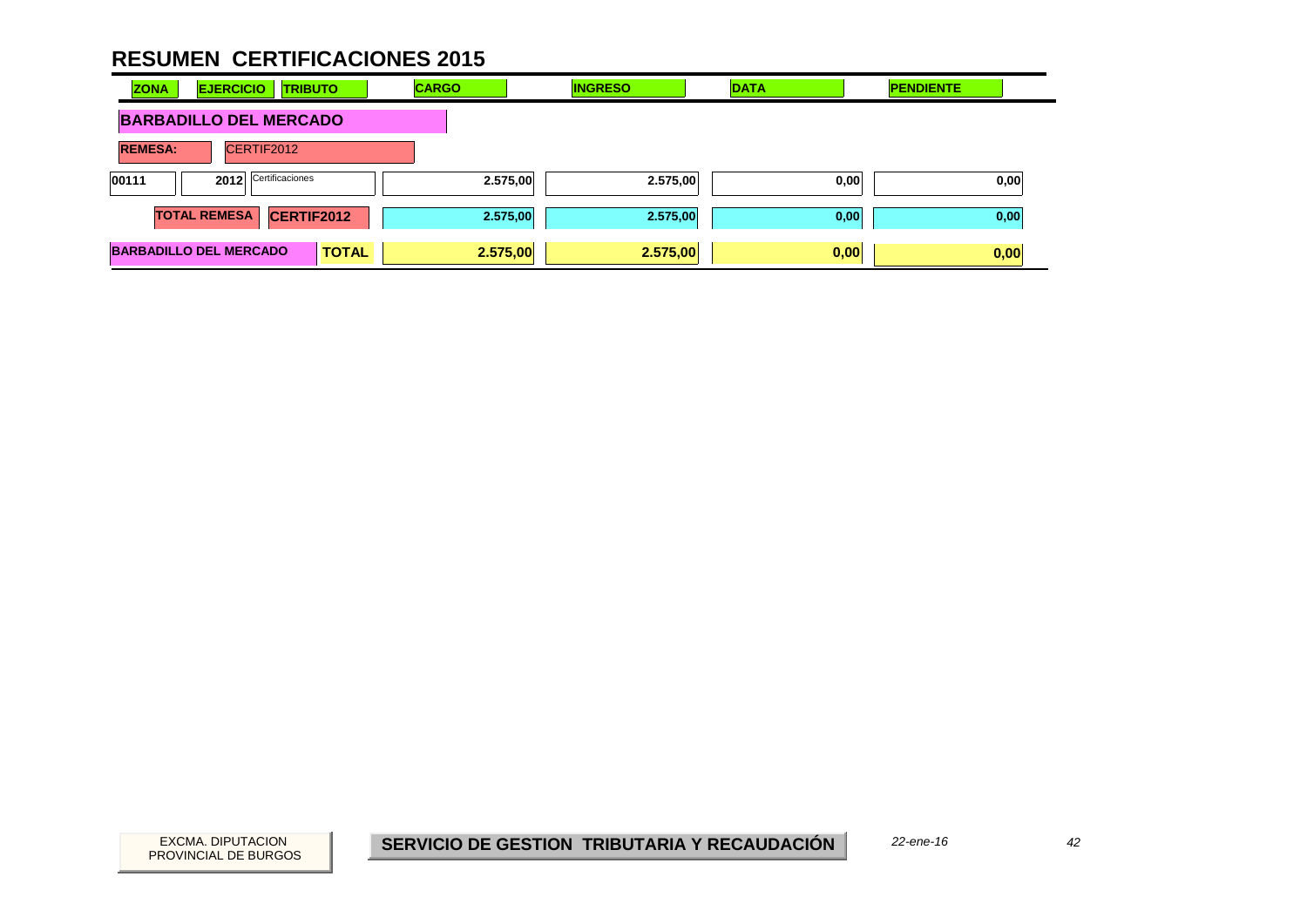| <b>EJERCICIO</b><br><b>ZONA</b><br><b>TRIBUTO</b> | <b>CARGO</b> | <b>INGRESO</b> | <b>DATA</b> | <b>PENDIENTE</b>  |
|---------------------------------------------------|--------------|----------------|-------------|-------------------|
| <b>SALAS DE LOS INFANTES</b>                      |              |                |             |                   |
| <b>REMESA:</b><br>CERTIF2010                      |              |                |             |                   |
| Certificaciones<br>2009<br>00111                  | 646,00       | 117,86         | 0,00        | 528,14            |
| <b>TOTAL REMESA</b><br>CERTIF2010                 | 646,00       | 117,86         | 0,00        | 528,14            |
| <b>REMESA:</b><br>CERTIF2011                      |              |                |             |                   |
| Certificaciones<br>00111<br>2010                  | 150,71       | 0,00           | 0,00        | 150,71            |
| <b>TOTAL REMESA</b><br>CERTIF2011                 | 150,71       | 0,00           | 0,00        | 150,71            |
| <b>REMESA:</b><br>CERTIF2013                      |              |                |             |                   |
| Certificaciones<br>00111<br>2010                  | 26,40        | 0,00           | 0,00        | 26,40             |
| Certificaciones<br>2011                           | 60,48        | 60,48          | 0,00        | $\mathbf{0{,}00}$ |
| <b>TOTAL REMESA</b><br><b>CERTIF2013</b>          | 86,88        | 60,48          | 0,00        | 26,40             |
| <b>REMESA:</b><br>CERTIF2015                      |              |                |             |                   |
| Certificaciones<br>2013<br>00111                  | 801,58       | 285,57         | 283,32      | 232,69            |
| <b>TOTAL REMESA</b><br><b>CERTIF2015</b>          | 801,58       | 285,57         | 283,32      | 232,69            |
| <b>SALAS DE LOS INFANTES</b><br><b>TOTAL</b>      | 1.685,17     | 463,91         | 283,32      | 937,94            |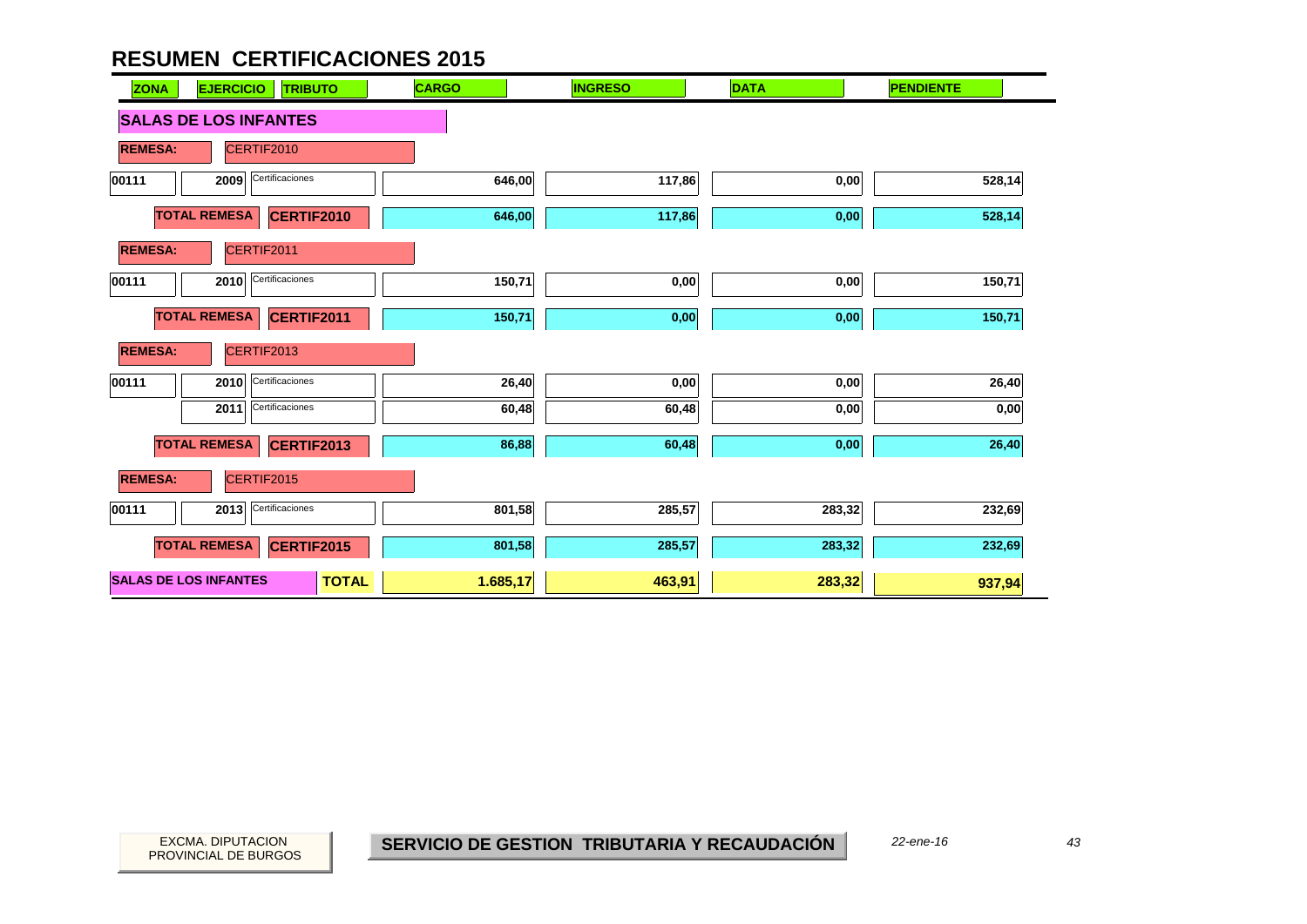| <b>ZONA</b>       | ICK | BUTO  | <b>DOM:</b><br>an Color | ΙN       |        | <b>IENTE</b> |  |
|-------------------|-----|-------|-------------------------|----------|--------|--------------|--|
| <b>TOTAL ZONA</b> |     | 00111 | .260.<br>- - -          | 3.038.91 | 283.32 | 937,94       |  |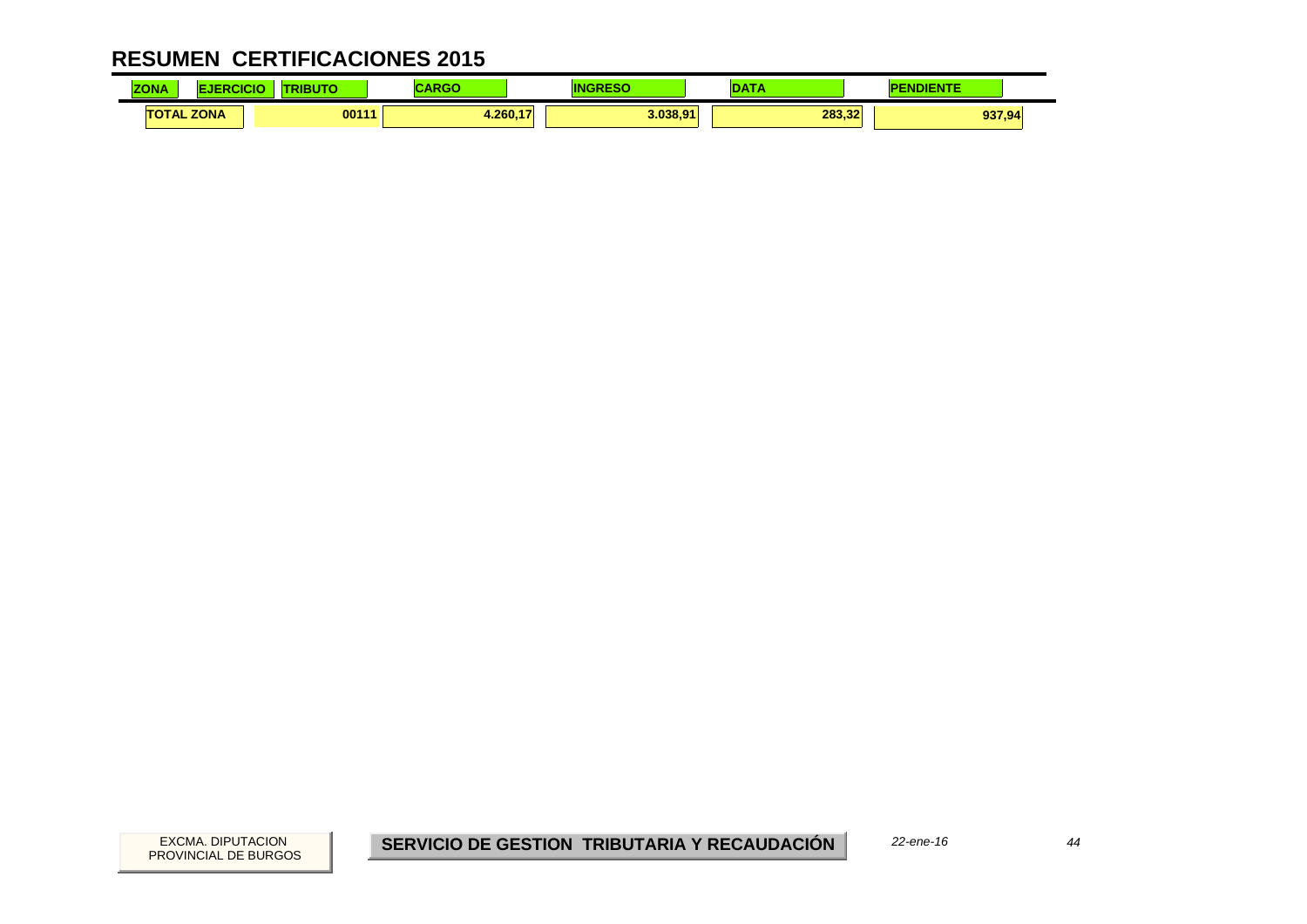| <b>ZONA</b><br><b>EJERCICIO</b><br><b>TRIBUTO</b> | <b>CARGO</b> | <b>INGRESO</b> | <b>DATA</b> | <b>PENDIENTE</b> |
|---------------------------------------------------|--------------|----------------|-------------|------------------|
| <b>MERINDAD DE MONTIJA</b>                        |              |                |             |                  |
| <b>REMESA:</b><br>CERTIF2008                      |              |                |             |                  |
| Certificaciones<br>00141<br>2008                  | 19.673,60    | 0,00           | 0,00        | 19.673,60        |
| <b>TOTAL REMESA</b><br>CERTIF2008                 | 19.673,60    | 0,00           | 0,00        | 19.673,60        |
| <b>REMESA:</b><br>CERTIF2010                      |              |                |             |                  |
| Certificaciones<br>00141<br>2009                  | 9.543,13     | 0,00           | 0,00        | 9.543,13         |
| <b>TOTAL REMESA</b><br>CERTIF2010                 | 9.543,13     | 0,00           | 0,00        | 9.543,13         |
| <b>REMESA:</b><br>CERTIF2012                      |              |                |             |                  |
| Certificaciones<br>00141<br>2011                  | 3.753,81     | 2,62           | 0,00        | 3.751,19         |
| <b>TOTAL REMESA</b><br>CERTIF2012                 | 3.753,81     | 2,62           | 0,00        | 3.751,19         |
| <b>REMESA:</b><br>CERTIF2014                      |              |                |             |                  |
| Certificaciones<br>00141<br>2010                  | 247,50       | 0,00           | 0,00        | 247,50           |
| <b>TOTAL REMESA</b><br>CERTIF2014                 | 247,50       | 0,00           | 0,00        | 247,50           |
| <b>REMESA:</b><br>CERTIF2015                      |              |                |             |                  |
| Certificaciones<br>00141<br>2013                  | 408,99       | 0,00           | 0,00        | 408,99           |
| <b>TOTAL REMESA</b><br>CERTIF2015                 | 408,99       | 0,00           | 0,00        | 408,99           |
| <b>MERINDAD DE MONTIJA</b><br><b>TOTAL</b>        | 33.627,03    | 2,62           | 0,00        | 33.624,41        |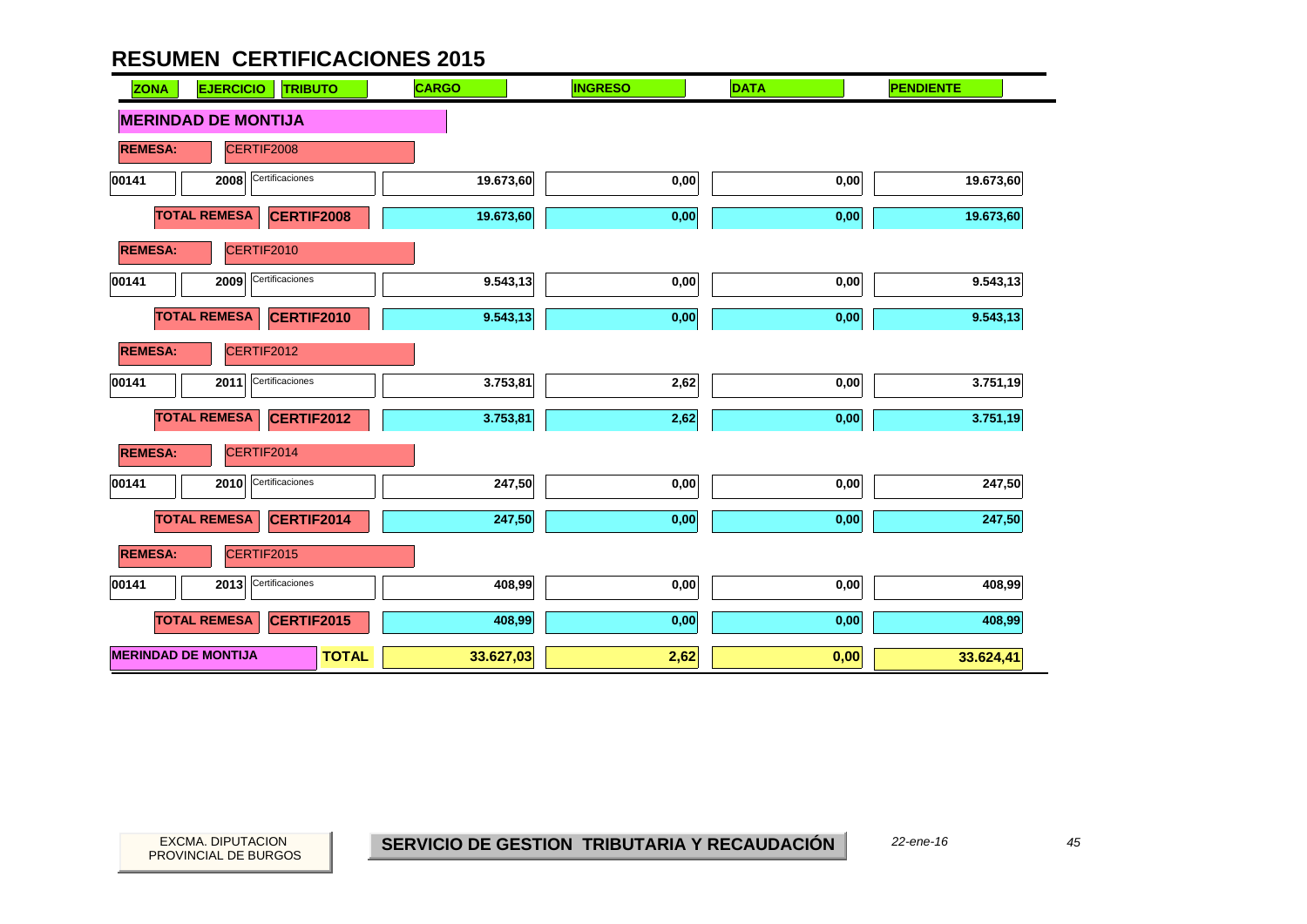| <b>ZONA</b>          | <b>EJERCICIO</b><br><b>TRIBUTO</b>       | <b>CARGO</b>             | <b>INGRESO</b>   | <b>DATA</b> | <b>PENDIENTE</b> |
|----------------------|------------------------------------------|--------------------------|------------------|-------------|------------------|
| <b>VALLE DE LOSA</b> |                                          |                          |                  |             |                  |
| <b>REMESA:</b>       | CERTIF2012                               |                          |                  |             |                  |
| 00141                | Certificaciones<br>2008                  |                          | 7.851,42<br>0,00 | 0,00        | 7.851,42         |
|                      | Certificaciones<br>2010                  |                          | 232,19<br>0,00   | 0,00        | 232,19           |
|                      | Certificaciones<br>2011                  |                          | 186,48<br>0,00   | 0,00        | 186,48           |
|                      | <b>TOTAL REMESA</b><br><b>CERTIF2012</b> |                          | 0,00<br>8.270,09 | 0,00        | 8.270,09         |
| <b>REMESA:</b>       | CERTIF2013                               |                          |                  |             |                  |
| 00141                | Certificaciones<br>2012                  |                          | 600,00<br>108,50 | 0,00        | 491,50           |
|                      | <b>TOTAL REMESA</b><br>CERTIF2013        |                          | 600,00<br>108,50 | 0,00        | 491,50           |
| <b>REMESA:</b>       | CERTIF2015                               |                          |                  |             |                  |
| 00141                | Certificaciones<br>2014                  |                          | 0,00<br>1.000,00 | 0,00        | 1.000,00         |
|                      | <b>TOTAL REMESA</b><br>CERTIF2015        |                          | 1.000,00<br>0,00 | 0,00        | 1.000,00         |
| <b>VALLE DE LOSA</b> |                                          | <b>TOTAL</b><br>9.870,09 | 108,50           | 0,00        | 9.761,59         |

46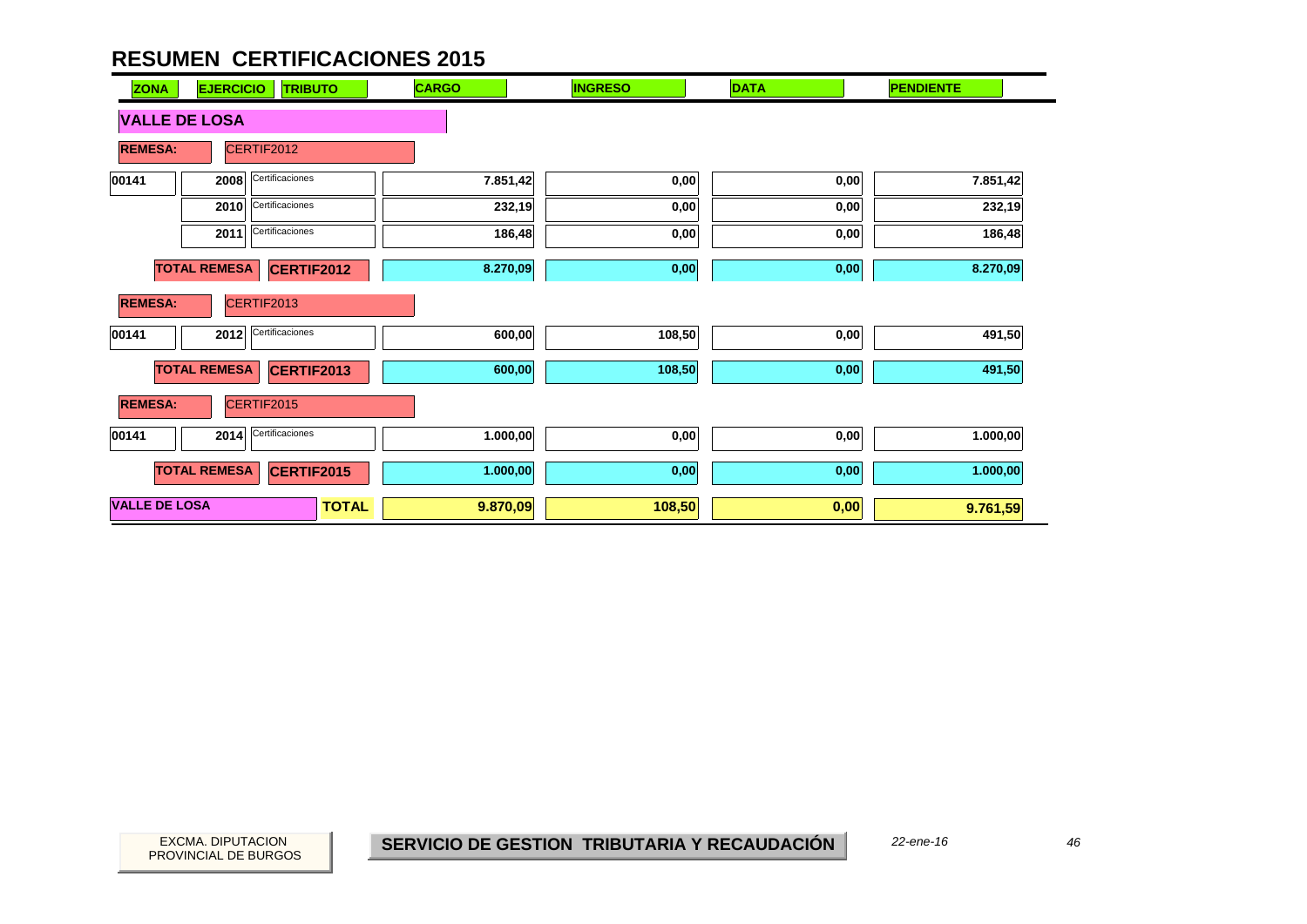| <b>ZONA</b>                      | <b>EJERCICIO</b><br><b>TRIBUTO</b> | <b>CARGO</b> | <b>INGRESO</b> | <b>DATA</b> | <b>PENDIENTE</b> |
|----------------------------------|------------------------------------|--------------|----------------|-------------|------------------|
|                                  | <b>VALLE DE MANZANEDO</b>          |              |                |             |                  |
| <b>REMESA:</b>                   | CERTIF2014                         |              |                |             |                  |
| Certificaciones<br>00141<br>2014 |                                    | 76,16        | 76,16          | 0,00        | 0,00             |
|                                  | <b>TOTAL REMESA</b><br>CERTIF2014  | 76,16        | 76,16          | 0,00        | 0,00             |
| <b>VALLE DE MANZANEDO</b>        | <b>TOTAL</b>                       | 76,16        | 76,16          | 0,00        | 0,00             |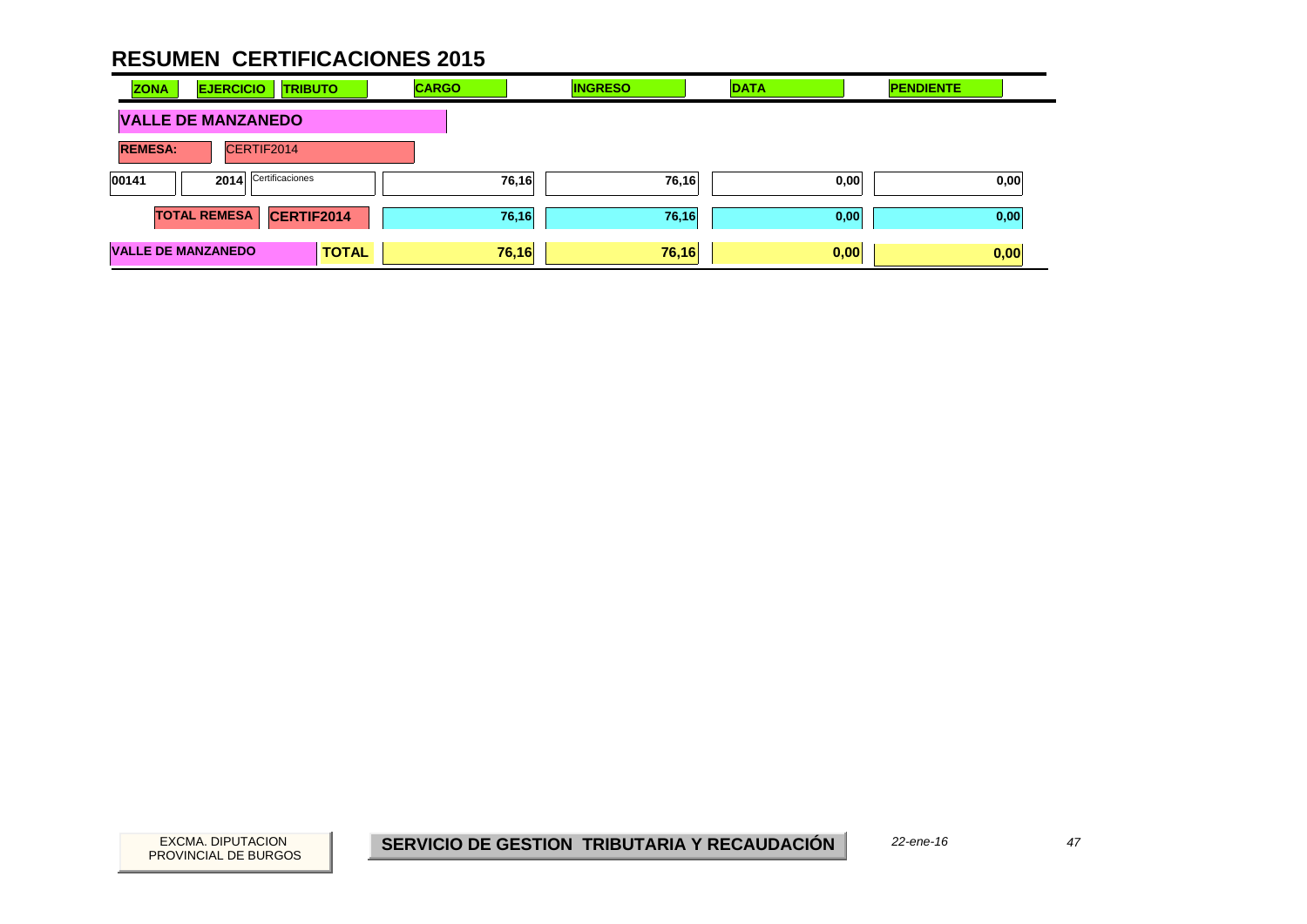| <b>ZONA</b>          | <b>EJERCICIO</b><br><b>TRIBUTO</b>       | <b>CARGO</b> | <b>INGRESO</b> | <b>DATA</b> | <b>PENDIENTE</b> |  |
|----------------------|------------------------------------------|--------------|----------------|-------------|------------------|--|
| <b>VALLE DE MENA</b> |                                          |              |                |             |                  |  |
| <b>REMESA:</b>       | CERTIF2001                               |              |                |             |                  |  |
| 00141                | Certificaciones<br>2000                  | 30,05        | 0,00           | 0,00        | 30,05            |  |
|                      | Certificaciones<br>2001                  | 5.119,76     | 0,00           | 0,00        | 5.119,76         |  |
|                      | <b>TOTAL REMESA</b><br><b>CERTIF2001</b> | 5.149,81     | 0,00           | 0,00        | 5.149,81         |  |
| <b>REMESA:</b>       | CERTIF2008                               |              |                |             |                  |  |
| 00141                | Certificaciones<br>2006                  | 53.758,12    | 4.185,12       | 0,00        | 49.573,00        |  |
|                      | <b>TOTAL REMESA</b><br><b>CERTIF2008</b> | 53.758,12    | 4.185,12       | 0,00        | 49.573,00        |  |
| <b>REMESA:</b>       | CERTIF2011                               |              |                |             |                  |  |
| 00141                | Certificaciones<br>2006                  | 11.131,15    | 0,00           | 0,00        | 11.131,15        |  |
|                      | Certificaciones<br>2007                  | 253,54       | 0,00           | 0,00        | 253,54           |  |
|                      | Certificaciones<br>2008                  | 165,16       | 0,00           | 0,00        | 165,16           |  |
|                      | Certificaciones<br>2009                  | 4.597,07     | 2.450,31       | 1.146,87    | 999,89           |  |
|                      | <b>TOTAL REMESA</b><br>CERTIF2011        | 16.146,92    | 2.450,31       | 1.146,87    | 12.549,74        |  |
| <b>REMESA:</b>       | CERTIF2012                               |              |                |             |                  |  |
| 00141                | 2010<br>Certificaciones                  | 832,88       | 0,00           | 0,00        | 832,88           |  |
|                      | Certificaciones<br>2011                  | 52.507,37    | 0,00           | 0,00        | 52.507,37        |  |
|                      | <b>TOTAL REMESA</b><br><b>CERTIF2012</b> | 53.340,25    | 0,00           | 0,00        | 53.340,25        |  |
| <b>REMESA:</b>       | CERTIF2013                               |              |                |             |                  |  |
| 00141                | Certificaciones<br>2011                  | 1.952,94     | 0,00           | 0,00        | 1.952,94         |  |
|                      | Certificaciones<br>2012                  | 13,80        | 0,00           | 0,00        | 13,80            |  |
|                      | <b>TOTAL REMESA</b><br><b>CERTIF2013</b> | 1.966,74     | 0,00           | 0,00        | 1.966,74         |  |

PROVINCIAL DE BURGOS

EXCMA. DIPUTACION *48* **SERVICIO DE GESTION TRIBUTARIA Y RECAUDACIÓN** *22-ene-16*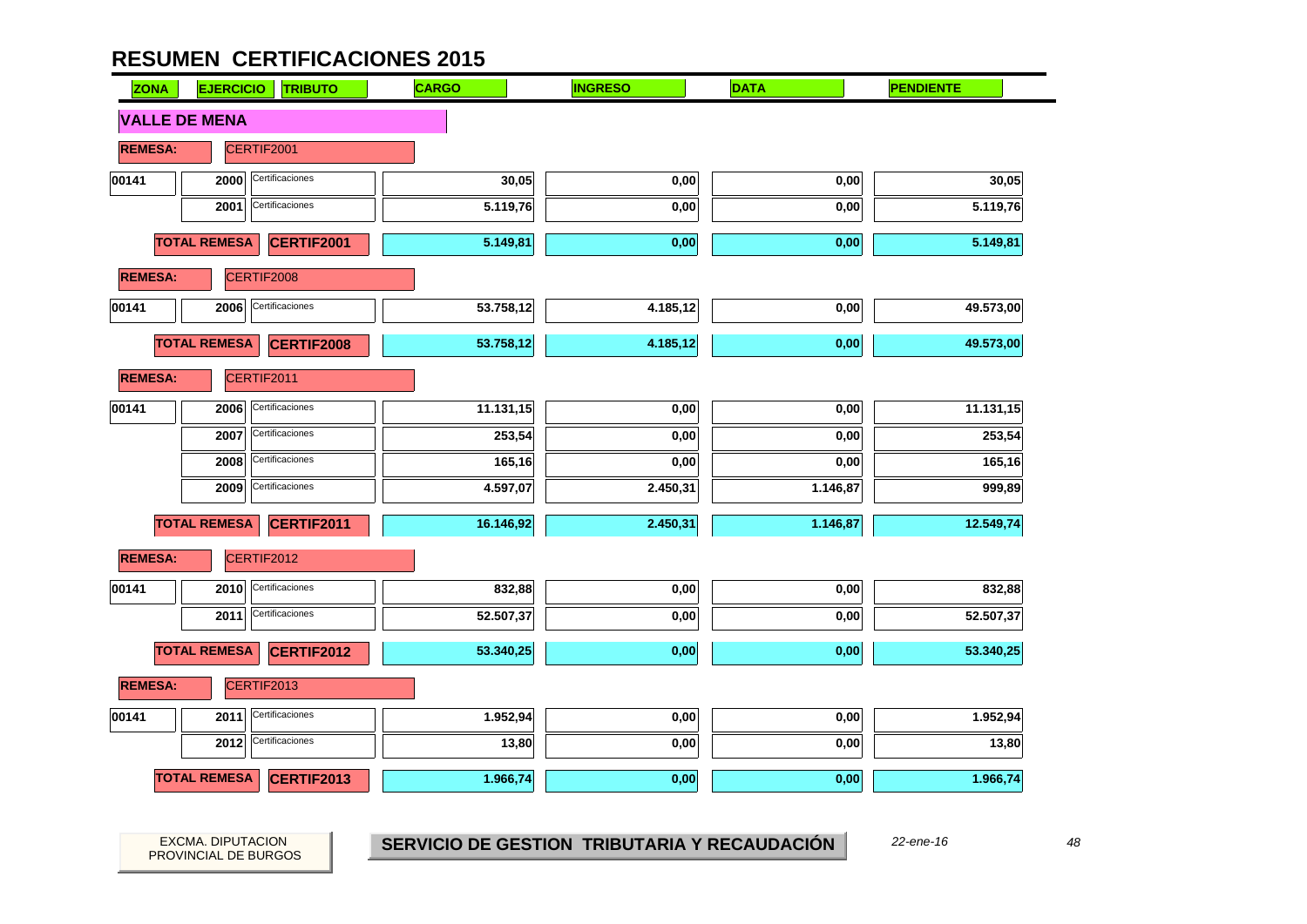| <b>ZONA</b>          | <b>EJERCICIO</b>    | <b>TRIBUTO</b>       | <b>CARGO</b> | <b>INGRESO</b> |          | <b>DATA</b> | <b>PENDIENTE</b> |      |
|----------------------|---------------------|----------------------|--------------|----------------|----------|-------------|------------------|------|
| <b>REMESA:</b>       |                     | CERTIF2015           |              |                |          |             |                  |      |
| 00141                |                     | 2014 Certificaciones | 500,00       |                | 0,00     | 500,00      |                  | 0,00 |
|                      |                     | 2015 Certificaciones | 1.730,39     |                | 974,14   | 0,00        | 756,25           |      |
|                      | <b>TOTAL REMESA</b> | <b>CERTIF2015</b>    | 2.230,39     |                | 974,14   | 500,00      | 756,25           |      |
| <b>VALLE DE MENA</b> |                     | <b>TOTAL</b>         | 132.592,23   |                | 7.609,57 | 1.646,87    | 123.335,79       |      |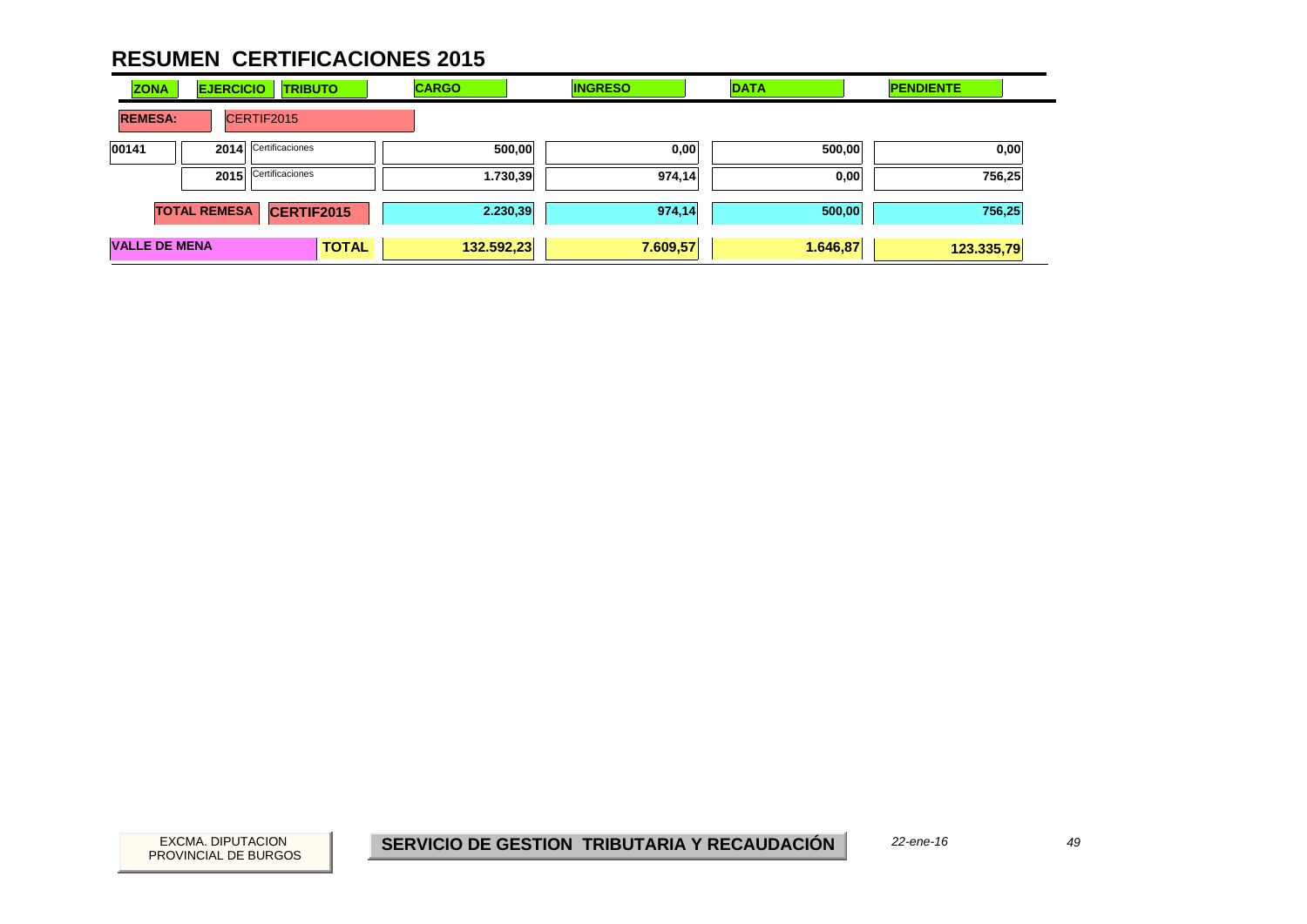| <b>ZONA</b>       | <b>EJERCICIO</b>    | <b>TRIBUTO</b>    | <b>CARGO</b> | <b>INGRESO</b> | <b>DATA</b> | <b>PENDIENTE</b> |
|-------------------|---------------------|-------------------|--------------|----------------|-------------|------------------|
| <b>VILLARCAYO</b> |                     |                   |              |                |             |                  |
| <b>REMESA:</b>    |                     | CERTIF2010        |              |                |             |                  |
| 00141             | 2006                | Certificaciones   | 922,85       | 602,52         | 0,00        | 320,33           |
|                   | 2007                | Certificaciones   | 1.884,92     | 183,36         | 0,00        | 1.701,56         |
|                   | 2008                | Certificaciones   | 5.634,72     | 0,00           | 651,02      | 4.983,70         |
|                   | 2009                | Certificaciones   | 651,02       | 0,00           | 0,00        | 651,02           |
|                   | <b>TOTAL REMESA</b> | <b>CERTIF2010</b> | 9.093,51     | 785,88         | 651,02      | 7.656,61         |
| <b>REMESA:</b>    |                     | CERTIF2012        |              |                |             |                  |
| 00141             | 2008                | Certificaciones   | 1.609,24     | 56,59          | 52,26       | 1.500,39         |
|                   | 2009                | Certificaciones   | 1.011,29     | 189,61         | 0,00        | 821,68           |
|                   | 2010                | Certificaciones   | 1.437,94     | 300,27         | 0,00        | 1.137,67         |
|                   | <b>TOTAL REMESA</b> | <b>CERTIF2012</b> | 4.058,47     | 546,47         | 52,26       | 3.459,74         |
| <b>REMESA:</b>    |                     | CERTIF2013        |              |                |             |                  |
| 00141             | 2009                | Certificaciones   | 510,94       | 0,00           | 0,00        | 510,94           |
|                   | 2010                | Certificaciones   | 485,32       | 109,08         | 113,70      | 262,54           |
|                   | 2011                | Certificaciones   | 6,85         | 2,38           | 0,00        | 4,47             |
|                   | 2012                | Certificaciones   | 366,52       | 0,00           | 0,00        | 366,52           |
|                   | <b>TOTAL REMESA</b> | <b>CERTIF2013</b> | 1.369,63     | 111,46         | 113,70      | 1.144,47         |
| <b>VILLARCAYO</b> |                     | <b>TOTAL</b>      | 14.521,61    | 1.443,81       | 816,98      | 12.260,82        |

 $\overline{\phantom{0}}$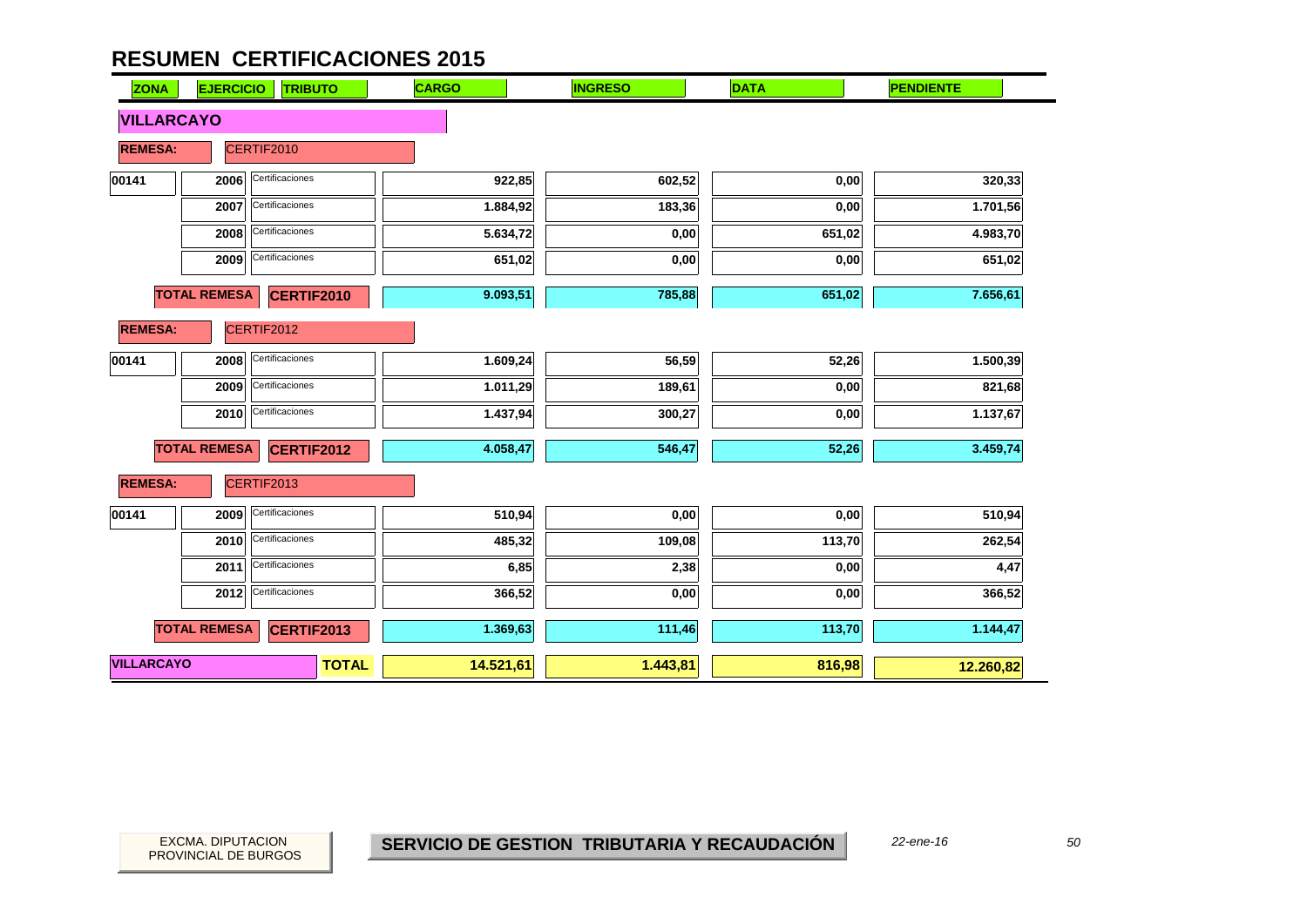| $-0.1 - 0.0$<br><b>ZONA</b> | CICK | .     |         |                                                 | <b>CONTRACTOR</b> | <b><i><u>Property</u></i></b> |  |
|-----------------------------|------|-------|---------|-------------------------------------------------|-------------------|-------------------------------|--|
| <b>TOTAL ZONA</b>           |      | 00141 | 190.687 | 9.240.66<br>$\overline{a}$<br>$\sim$ 1.6 $\sim$ | 2.463.85          | 178.982.61                    |  |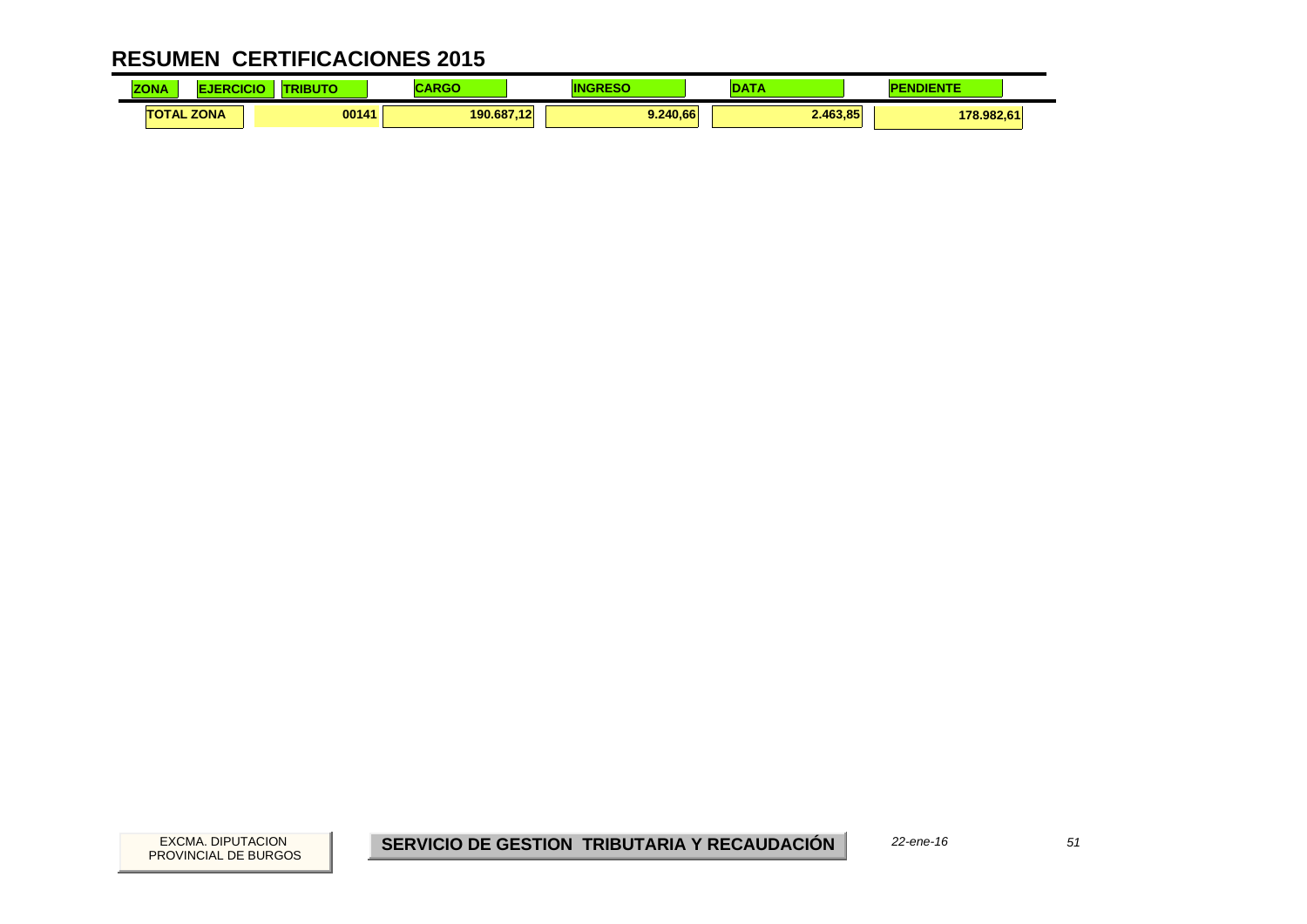| <b>ZONA</b>                  | <b>EJERCICIO</b>    | <b>TRIBUTO</b>  | <b>CARGO</b> | <b>INGRESO</b> | <b>DATA</b> | <b>PENDIENTE</b> |
|------------------------------|---------------------|-----------------|--------------|----------------|-------------|------------------|
| <b>BOVEDA DE LA RIBERA</b>   |                     |                 |              |                |             |                  |
| <b>REMESA:</b><br>CERTIF2014 |                     |                 |              |                |             |                  |
| 00142                        | 2010                | Certificaciones | 12.020,24    | 0,00           | 0,00        | 12.020,24        |
|                              | 2011                | Certificaciones | 12.020,24    | 0,00           | 0,00        | 12.020,24        |
|                              | 2012                | Certificaciones | 12.020,24    | 0,00           | 0,00        | 12.020,24        |
|                              | 2013                | Certificaciones | 12.020,24    | 0,00           | 0,00        | 12.020,24        |
|                              | <b>TOTAL REMESA</b> | CERTIF2014      | 48.080,96    | 0,00           | 0,00        | 48.080,96        |
| <b>BOVEDA DE LA RIBERA</b>   |                     | <b>TOTAL</b>    | 48.080,96    | 0,00           | 0,00        | 48.080,96        |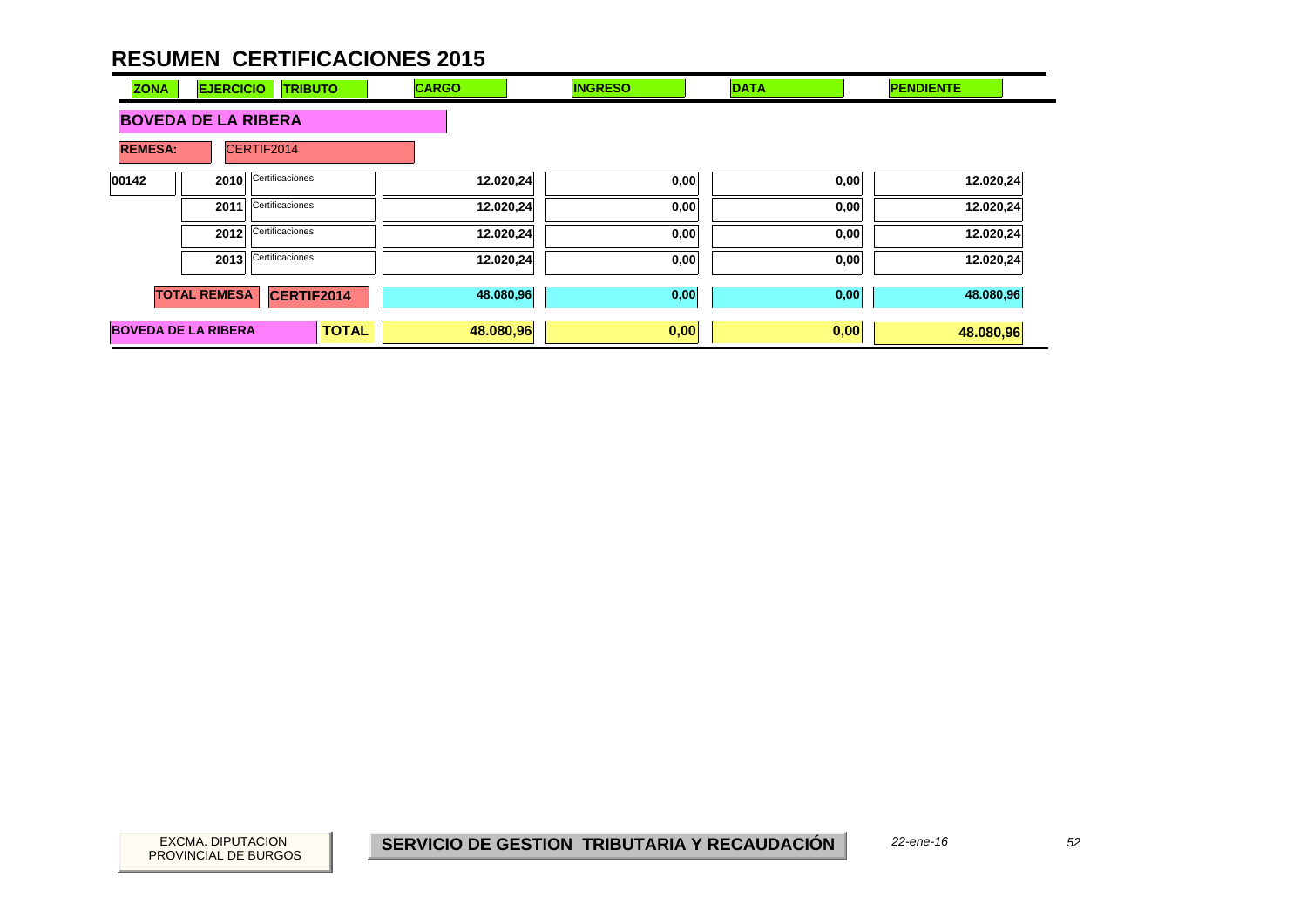| <b>ZONA</b>    | <b>EJERCICIO</b><br><b>TRIBUTO</b>       | <b>CARGO</b> | <b>INGRESO</b> | <b>DATA</b> | <b>PENDIENTE</b> |
|----------------|------------------------------------------|--------------|----------------|-------------|------------------|
|                | <b>MEDINA DE POMAR</b>                   |              |                |             |                  |
| <b>REMESA:</b> | CERTIF2002                               |              |                |             |                  |
| 00142          | Certificaciones<br>2002                  | 90,01        | 0,00           | 0,00        | 90,01            |
|                | <b>TOTAL REMESA</b><br><b>CERTIF2002</b> | 90,01        | 0,00           | 0,00        | 90,01            |
| <b>REMESA:</b> | CERTIF2005                               |              |                |             |                  |
| 00142          | Certificaciones<br>2002                  | 57,22        | 0,00           | 0,00        | 57,22            |
|                | <b>TOTAL REMESA</b><br><b>CERTIF2005</b> | 57,22        | 0,00           | 0,00        | 57,22            |
| <b>REMESA:</b> | CERTIF2007                               |              |                |             |                  |
| 00142          | Certificaciones<br>2006                  | 91,00        | 0,00           | 0,00        | 91,00            |
|                | <b>TOTAL REMESA</b><br>CERTIF2007        | 91,00        | 0,00           | 0,00        | 91,00            |
| <b>REMESA:</b> | CERTIF2008                               |              |                |             |                  |
| 00142          | Certificaciones<br>2006                  | 14.606,23    | 0,00           | 14.546,23   | 60,00            |
|                | Certificaciones<br>2007                  | 971,00       | 0,00           | 0,00        | 971,00           |
|                | <b>TOTAL REMESA</b><br><b>CERTIF2008</b> | 15.577,23    | 0,00           | 14.546,23   | 1.031,00         |
| <b>REMESA:</b> | CERTIF2009                               |              |                |             |                  |
| 00142          | Certificaciones<br>2007                  | 60,00        | 0,00           | $0,\!00$    | 60,00            |
|                | Certificaciones<br>2008                  | 720,00       | 3,92           | 0,00        | 716,08           |
|                | Certificaciones<br>2009                  | 390,00       | 0,00           | 0,00        | 390,00           |
|                | <b>TOTAL REMESA</b><br><b>CERTIF2009</b> | 1.170,00     | 3,92           | 0,00        | 1.166,08         |
| <b>REMESA:</b> | CERTIF2010                               |              |                |             |                  |
| 00142          | Certificaciones<br>2006                  | 20.635,29    | 0,00           | 259,63      | 20.375,66        |
|                | Certificaciones<br>2007                  | 45.079,18    | 88,50          | 146,31      | 44.844,37        |

PROVINCIAL DE BURGOS

EXCMA. DIPUTACION *53* **SERVICIO DE GESTION TRIBUTARIA Y RECAUDACIÓN** *22-ene-16*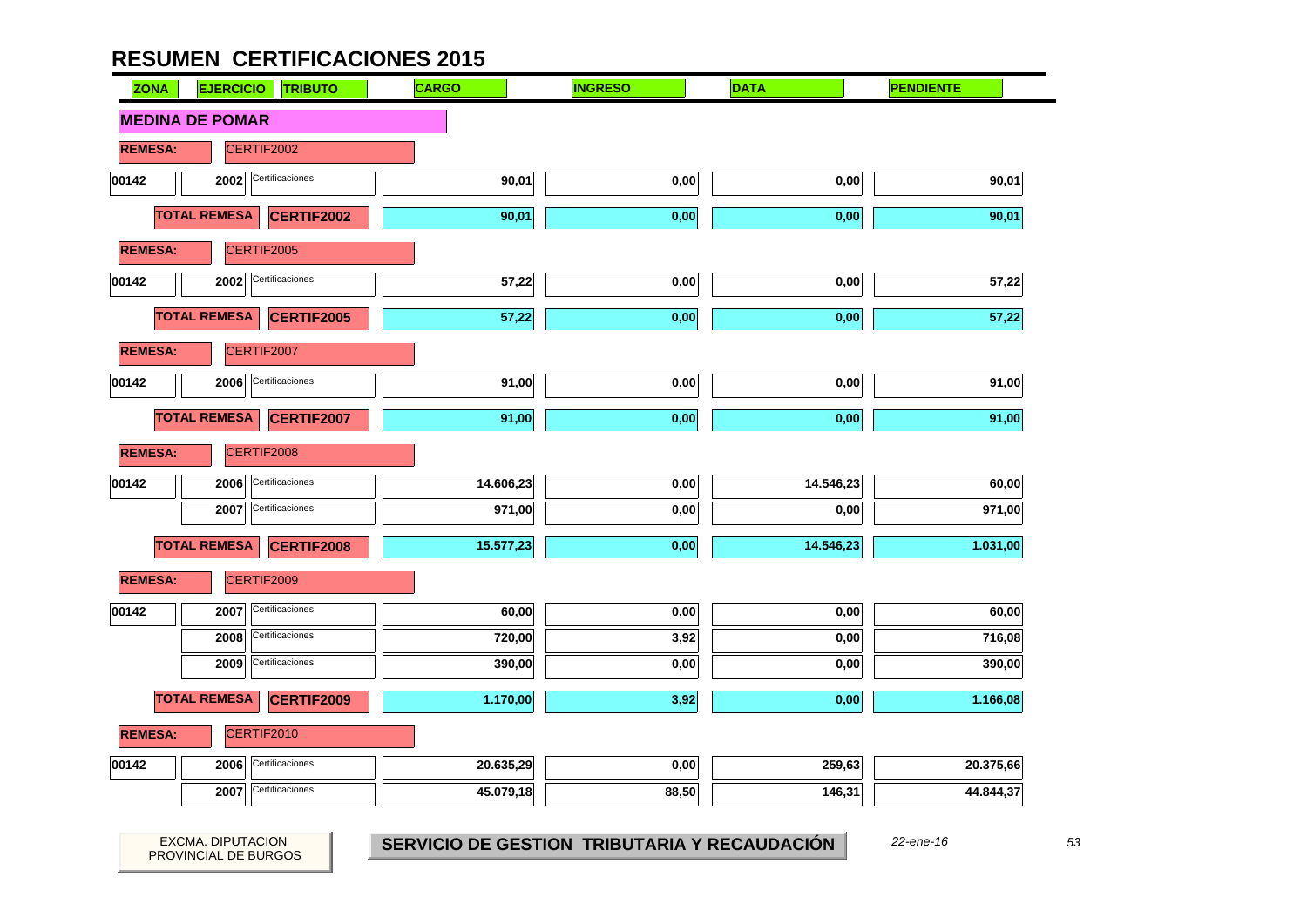| <b>ZONA</b>    | <b>EJERCICIO</b>    | <b>TRIBUTO</b>    | <b>CARGO</b> | <b>INGRESO</b> | <b>DATA</b> | <b>PENDIENTE</b> |
|----------------|---------------------|-------------------|--------------|----------------|-------------|------------------|
| 00142          | 2008                | Certificaciones   | 91.893,83    | 100,08         | 0,00        | 91.793,75        |
|                | 2009                | Certificaciones   | 533,10       | 87,23          | 0,00        | 445,87           |
|                | 2010                | Certificaciones   | 90,00        | 0,00           | 0,00        | 90,00            |
|                | <b>TOTAL REMESA</b> | <b>CERTIF2010</b> | 158.231,40   | 275,81         | 405,94      | 157.549,65       |
| <b>REMESA:</b> |                     | CERTIF2011        |              |                |             |                  |
| 00142          | 2010                | Certificaciones   | 1.228,76     | 179,92         | 0,00        | 1.048,84         |
|                | 2011                | Certificaciones   | 2.503,53     | 492,42         | 200,00      | 1.811,11         |
|                | <b>TOTAL REMESA</b> | CERTIF2011        | 3.732,29     | 672,34         | 200,00      | 2.859,95         |
| <b>REMESA:</b> |                     | CERTIF2012        |              |                |             |                  |
| 00142          | 2009                | Certificaciones   | 1.451,26     | 0,00           | 0,00        | 1.451,26         |
|                | 2011                | Certificaciones   | 6.210,10     | 894,24         | 200,00      | 5.115,86         |
|                | 2012                | Certificaciones   | 810,00       | 170,00         | 0,00        | 640,00           |
|                | <b>TOTAL REMESA</b> | <b>CERTIF2012</b> | 8.471,36     | 1.064,24       | 200,00      | 7.207,12         |
| <b>REMESA:</b> |                     | CERTIF2014        |              |                |             |                  |
| 00142          | 2011                | Certificaciones   | 10.933,23    | 1.081,67       | 2.737,37    | 7.114,19         |
|                | 2012                | Certificaciones   | 19.913,28    | 6.436,15       | 1.428,57    | 12.048,56        |
|                | 2013                | Certificaciones   | 8.177,18     | 72,09          | 0,00        | 8.105,09         |
|                | <b>TOTAL REMESA</b> | CERTIF2014        | 39.023,69    | 7.589,91       | 4.165,94    | 27.267,84        |
| <b>REMESA:</b> |                     | CERTIF2015        |              |                |             |                  |
| 00142          | 2012                | Certificaciones   | 44,52        | 0,00           | 44,52       | 0,00             |
|                | 2014                | Certificaciones   | 24.097,78    | 0,00           | 0,00        | 24.097,78        |
|                | 2015                | Certificaciones   | 5.367,99     | 5.367,99       | 0,00        | 0,00             |
|                | <b>TOTAL REMESA</b> | CERTIF2015        | 29.510,29    | 5.367,99       | 44,52       | 24.097,78        |
|                |                     |                   |              |                |             |                  |

PROVINCIAL DE BURGOS

EXCMA. DIPUTACION *54* **SERVICIO DE GESTION TRIBUTARIA Y RECAUDACIÓN** *22-ene-16*

54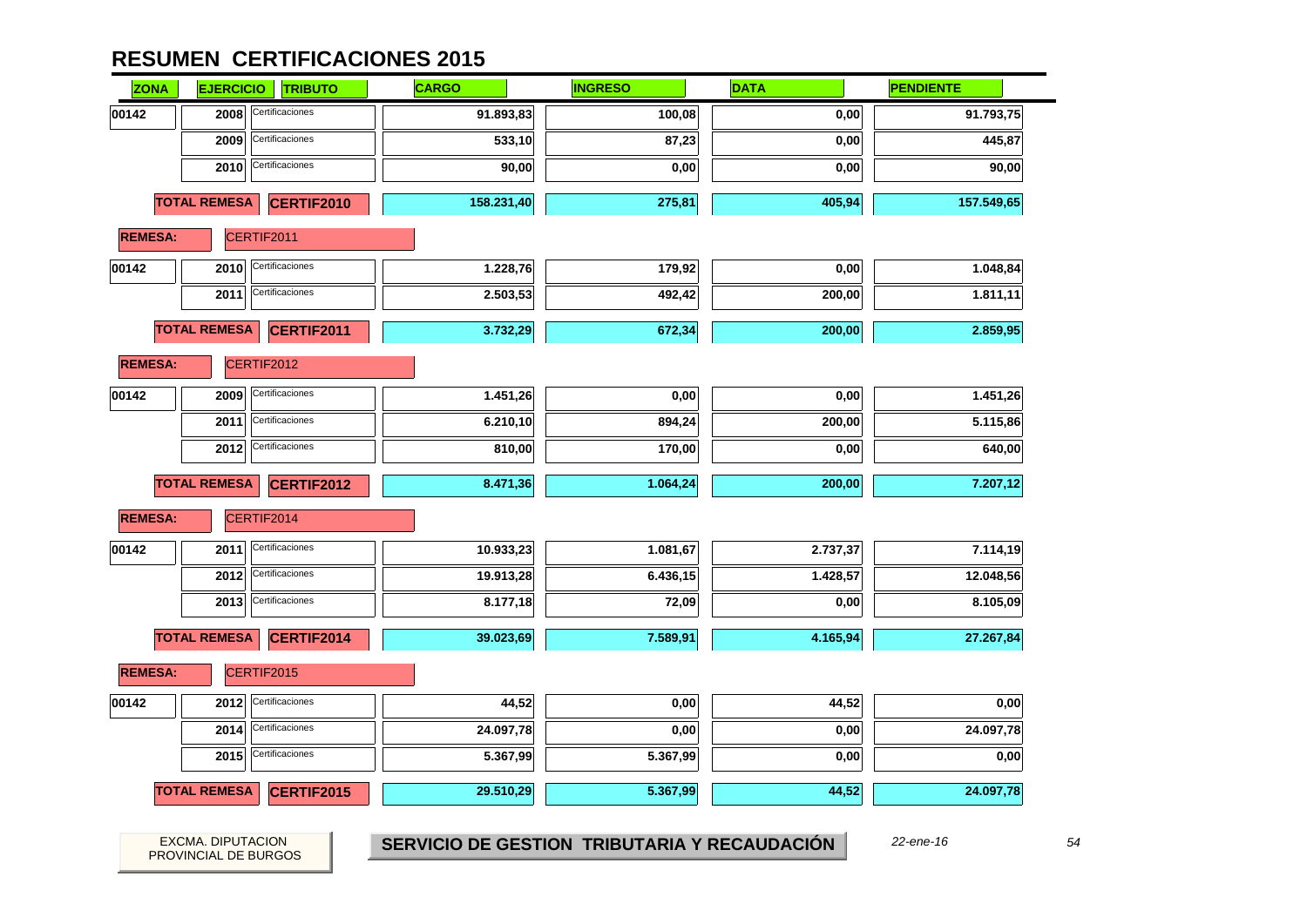| <b>70NA</b><br>.                 |              |                        |                | <b>DATA</b> |                        |
|----------------------------------|--------------|------------------------|----------------|-------------|------------------------|
| <b>DE POMAR</b><br><b>MEDINA</b> | <b>TOTAL</b> | 255.954.<br>49<br>---- | 14.974.2<br>AA | 19.562.63   | <br><b>DOM</b><br>7.65 |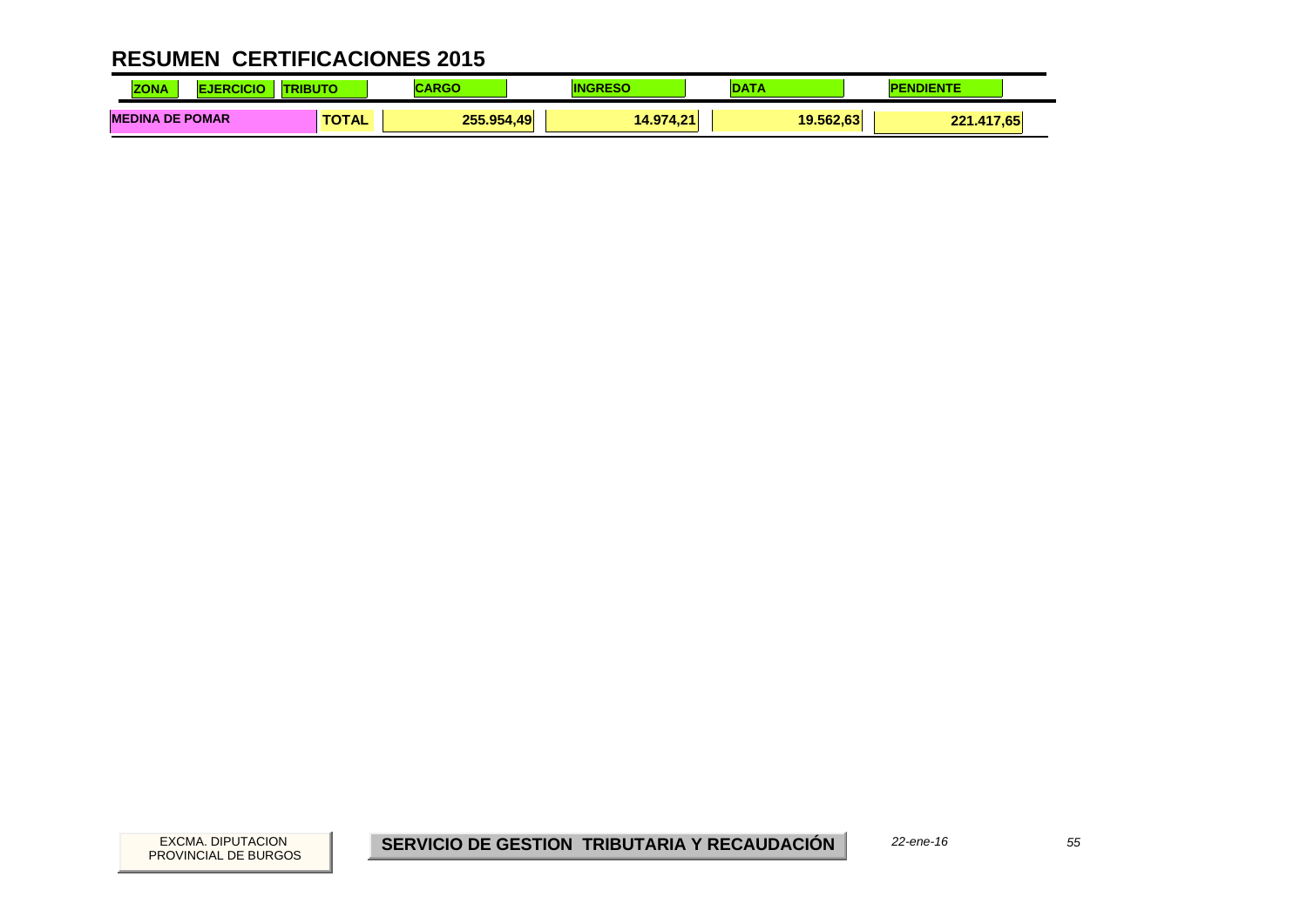| <b>ZONA</b> |                   | <b><i>BENDERS</i></b> | $\sim$ $\sim$ $\sim$ $\sim$<br>,,,,, |          |           | <b>NDIENTE</b> |  |
|-------------|-------------------|-----------------------|--------------------------------------|----------|-----------|----------------|--|
|             | <b>TOTAL ZONA</b> | 00142                 | 304.035,45                           | 14.974.2 | 19.562.63 | 269.498.61     |  |